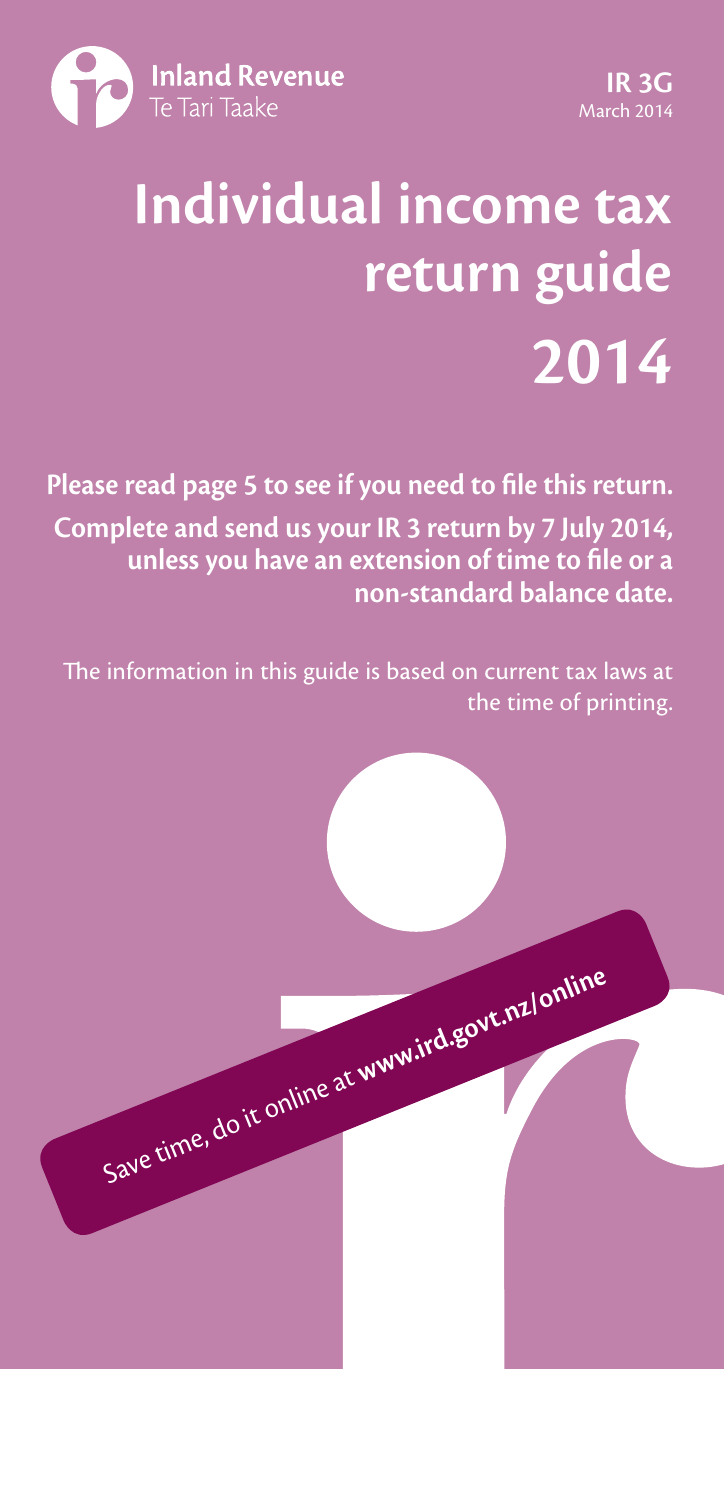## **www.ird.govt.nz**

Go to our website for information, and to use our services and tools.

- **myIR secure online services** log in to file your EMS, IR 3 or GST return or registration; manage your student loan; view your account balances and transactions; view or update your personal or family details and income, request or confirm your PTS and send us secure mail.
- **Demonstrations** view online demonstrations of some of the tasks you can complete using your myIR secure online services ID and password.
- **Get it done online** complete and send us forms and returns, make payments, make an appointment to see us and give us feedback.
- **Work it out** use our calculators, worksheets and tools to help you manage your tax business like checking your tax code, or your filing and payment dates.
- **Forms and guides** download our guides and fill in forms online, or download them to fill in and post to us.

Some of our services now pre-fill your information, making it easier and faster to deal with us.

## **How to get our forms and guides**

You can view copies of all our forms and guides by going to **www.ird.govt.nz** and selecting "Forms and guides". You can also order copies by calling 0800 257 773.

# **Nominating someone to act on your behalf**

Normally, we can't discuss your Inland Revenue records with anyone except you. But, if you want someone else to have access to your information and act on your behalf, go to **www.ird.govt.nz** (keyword: nominate), or call us on 0800 227 774. Remember to have your IRD number with you when you call.

If you're a child support customer, you must give us written consent to release information from your child support records. A nominated person can discuss your child support with us, but can't authorise forms or act on your behalf. You'll still have overall responsibility for meeting your obligations, including filing returns and making payments by the due date. Please call our self-service line on 0800 221 221 for more information.

## **How to contact us**

See page 63 for a list of phone numbers.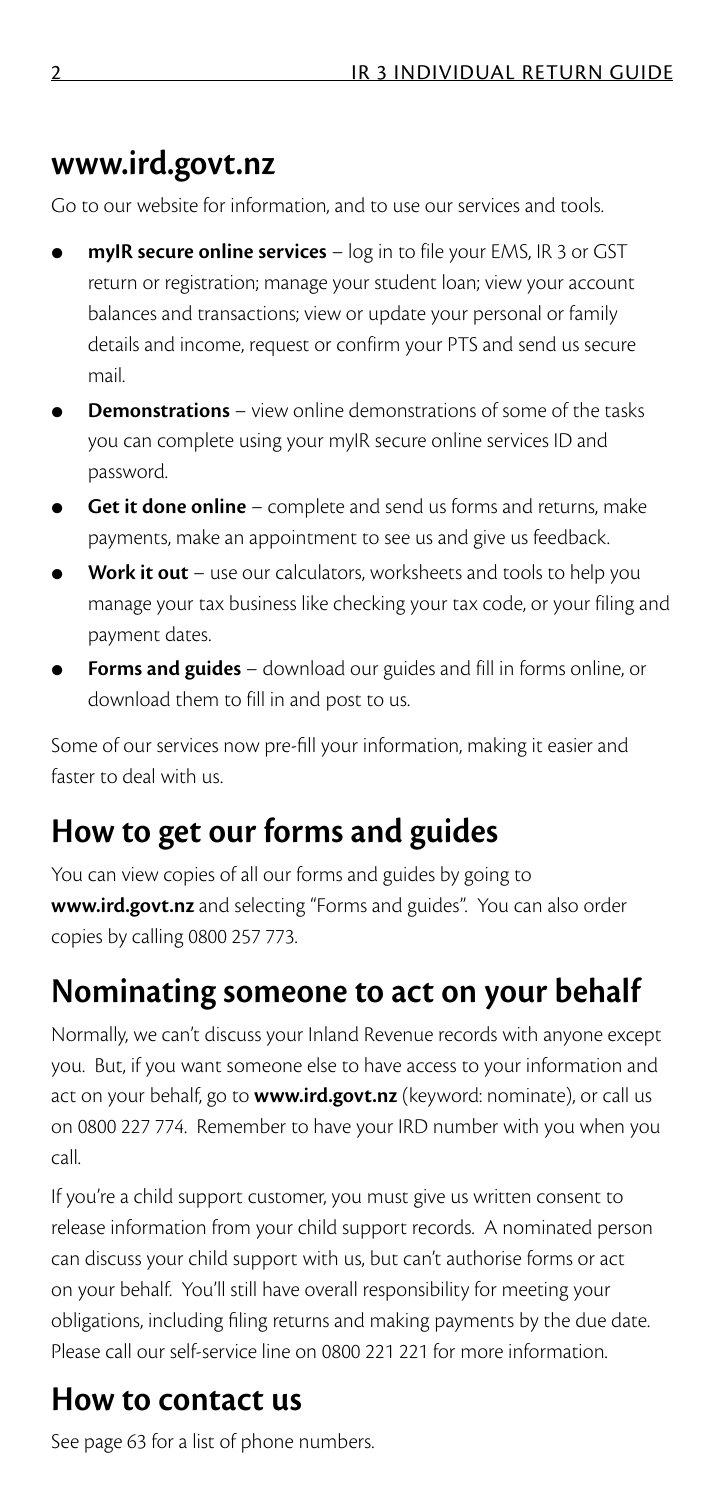# **Contents**

|                  |                                             | Page |
|------------------|---------------------------------------------|------|
|                  | Do you need to file an IR 3 return?         | 5    |
|                  | Children's exempt income                    | 6    |
|                  | Extension of time                           | 7    |
|                  | Are there any penalties?                    | 7    |
| Income year      |                                             | 7    |
| Using this guide |                                             | 8    |
| Question         |                                             |      |
| Q1 to 5          | Personal information                        | 8    |
| Q6               | Business industry classification (BIC code) | 9    |
| Q8               | Bank account number                         | 9    |
| Q9               | Adjustments to your income                  | 9    |
| Q10              | Non-residents and transitional residents    | 10   |
| Your income      |                                             | 11   |
| Q11              | Family tax credit from Work and Income      | 11   |
| Q11A             | Income                                      | 11   |
|                  | Worksheet for ACC earners' levy             | 13   |
| Q12              | Schedular payments                          | 14   |
| Q13              | New Zealand interest                        | 16   |
| Q14              | New Zealand dividends                       | 18   |
| Q15              | Māori authority distributions               | 19   |
| Q16              | Estate or trust income                      | 20   |
| Q17              | Overseas income                             | 21   |
| Q18              | Partnership income                          | 26   |
| Q19              | Look-through company (LTC) income           | 27   |
| Q <sub>21</sub>  | Shareholder-employee salary                 | 28   |
| Q22              | Rents                                       | 29   |
| Q23              | Self-employed income                        | 30   |
| Q24              | Other income                                | 32   |
| Q <sub>26</sub>  | Expenses and deductions                     | 34   |
| Q28              | Net losses brought forward                  | 35   |
| Your tax credits |                                             | 36   |
| O30              | Independent earner tax credit (IETC)        | 36   |
| Q31              | Excess imputation credits brought forward   | 39   |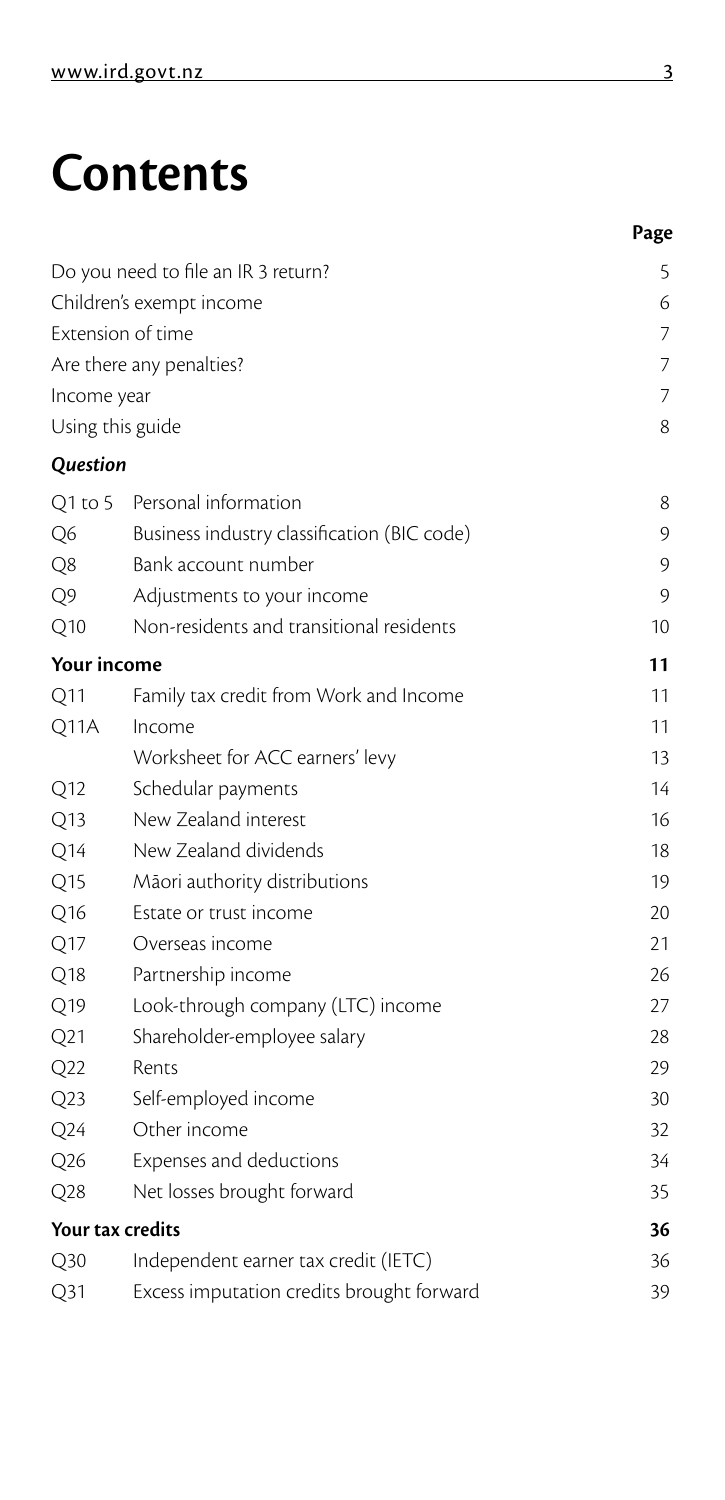|                 | Calculating your tax                          | 40 |
|-----------------|-----------------------------------------------|----|
|                 | Tax on taxable income                         | 40 |
| Q <sub>32</sub> | Tax calculation                               | 42 |
|                 | Excess imputation credits carried forward     | 43 |
|                 | Student loan                                  | 43 |
| Q <sub>33</sub> | Early payment discount                        | 46 |
| $Q$ 34          | Refunds and/or transfers                      | 48 |
|                 | Transfers                                     | 48 |
|                 | <b>Provisional tax</b>                        | 50 |
| O35             | Provisional tax                               | 50 |
|                 | Initial provisional tax liability             | 50 |
|                 | Payment options                               | 51 |
| Q <sub>36</sub> | Foreign rights disclosure                     | 52 |
| Q37             | Is your return for a part-year?               | 53 |
| Q <sub>38</sub> | Notice of assessment and declaration          | 53 |
|                 | Paying your tax                               | 54 |
|                 | Your record of payment                        | 55 |
|                 | ACC personal services rehabilitation payments | 56 |
|                 | Accident Compensation Act 2001                | 61 |
|                 | Services you may need                         | 63 |
|                 | Need to talk to us?                           | 63 |
|                 | 0800 self-service numbers                     | 63 |
|                 | If you have a complaint about our service     | 64 |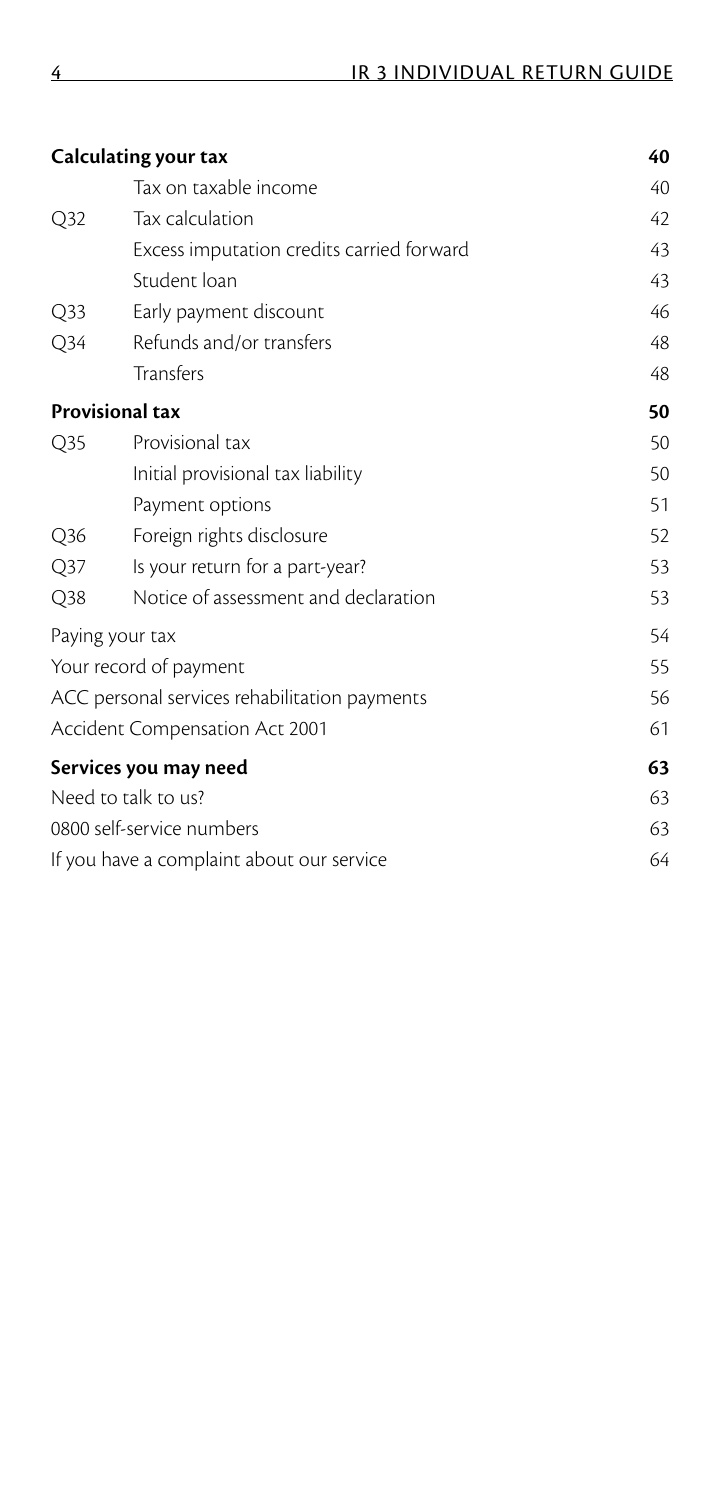# **Do you need to file an IR 3 return?**

**If we've sent you an IR 3 return pack, you must complete the return and send it to us by 7 July 2014, unless you have an extension of time or a non-standard balance date. If you don't need to file a return but you'd like to talk to someone about your tax situation, you can call us.**

If you received any other income apart from salary, wages, interest, dividends (see further information below), and/or taxable Māori authority distributions, you must file an IR 3 return. There are some exceptions. If you received personal service rehabilitation payments and are an ACC client or caregiver (who received payments from the client or ACC), please read page 56.

#### *Note*

If you had a workplace injury your employer may manage these payments instead of ACC. If you or your caregiver receives these payments, regardless of who makes them, you'll need to read the information on page 56.

Other income includes:

- self-employed income (see children's exempt income below)
- over \$200 of schedular payments
- income derived overseas
- over \$200 in total of:
	- interest derived overseas (if it's had tax deducted or not)
	- dividends of certain Australian resident listed companies and other overseas investments that are not treated as part of foreign investment funds (FIF) income—see page 22
	- income attributed to you from your portfolio investment entity (PIE) where the income had the 0% rate applied, or where you had tax calculated by your PIE at a rate lower than your correct prescribed investor rate (PIR) during the year. If you receive dividends from a PIE that is a listed company and doesn't use your PIR, you may choose whether to include the dividends in your return. Note the dividends will need to be included for Working for Families Tax Credits (WfFTC) purposes.
- FIF income
- rental income
- estate, trust or partnership income
- royalties
- cash jobs or payments "under the table"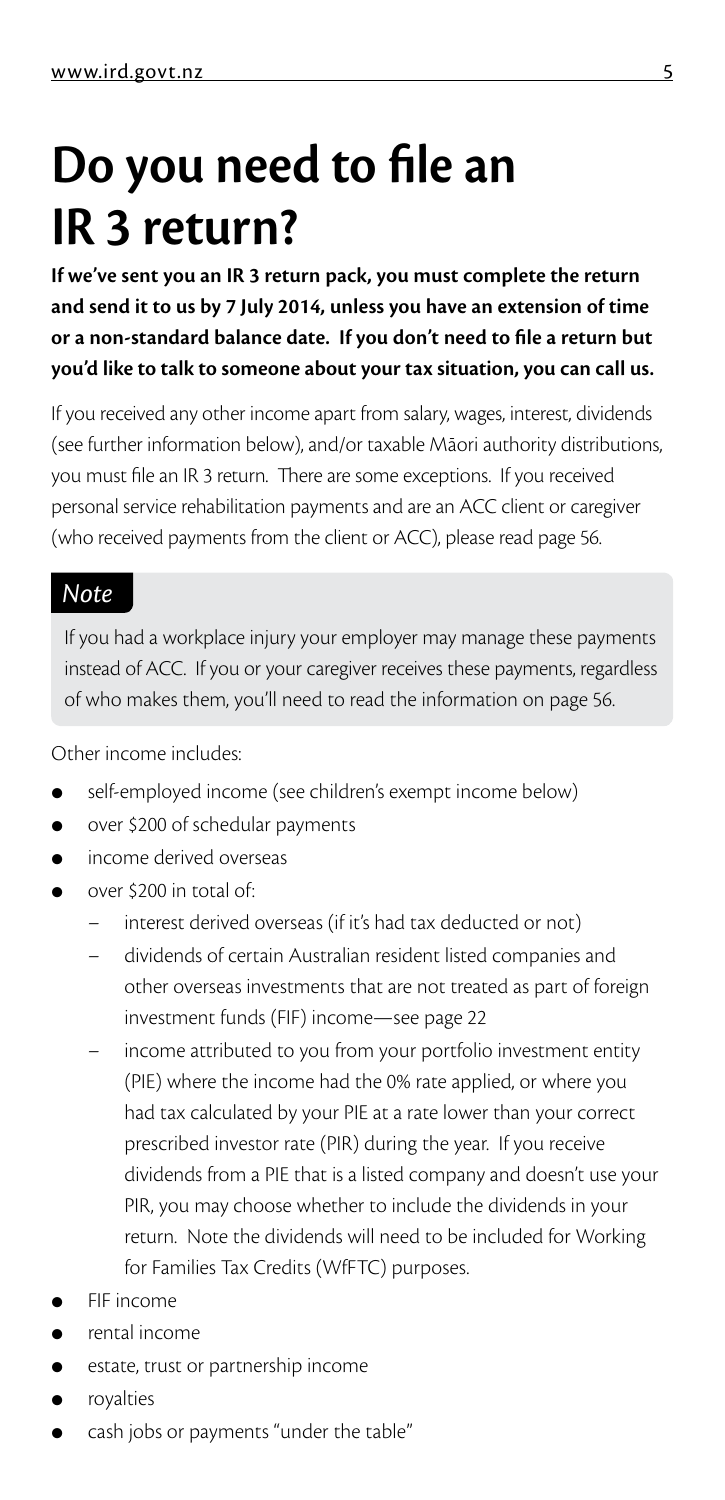- income from illegal enterprises
- income without PAYE deducted, such as shareholder-employee salary or a claim received under a taxable loss of earnings policy.

You'll also need to file an IR 3 if you:

- have losses to claim or brought forward from the previous year
- have excess imputation credits brought forward from the previous year
- left or arrived in New Zealand part-way through the year and required to receive a *Personal tax summary* (PTS) or file a return
- are filing a return for a deceased person to the date of death if there is a requirement to file a return for this income year
- were declared bankrupt and required to receive a *Personal tax summary* (PTS) or file a return
- changed your balance date part-way through the year.

# **Children's exempt income**

Read this information if for the tax year you:

- were 14 or under, or
- were 15, 16 or 17 and still attending school\*, or
- turned 18 on or after 1 January in the previous tax year and continued to attend school\*

\* including a school for people with disabilities, but excluding tertiary institutions.

The following income is required to have tax taken out before you receive it:

- salary or wages
- schedular payments
- interest
- dividends, and
- Māori authority distributions.

If you only receive these types of income you will not need to file an IR 3. However, if you are required to file an IR 3 return this income needs to be included.

If you receive income that has not had tax taken out before you receive it eg:

- worked as a self-employed person,
- worked around the home of a neighbour or family friend, and that work was not part of a business that they carry on, or
- beneficiary income from a trust, such as a testamentary trust (a trust set up from an estate of a deceased person), that is not listed above as requiring to have tax taken out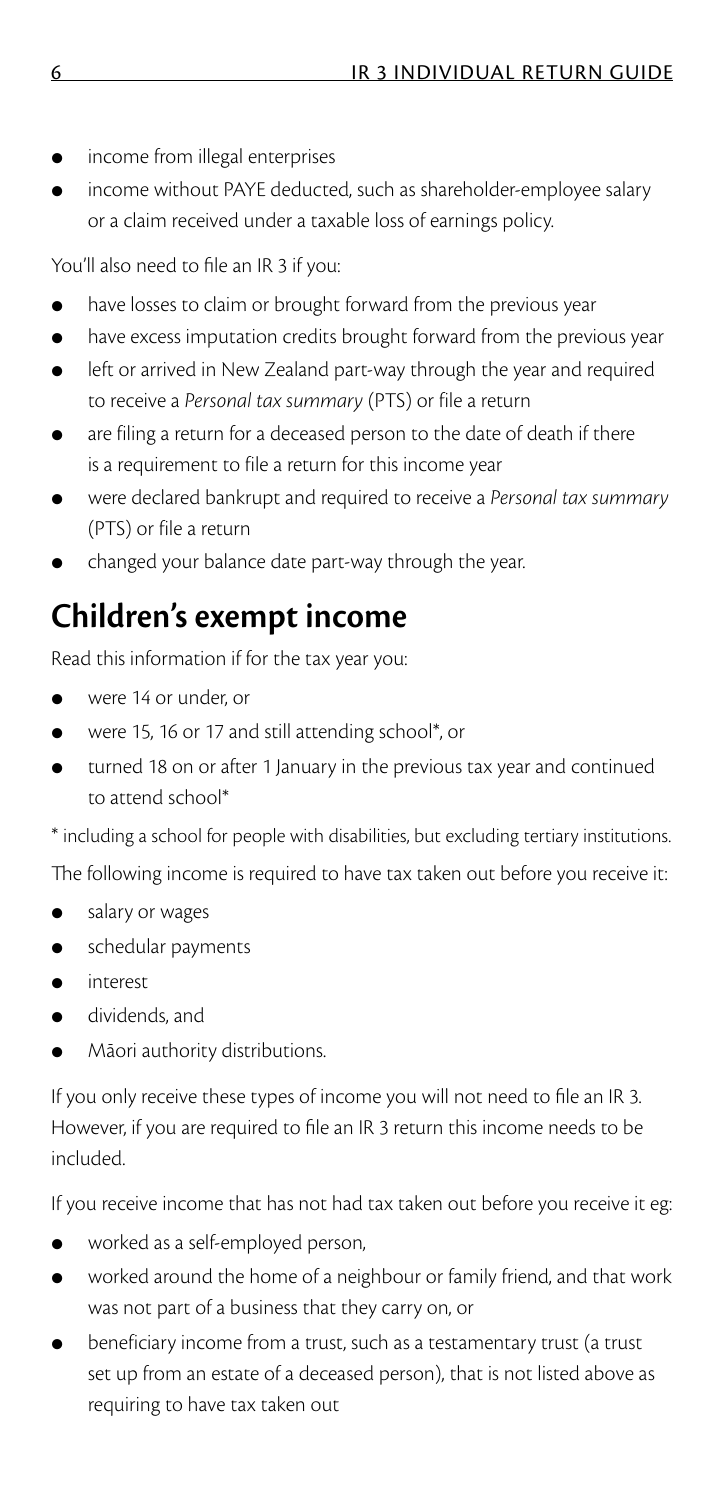and your total income from these sources is less than \$2,340 for the tax year this income is exempt from tax and is not included in your return. You are not required to file a return just because you earn this type of income. If you earn \$2,340 or more, the exemption does not apply and you will need to file a return and pay tax on all the income not just the amount that exceeds the exemption.

If you have to file a return but we haven't sent you an IR 3, you must request and file it by 7 July 2014, unless you have an extension of time or a nonstandard balance date.

Please call 0800 257 773 to request an IR 3 return. Remember to have your IRD number with you.

#### *Note*

To help you work out if you need to file an IR 3, go to **www.ird.govt.nz** and complete the questionnaire *"Work out my income tax filing options"* or call us on 0800 377 774.

## **Extension of time**

If circumstances beyond your control will prevent you from sending in your return on time, call us on 0800 377 774 and we may grant you an extension. If you have a tax agent you may have until 31 March 2015 to file the return. Contact your agent for more information.

## **Are there any penalties?**

You may face penalties and prosecution if you:

- are required to put in a return but don't
- give false or misleading information (including not showing all your income)
- leave out details on purpose so the information is misleading
- file your return late.

## **Income year**

The information in this guide is based on the tax year from 1 April 2013 to 31 March 2014. If your income year is different you can still use this guide, but work out your income and expenses for your income year.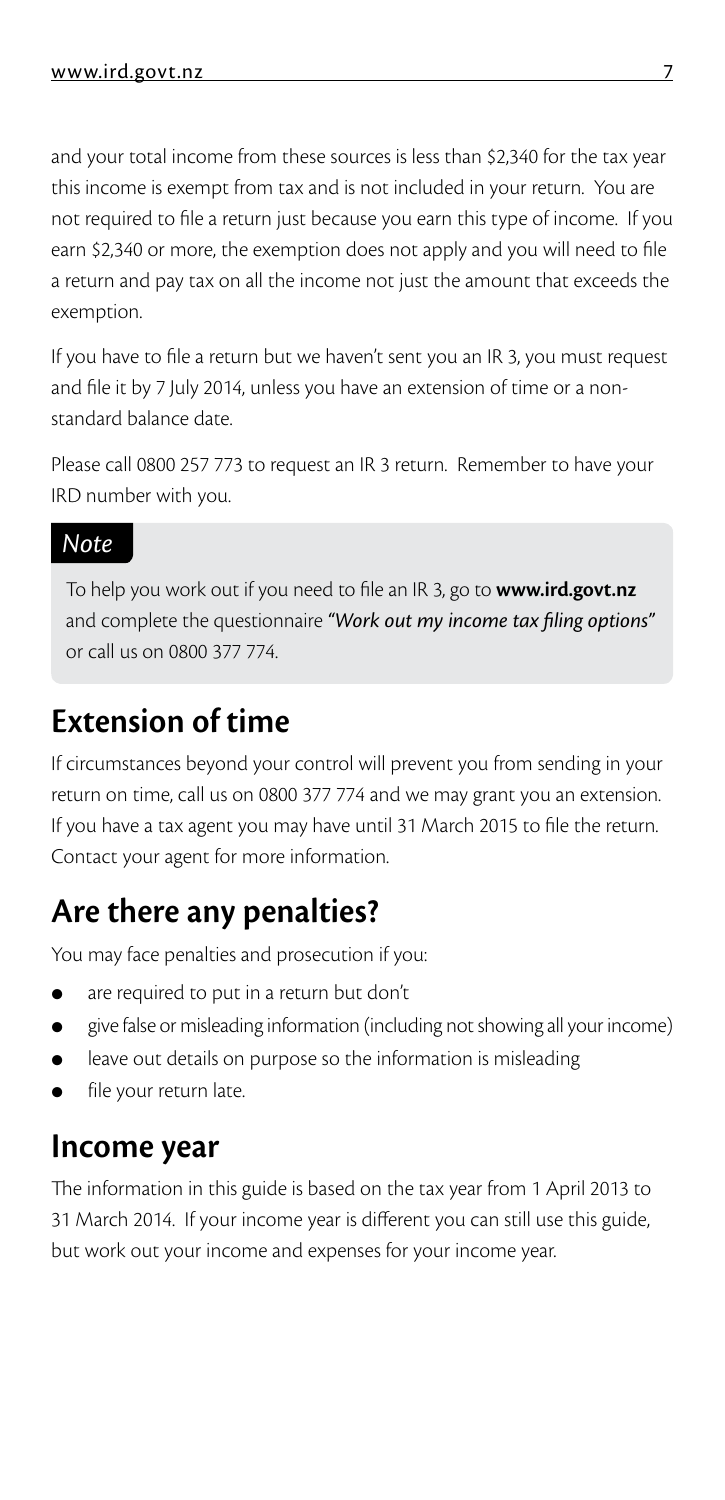# **Using this guide**

Did you know you can also file your return online? Go to **www.ird.govt.nz** and select "Get it done online".

Before you start filling in the return make sure you have:

- your summary of earnings, if you received income from salary or wages, or schedular payments—see pages 11 and 14
- any interest or dividend statements
- any taxable Māori authority distribution statements
- any other income details, such as overseas, rental property, farming or business income
- your 2014 Working for Families Tax Credits (WfFTC) letter, if you applied for WfFTC from Inland Revenue.

The questions in this guide are in the same order as the questions on the return.

Don't use anyone else's preprinted return because it's precoded with their own IRD number.

# **Questions 1 to 5 Personal information**

This information helps us to contact you. Please make sure we have your details exactly right. If you've changed your name or address, please update the information in the spaces provided on the return.

### **Postal address**

If you use your agent's postal address leave this panel blank. Your tax agent will let us know if they've changed their address.

If your address is a PO Box number, please show your box lobby if you have one. If you're unsure of your box lobby, please contact New Zealand Post.

## **Date of birth**

We ask for this so we don't mix up people with the same name.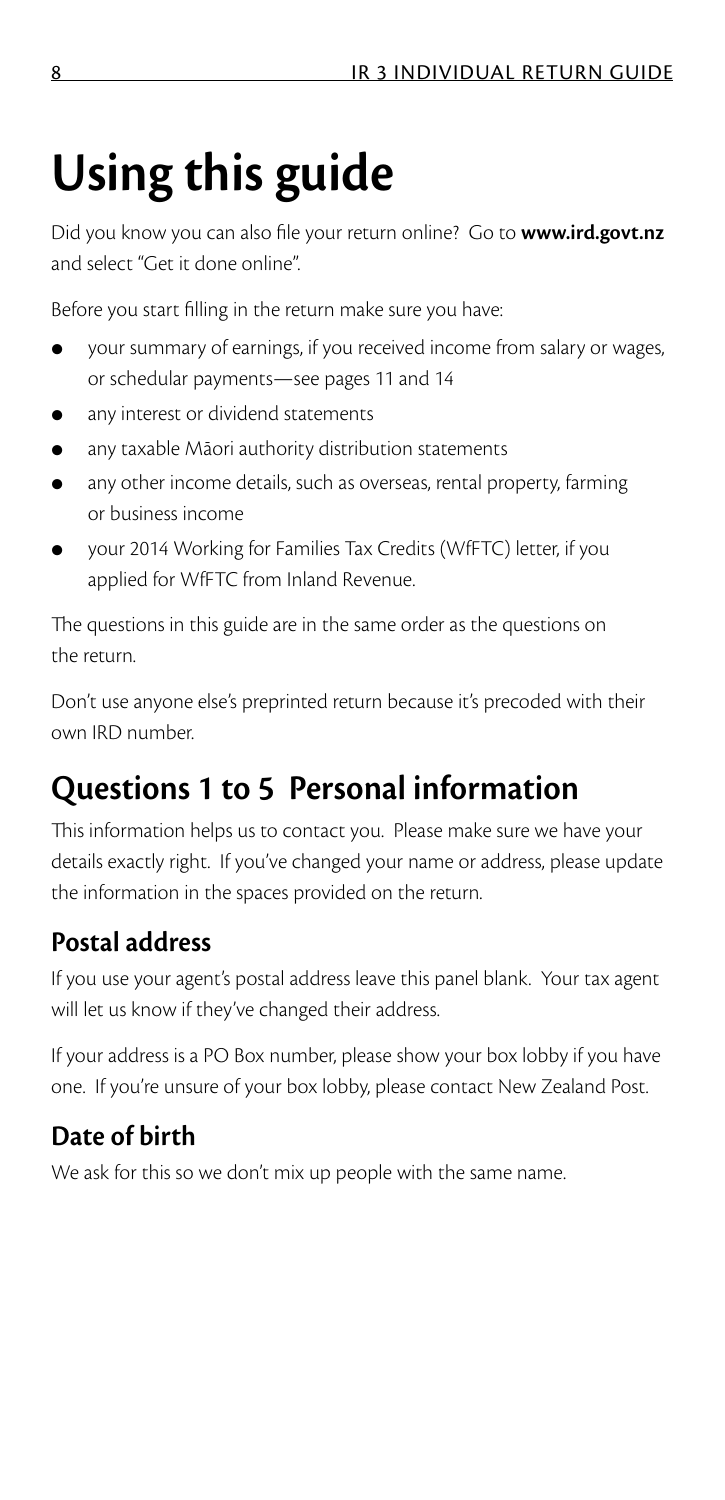# **Question 6 Business industry classification (BIC) code**

We're required to supply the Accident Compensation Corporation (ACC) with a code for your business or trading activity, for levy classification and calculation.

If your BIC code isn't preprinted on the return or is different from the preprinted one, please enter the correct code.

To work out your main business or trading activity and its code, go to **www.businessdescription.co.nz**

It's important that you choose the code which most accurately reflects your main business or trading activity. If you're unable to identify the correct code, call ACC on 0508 426 837 for more help.

#### *Note*

Please provide the **code only**. Don't provide a description. If you don't complete your BIC code, ACC will select one on your behalf. This may mean your ACC levy rate could be incorrect.

# **Question 8 Bank account number**

If your correct account number isn't preprinted, write your account number in Box 8. If your suffix has only two digits, enter them in the first two squares of the suffix box.

If there's no bank account shown at Question 8 we'll issue any refund by cheque.

## **Refund by cheque**

If a bank account number is shown but you want to receive any refund by cheque, you must tick Box 34L on your return.

# **Question 9 Adjustments to your income**

Adjustments to your income may affect your entitlement for Working for Families Tax Credits (WfFTC). For a full list of income types affected please see the *Adjust your income (AD 140)* factsheet or go to our website **www.ird.govt.nz** (keywords: WfFTC adjustments).

For more information about WfFTC, please go to**www.ird.govt.nz/wff-taxcredits/**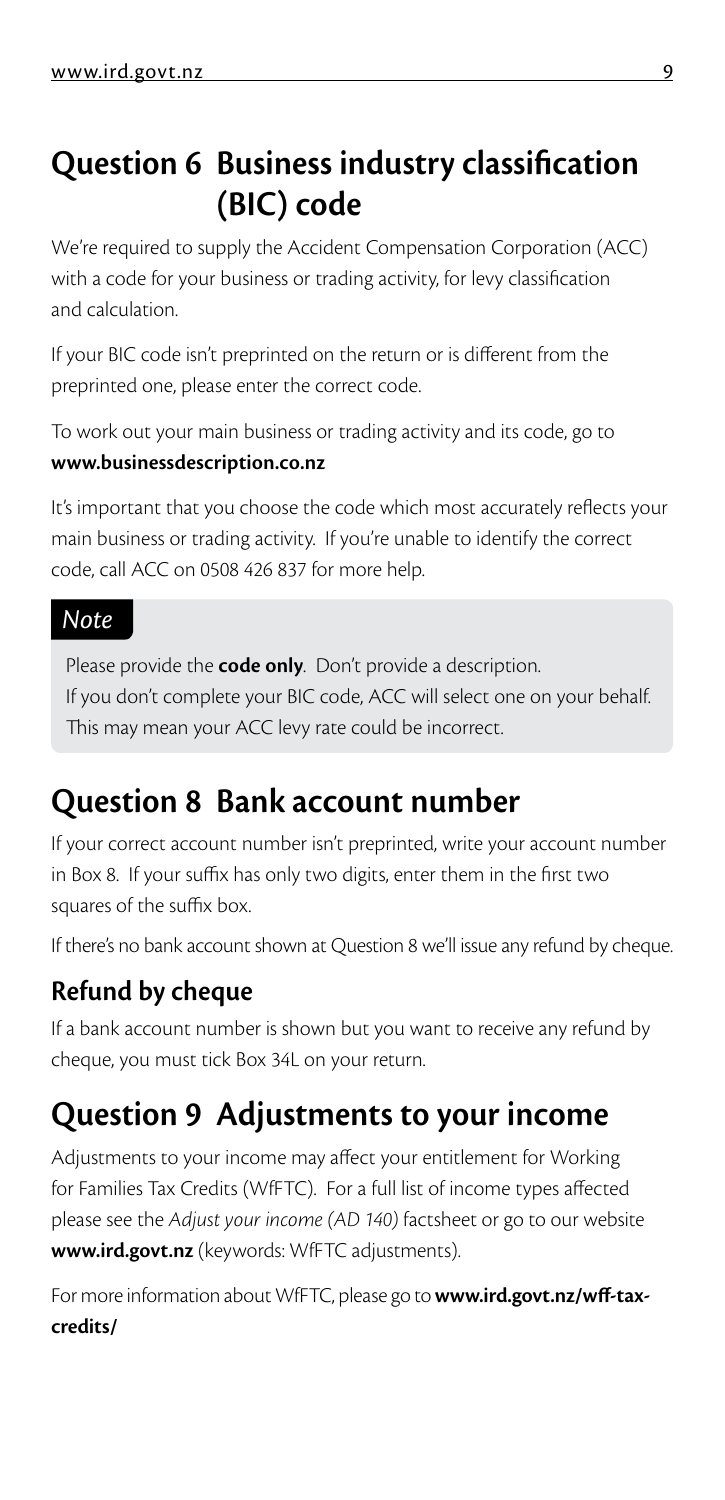#### **What do I need to do to receive my entitlement?**

If you haven't already registered for Wf FTC and you qualify, either go to our website **www.ird.govt.nz** (keywords: working for families) and register online, or complete a *Working for Families Tax Credits registration form (FS 1)* and return it to us.

When we've received the registration form we'll send you a letter with all your family details for you to check. Please correct and return it to us if the details are incorrect.

If you've already registered for Wf FTC and you need to file an IR 3, we'll send you a letter by the begining of May with all your family details on it. Please check this information and return the form with your IR 3 if the details are incorrect.

# **Question 10 Non-residents and transitional residents**

## **Non-residents**

If you were away from New Zealand for a total of 325 days in any 12-month period and don't have an "enduring relationship" with New Zealand, you may be a non-resident. Read our guide *New Zealand tax residence (IR 292)* to find out your status. If you weren't present in New Zealand and are a nonresident for a full year, but you received income from New Zealand, you may need to complete an IR 3NR return instead.

## **Transitional residents**

If you became a New Zealand tax resident during the year 1 April 2013 to 31 March 2014 and you've elected not to be treated as a transitional resident, you have to complete an IR 3 declaring your worldwide income from the date you became a New Zealand tax resident.

Transitional residents don't have to declare their foreign-sourced income except for foreign employment income and foreign services income.

If you were a non-resident for part of the year, complete Question 37 on your return.

If your return isn't for a full year, we'll calculate your tax and income-related tax credits and let you know the result—see **www.ird.govt.nz/ technical-tax/legislation/2006/2006-81/2006-81-exempt-transitionals/** for further information.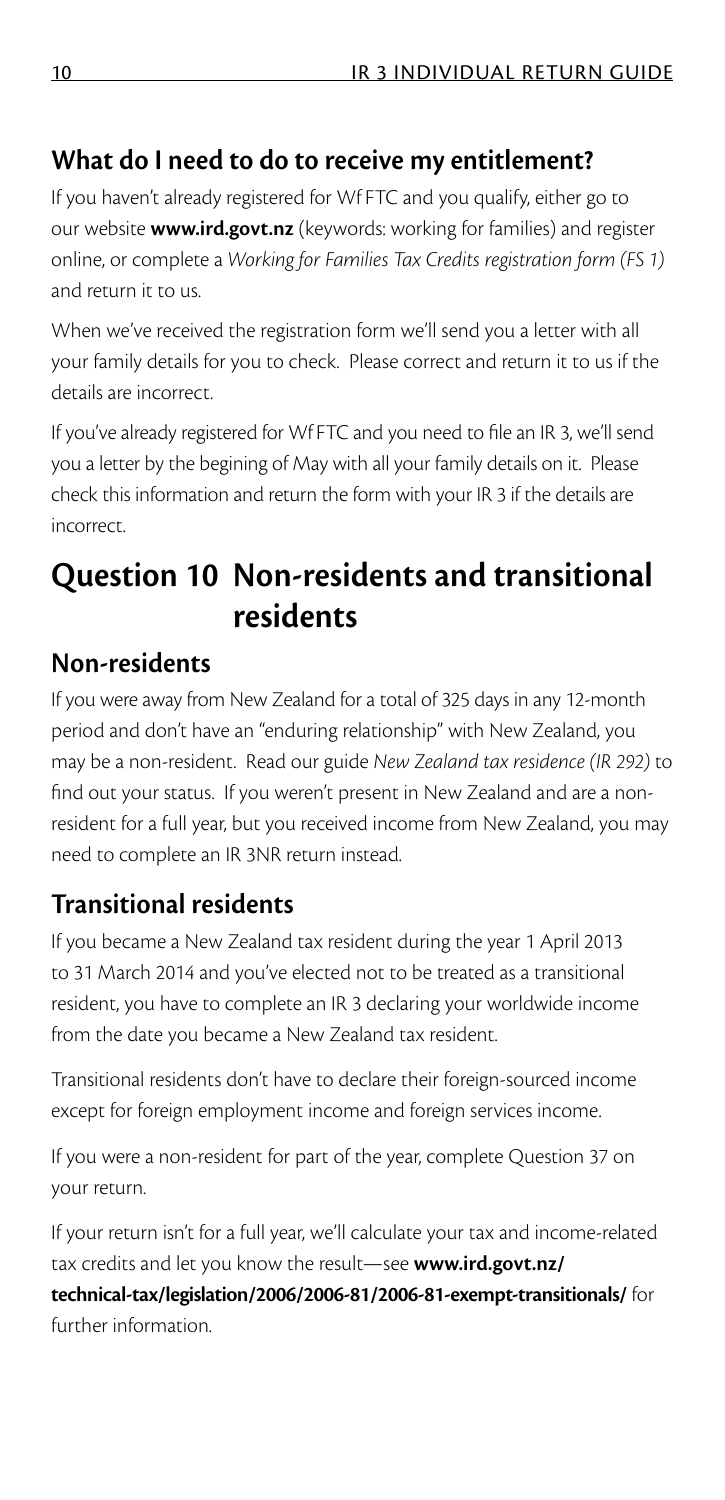# **Your income**

If you received salary, wages or schedular payments, the information you need to complete Questions 11, 11A and 12 will be on your *Summary of earnings* (SOE), which we'll send you in late May 2014. We send this automatically if we send you an IR 3 return.

Your SOE contains the following information:

- all your employers throughout the year
- your total gross income with tax deducted and ACC earners' levy paid
- any family tax credit paid by Work and Income
- your tax credits for payroll donations you've made through payroll giving.

# **Question 11 Family tax credit from Work and Income**

If you received family tax credit from Work and Income, copy the amount from your SOE to Box 11. Don't include any Working for Families Tax Credits from Inland Revenue in Box 11.

# **Question 11A Income**

Did you receive any of these types of income with tax deducted between 1 April 2013 and 31 March 2014?

- salary or wages
- a student allowance
- any income-tested benefit—unemployment or sickness, transitional retirement, independent youth, domestic purposes, widow's, invalid's or emergency
- accident compensation payments related to earnings
- New Zealand Superannuation (NZ Super) either income-tested or non-income tested, or a veteran's pension
- other pensions, annuities or superannuation (read "Pensions" on page 14)
- shareholder-employee salary.

If you received this type of income with tax deducted, you need to copy the totals from your SOE to Question 11A.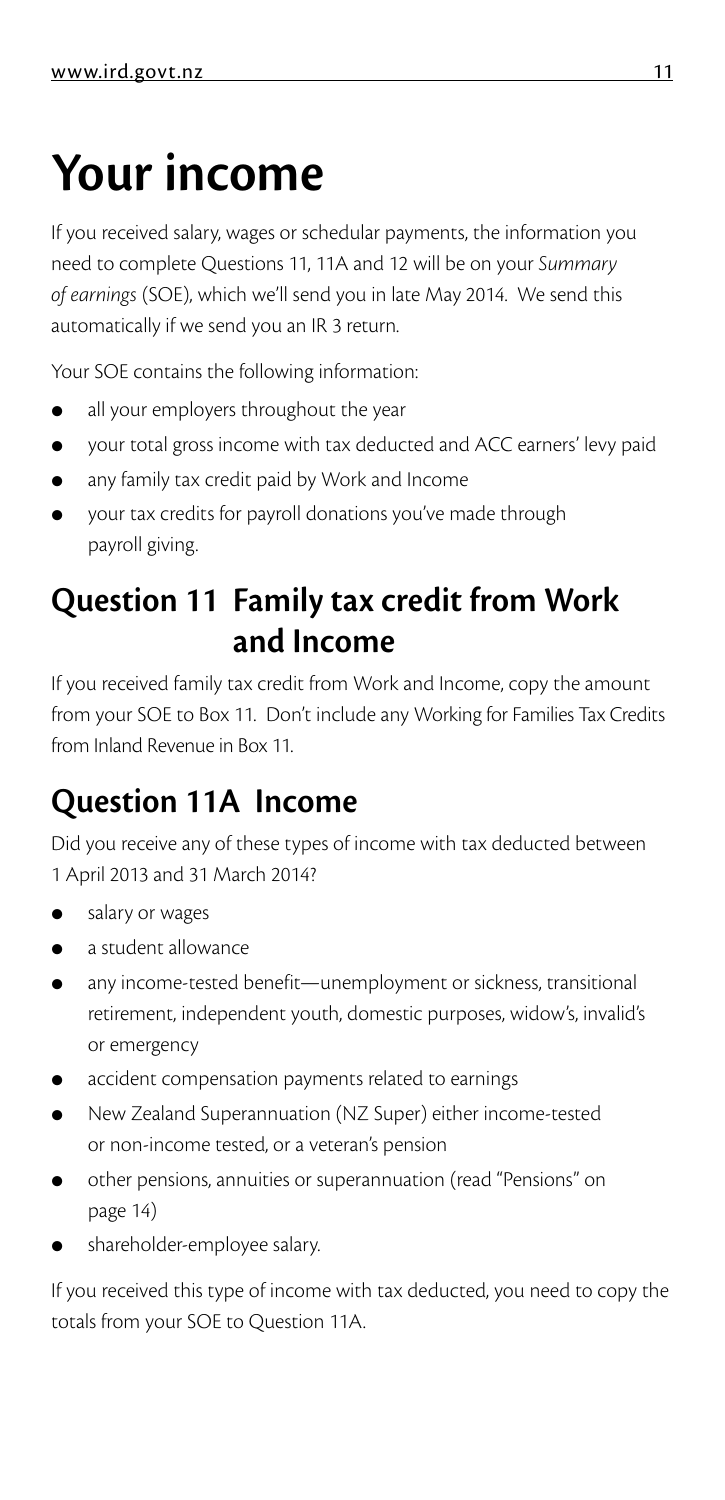#### **What to show on your return**

Copy the total amounts from your SOE to the corresponding boxes (11A, 11B, 11C, 11D and 11E) on your return.

#### **Amending your income details**

If any of the details on your SOE are incorrect (eg, wrong or missing employers), please make the changes and attach it to page 3 of your return.

Please transfer the amended totals from your SOE to the corresponding boxes on your return and use the worksheet on page 13 to calculate your total tax deducted (11E).

You only need to attach your SOE to page 3 of your return if you've made changes to it.

## **ACC earners' levy**

All employees must pay an ACC earners' levy to cover the cost of non-work related injuries, based on their earnings. We collect this on behalf of the Accident Compensation Corporation (ACC). The maximum amount of earners' levy is \$1,973.51. The earners' levy is set at a rate of 1.70% (1.70 cents in the dollar).

If you need to amend your employment details on your SOE, you'll need to recalculate your earners' levy.

#### **Using employer-provided information**

If you received payslips or other earnings information from your employer, you can use this information to complete your return and don't have to wait for your SOE. You don't include schedular payments in this calculation.

You'll need to use your total PAYE deducted in your calculations. This is the amount of PAYE shown on your payslips before any tax credits for payroll donations are deducted.

If you made donations through payroll giving to an organisation that is not on Inland Revenue's approved donee organisations list, you won't be able to keep the tax credits you received and you won't have paid enough PAYE throughout the year. You'll have either received a letter telling you about these extinguished tax credits or they'll show on your summary of earnings. Put the total PAYE, less the amount of your extinguished tax credits, in Box 11A.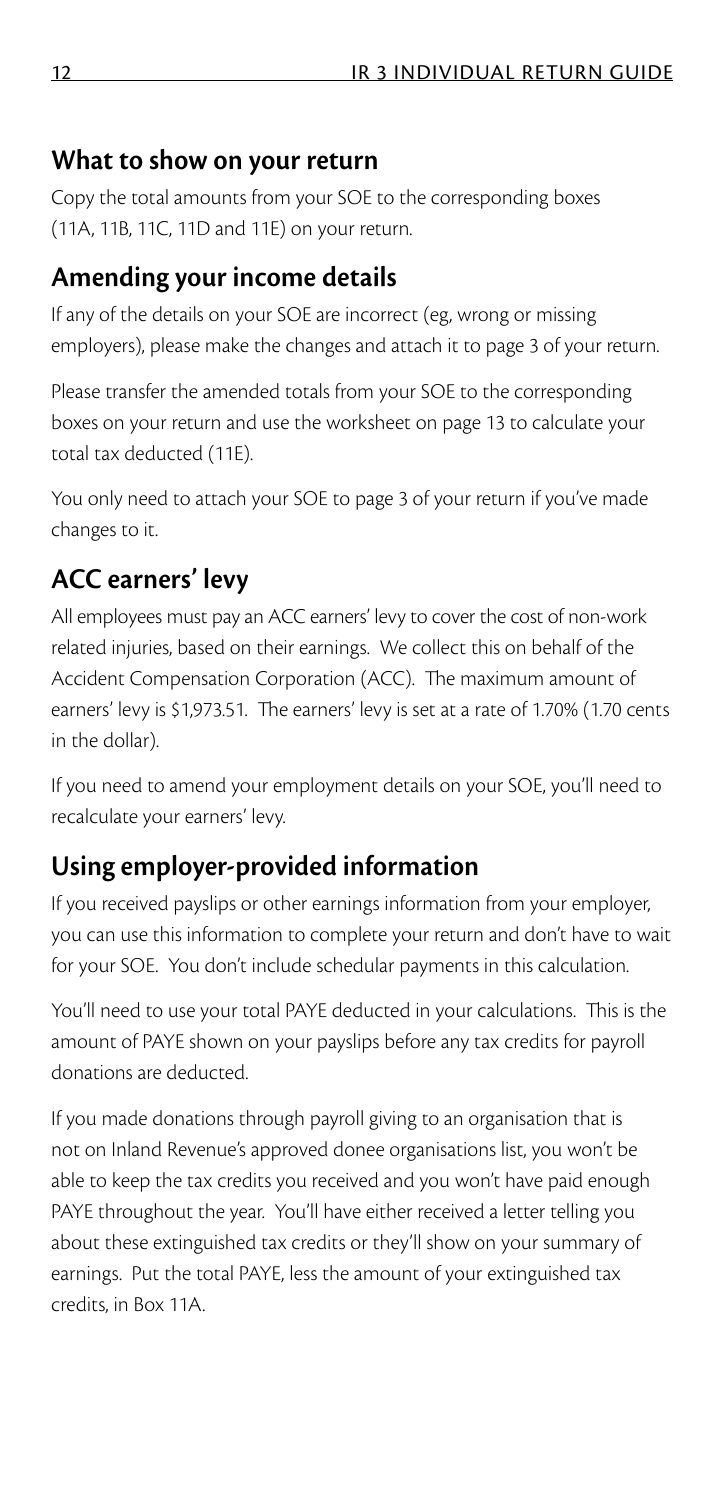If the amount of total PAYE deducted isn't clear from your payslips:

- contact your employer, or
- refer to your SOE for details, or
- refer to "Look at account information" in myIR, or
- call us on 0800 227 774.

You'll need to calculate your ACC earners' levy liability and deduct it from your total PAYE, using the worksheet below.

#### **Worksheet for ACC earners' levy** Copy your total taxable earnings from **1** \$ salary and wages to Box 1. Copy the amount to Box 11B of your return. Copy your taxable earnings from **2** salary and wages that are not liable for earners' levy to Box 2. See page 14 for a list of income not liable. Copy this amount to Box 11C of your return. Subtract Box 2 from Box 1. Print the **3** \$ answer in Box 3. If the answer exceeds the maximum liable earnings of \$116,089, print \$116,089 in Box 3. **This is your liable income for ACC earners' levy** Multiply Box 3 by 0.017 (1.70%). **4** \$ Print your answer in Box 4. This is your ACC earners' levy. Copy this amount to Box 11D of your return. Copy your total PAYE from salary and **5** wages to Box 5. Copy this amount to Box 11A of your return. Copy your total ACC earners' levy **6** from Box 4 (above) to Box 6. Subtract Box 6 from Box 5 and print **7**the answer in Box 7. This is your total tax deducted. Copy this amount to Box 11E of your return.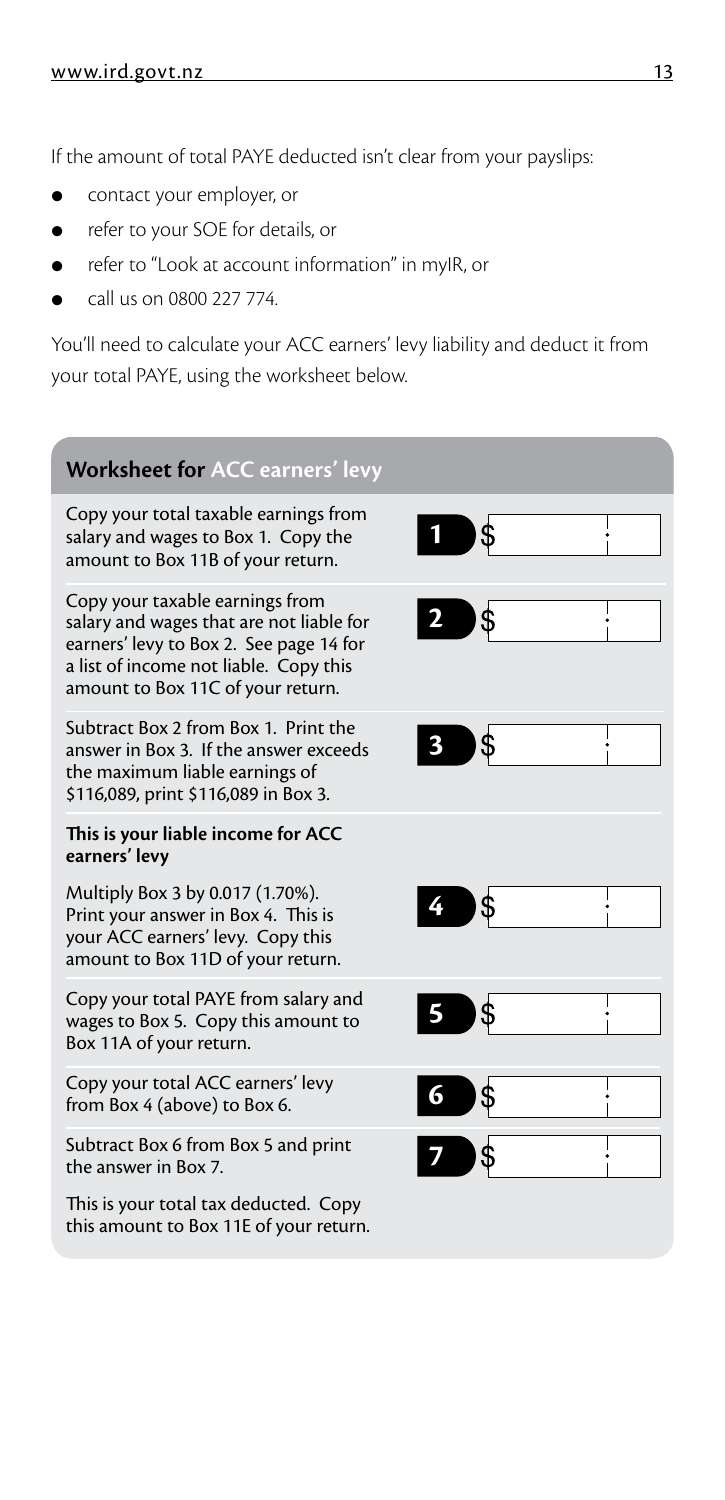## **The following income isn't liable for ACC earners' levy**

- 
- income-tested benefits
- non-taxable allowances
- 
- veteran's pension
- living alone payments
- redundancy payments overseas pensions
- retiring allowances rents
- 
- interest and dividends royalties
- taxable Māori authority distributions
- NZ Super income from a partnership earned by a non-working partner in that partnership
- student allowances pensions from superannuation schemes not registered with the Financial Markets Authority
	-
	-
- jury and witness fees estate and trust income
	- - income attributed to you from a portfolio investment entity (PIE).

#### **Pensions**

Don't include the following pensions or annuities in your tax return:

- non-taxable pensions or annuities from either life insurance funds or superannuation schemes registered with the Financial Markets Authority (eg, Government Superannuation)
- pensions that are completely tax-free, such as war pensions (other than a veteran's pension).

Any overseas social security pension you receive is taxable. Include it at Question 17 (see the notes on page 21).

If you receive a United Kingdom national retirement pension and have joined the special banking option operated by Work and Income, include the income and tax deducted at Question 11A.

**For more information about overseas pensions read page 25.**

# **Question 12 Schedular payments**

Schedular payments are generally payments made to people who are not employees but are employed on a contract basis. All ACC personal service rehabilitation payments which are paid by ACC or your employer are classified as schedular payments. Different tax rates apply to schedular payments, depending on the work done. A full list is available in the PAYE tables (IR 340 and IR 341) and on the back of the *Tax code declaration (IR 330).*

People who receive schedular payments will receive a *Summary of earnings* (SOE) detailing their schedular payments received and the tax deducted. If your SOE shows total schedular income over \$200, you must file an IR 3 return.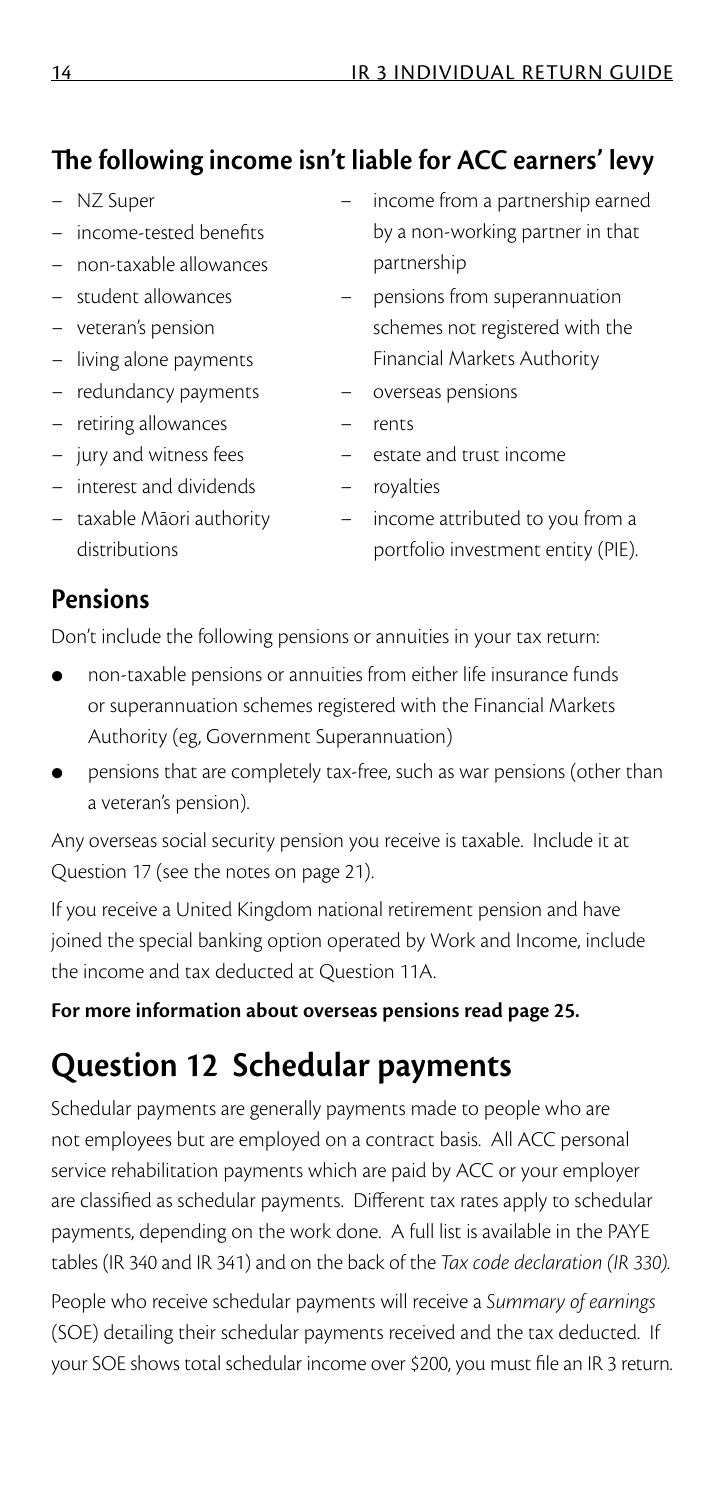## **ACC personal service rehabilitation payments**

If you are an ACC client or caregiver and received ACC personal service rehabilitation payments, please read the information on page 56 before you complete Question 12.

## **Question 12C Expenses related to schedular payments**

Show any expenses you can claim against this income here. Don't include it with other expenses in Question 26.

### **Question 12D Net schedular payments**

This is the total gross schedular payments shown at Box 12B, less any expenses being claimed at Box 12C.

#### **What to show on your return**

Copy the total tax deducted (Box 12A) and gross payments (Box 12B) from your SOE to the same box numbers of your return. Add up the expenses related to your schedular payments and print the total in Box 12C. Subtract Box 12C from Box 12B and print the result in Box 12D.

#### *Note*

If you're registered for GST, your gross schedular payment may include GST. Enter the GST-exclusive amount at Question 12B.

## **Shareholder-employee salary**

If you received a shareholder-employee salary with no PAYE deducted, show the amount at Question 21.

## **ACC levies**

You'll have to pay ACC levies on schedular payments. ACC will invoice you for these.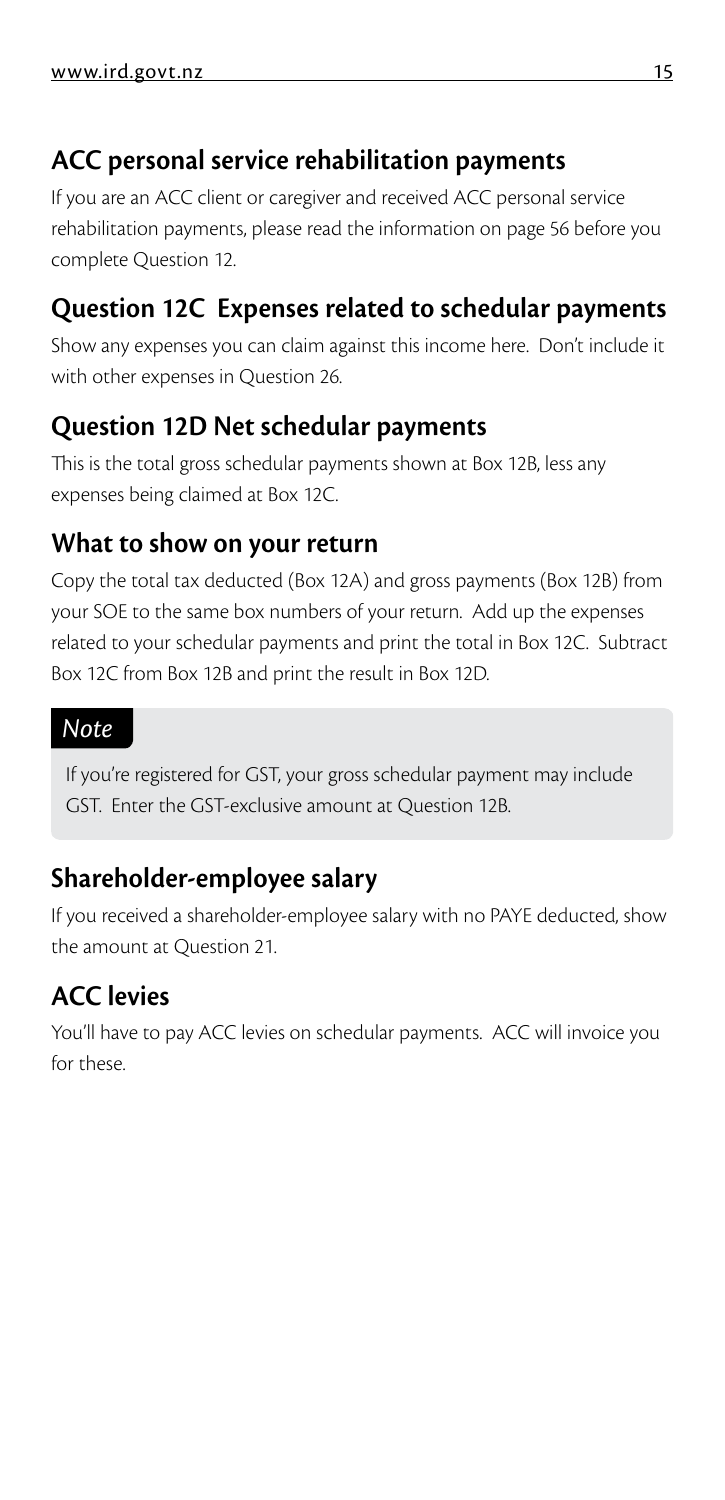## **Question 13 New Zealand interest**

Did you receive any New Zealand interest between 1 April 2013 and 31 March 2014 from:

- banks
- Inland Revenue
- building and investment societies
- **credit unions**
- securities
- a partnership, look-through company, estate or trust
- loans you've made?

If so, show all the New Zealand interest you received at Question 13B. If the interest is from a partnership, look-through company, estate or trust please tick Box 13C.

If you were charged commission on any of your interest, claim this at Question 26. Read the note about expenses on page 34.

### **Interest on broken term deposits**

If you've broken a term deposit during the year, you may have "negative interest" to account for. This is interest you've repaid on the term deposit. It may reduce the amount of interest you need to declare on your tax return.

If you broke the term deposit in full, use the worksheet below to deduct the negative interest from the gross interest amount shown on your *Deduction certificate for RWT on interest (IR 15)* or equivalent statement. In all other cases, the negative interest is deductible in a later tax return when the term deposit matures.

#### **Worksheet**

Copy your gross interest from your IR 15 to Box 1.

Print any negative interest you've paid in Box 2.

Subtract Box 2 from Box 1 and print the answer in Box 3. Include this in the amount shown at Box 13B.

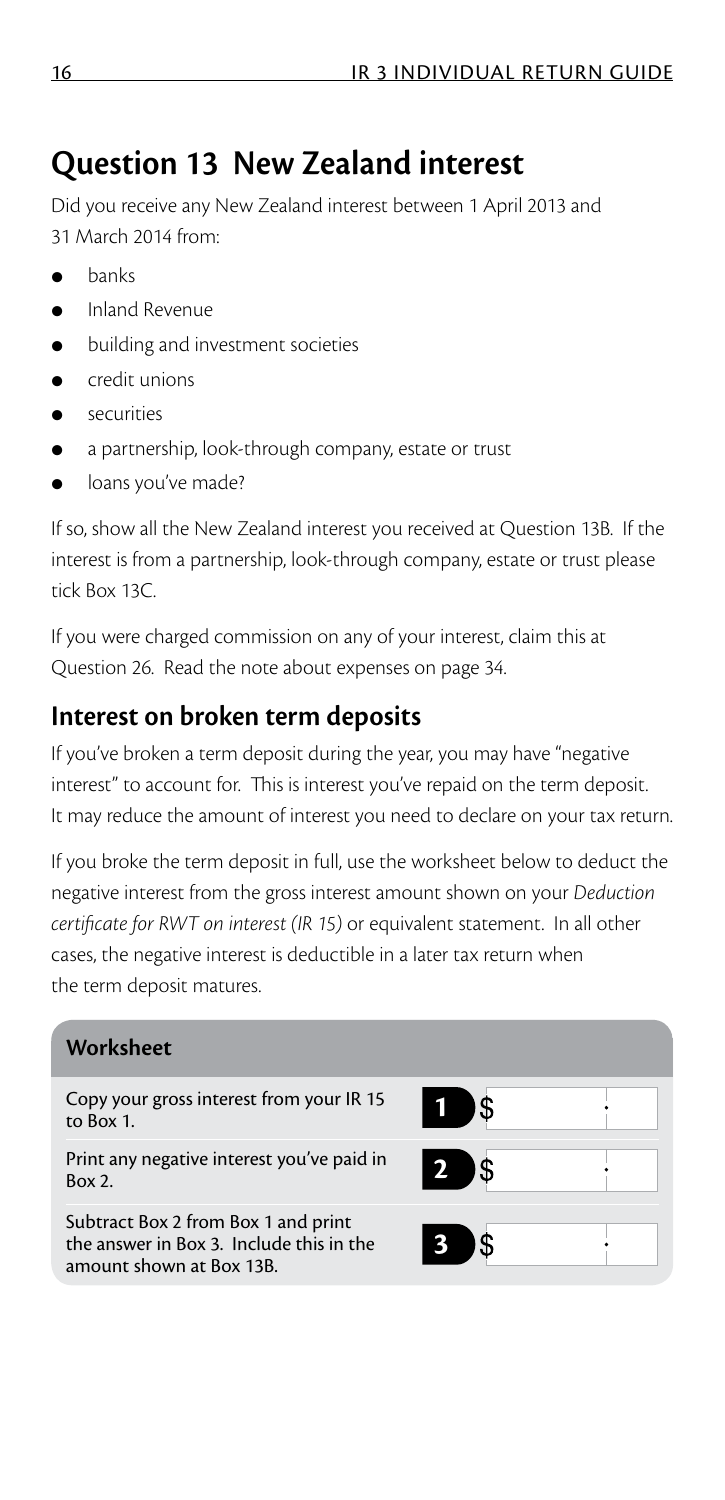### **RWT**

During the year, RWT will have been deducted from some or all of your interest and you can claim a credit for this.

The interest payer will usually send you an IR 15 or similar statement which shows the gross interest paid and the amount of RWT deducted.

Add up the amounts from each statement or certificate and print the totals in Boxes 13A and 13B.

Don't send us your statements or IR 15s, but keep them in case we need to see them later.

#### **Interest of \$50 or less**

If the interest you received for the year is \$50 or less, you may not receive a certificate or statement, but you still need to show the gross interest and RWT. Get the details from your bank statements.

#### **Interest on joint accounts**

If you hold a joint account, you must show your share of the interest in your tax return.

#### **Interest from overseas**

If you received interest from overseas, convert your overseas interest and tax credits to New Zealand dollars and show it at Question 17. Please read the notes about overseas income on page 21.

#### **Farm vendor mortgage or finance bonds**

If you received interest from a farm vendor mortgage or farm vendor finance bonds approved by the Rural Banking and Finance Corporation of New Zealand, only half of the interest is taxable. Show the RWT deducted and the taxable amount of interest in Boxes 13A and 13B.

### **Income from financial arrangements**

If you are a party to a financial arrangement, such as government stock, local authority stock, mortgage bonds, futures or deferred property settlements, you may have to calculate the income or expenditure from the financial arrangement using a spreading method, rather than on a cash basis. To determine whether a spreading method must be used, see "Financial arrangements" on page 33.

If the financial arrangement matures, is sold, remitted or transferred, a "wash-up" calculation, known as a base price adjustment, must be made.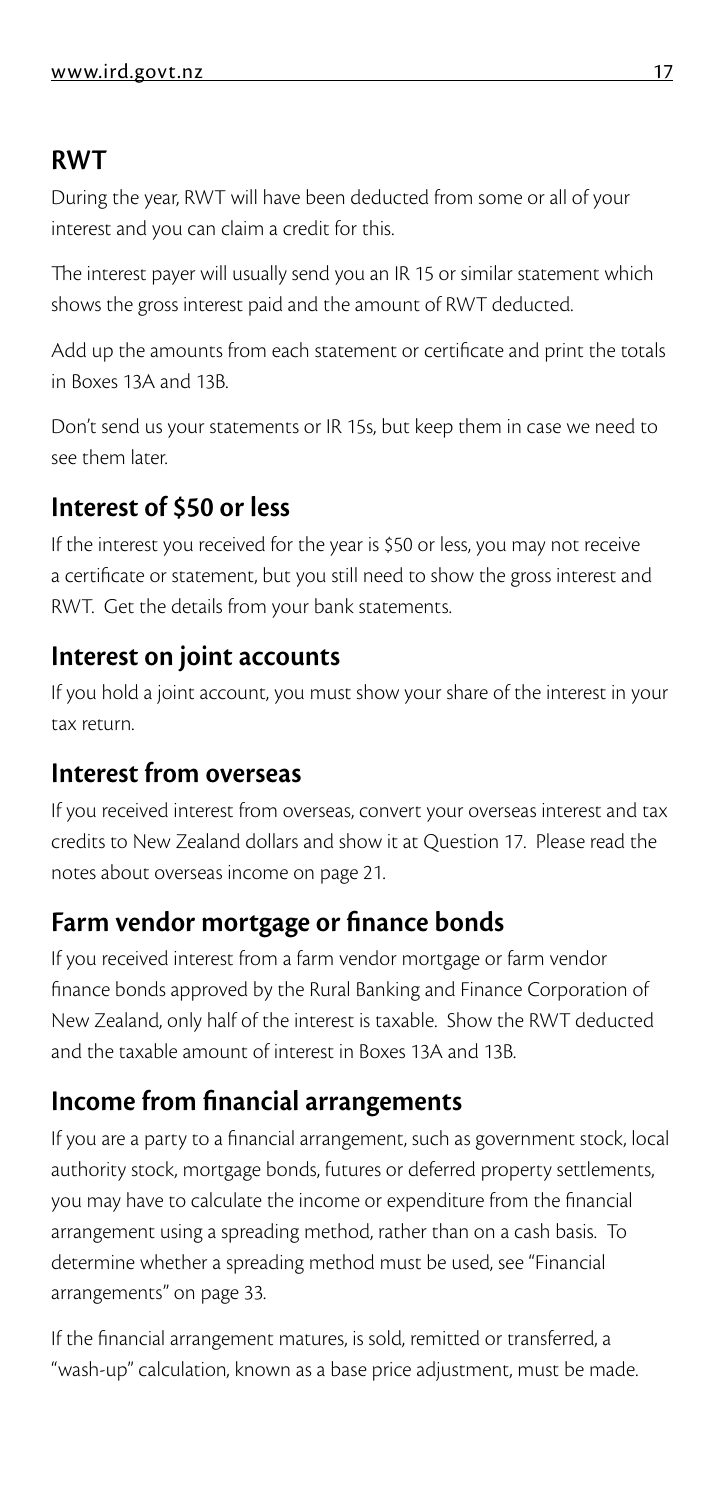Any RWT will have to be deducted on a cash basis. Show the RWT deducted and any income from the financial arrangement in Boxes 13A and 13B.

#### **Interest paid by Inland Revenue**

If we pay you interest because you overpaid your tax, include the gross interest in Box 13B in the income year you received the interest.

## **Interest paid by a person**

If you paid us interest because you underpaid your tax, include it as a deduction in the return at Question 26 for the income year the interest is paid.

# **Question 14 New Zealand dividends**

Dividends are a part of a company's profits that it passes on to its shareholders. Unit trusts are treated as companies for income tax purposes and unit trust distributions are treated as dividends.

Complete Question 14 if you received any New Zealand dividends between 1 April 2013 and 31 March 2014, including dividends from your local electricity or gas company (but don't include a dividend that's a distribution of the trust's capital and is tax-free). The company or unit trust that paid you the dividend will send you a dividend statement.

Include dividends earned by a partnership or estate, or distributed by a trust.

If you were charged commission on any of your dividends, claim this at Question 26. Read the notes about expenses on page 34.

If you receive dividends from a portfolio investment entity (PIE) that is a listed company and doesn't use your prescribed investor rate, you can decide whether or not to include the dividends in your return.

## **Credits attached to dividends**

A New Zealand company or unit trust may attach several types of credits to dividends.

"Imputation credits" are credits for part of the tax the company has already paid on its profits so the dividends aren't taxed twice.

"Payment for a foreign dividend" are credits for tax the company paid on dividends it received from overseas.

RWT is deducted from your dividend to bring the total credits withheld up to 33% of the gross dividend. If the dividend is from a listed PIE, it should not have RWT deducted.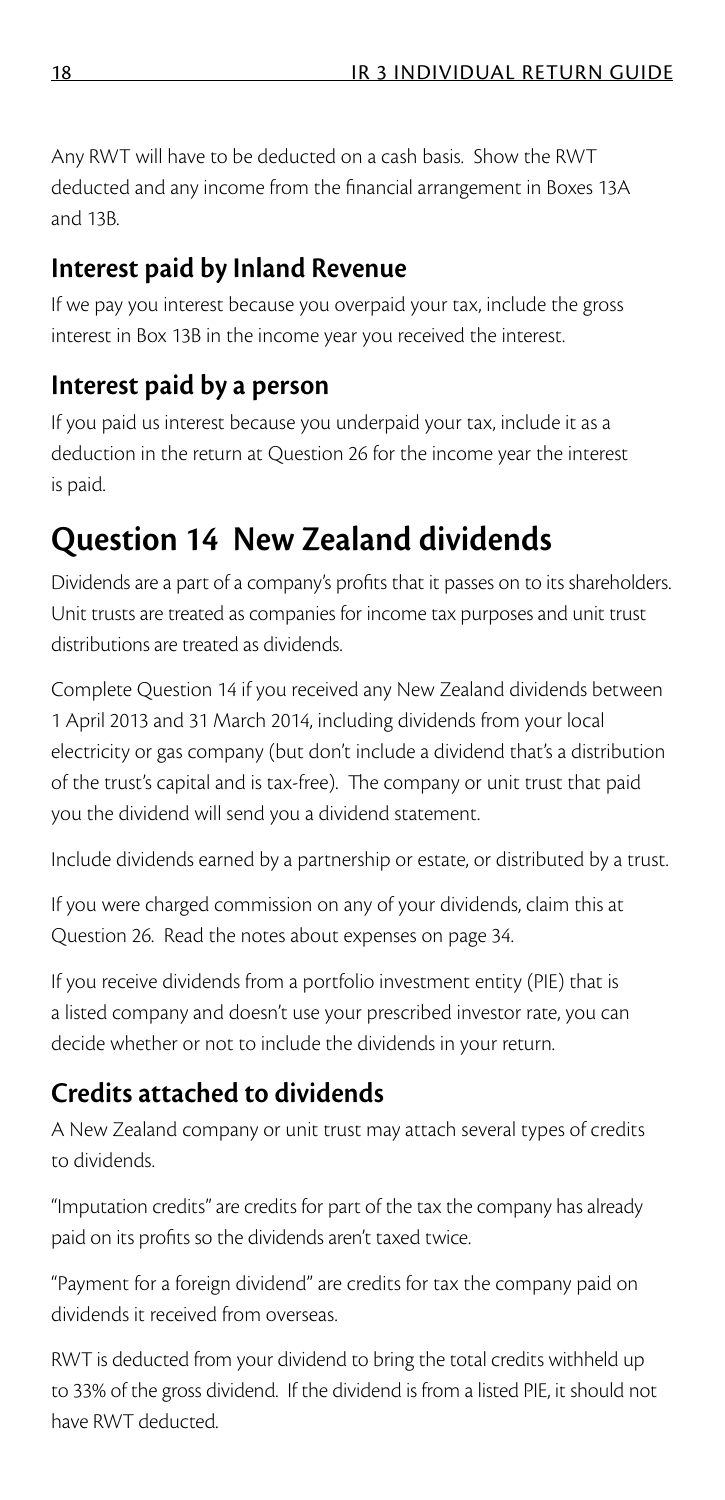#### **What to show on your return**

Your dividend statements show the amount:

- you received (net dividend)
- of any imputation credit
- of any RWT totals or payment for foreign dividends.

Add all these amounts together to work out your gross dividend.

Add up all the imputation credits, RWT or payment for a foreign dividend and gross dividend totals and transfer them to the relevant boxes at Question 14.

If the dividends are from a partnership, look-through company, estate or trust, please tick Box 14C.

Don't send us your dividend statements, but keep them in case we ask for them later.

### **Shares received**

If you received shares from a taxable bonus issue, non-cash dividend or employee share plan, include them as income at Question 14.

If a company gave you shares, don't include the value of the free shares in your return, unless you received them from your employer. Any benefit derived from free or discounted shares received from an employer may be taxable income.

### **Dividends from overseas**

Please read the notes about overseas income on page 21.

# **Question 15 Māori authority distributions**

Complete Question 15 if you received taxable Māori authority distributions between 1 April 2013 and 31 March 2014. The Māori authority that paid you the distribution will send you a Māori authority distribution statement.

## **Credits attached to distributions**

The Māori authority may attach a credit to the distribution it makes to members. This credit will be classified as a "Māori authority credit" and includes tax the Māori authority has already paid on its profits.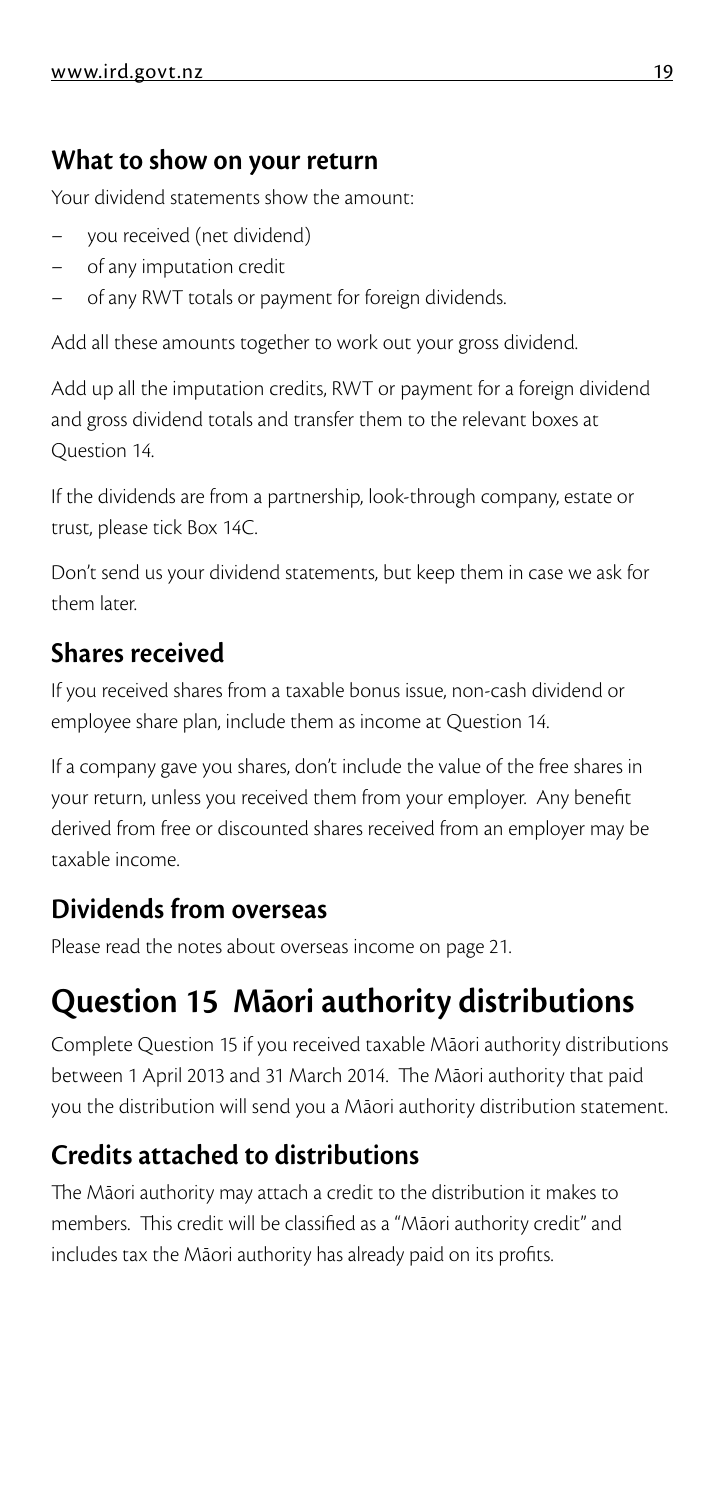#### **What to show on your return**

Your Māori authority distribution statement shows the amount of:

- the distribution made to you, including which portion is taxable and which portion isn't
- the Māori authority credit.

Transfer these amounts, not including any non-taxable distribution, to the relevant boxes at Question 15.

For more information read our *Māori authorities (IR 487)* guide.

## **Question 16 Estate or trust income**

If you received estate or trust income that relates to the year 1 April 2013 to 31 March 2014, show it at Question 16.

There are three types of estates or trusts:

- complying
- foreign
- non-complying.

Complying trusts are trusts that have been taxed in New Zealand on all their income since the day they started.

Allocations of beneficiary income which the minor beneficiary rule applies to are taxed as trustee income. This means the trust is subject to tax on this income at 33 cents in the dollar, and it's included in the trustee tax calculation in the trust's IR 6 return.

These distributions shouldn't be included in the minor's individual tax return.

All other trusts are non-complying or foreign. Read our guide *Trusts' and estates' income tax rules (IR 288)* for more details.

#### **What to show on your return**

Add up the tax paid by the trustee/s and print the total in Box 16A. Print your share of the estate or complying trust income in Box 16B.

But, if your estate or trust income includes:

- interest with RWT deducted, show this at Question 13 and tick 13C.
- dividends with imputation credits attached, show this at Question 14 and tick 14C.
- overseas income and overseas tax paid, show this at Question 17
- taxable Māori authority distributions, show this at Question 15.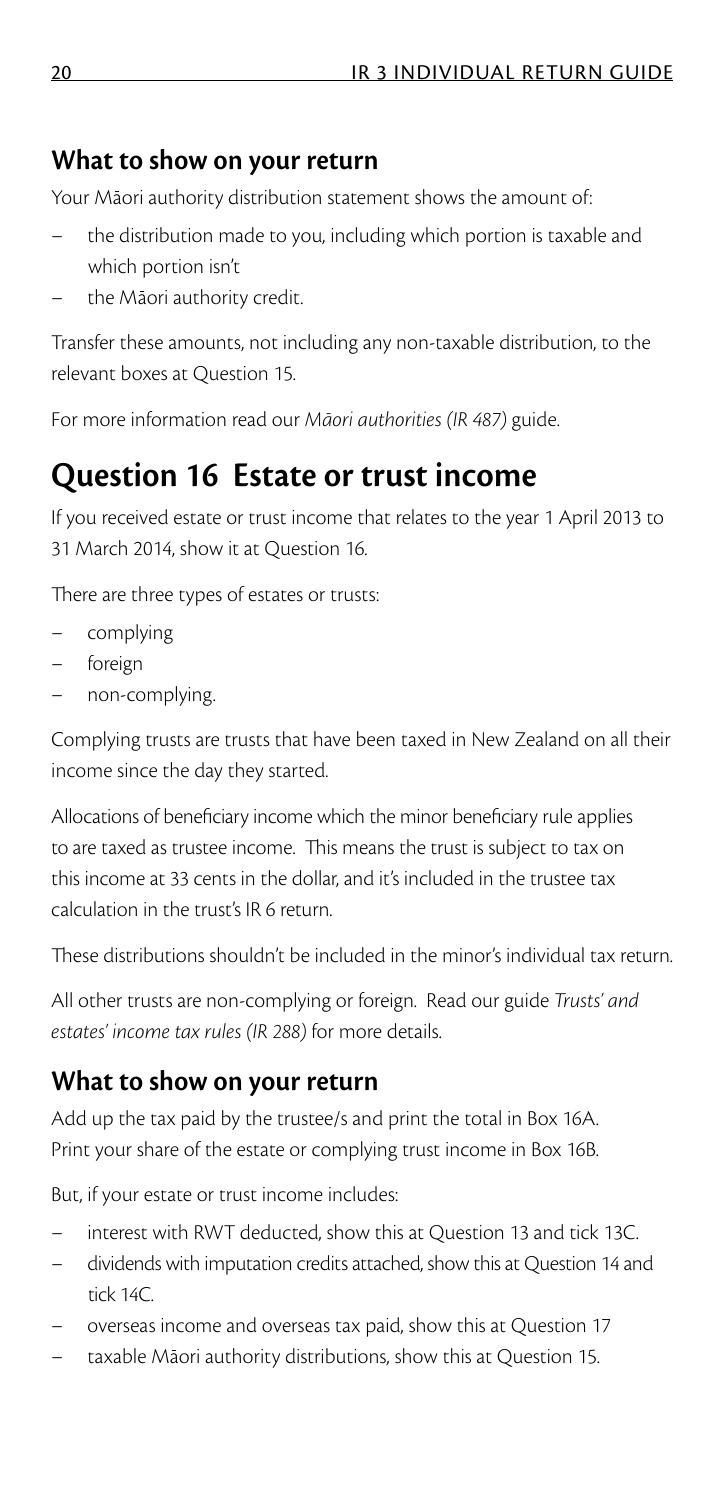## **Income from foreign and non-complying trusts**

If you're a beneficiary of a foreign or non-complying trust please complete a *Schedule of beneficiary's estate or trust income (IR 307)* form.

#### **Taxable distributions from non-complying trusts**

Copy the amount of taxable distributions from the non-complying trust to Box 16C, and attach the IR 307 to the top of page 3 of your return.

We separate taxable distributions from non-complying trusts because they're taxed at a different rate. If you have this type of income, your tax calculation at Question 32 may not be correct. We'll do this calculation for you and send you a notice of assessment.

# **Question 17 Overseas income**

If you received income from, or while you were overseas, between 1 April 2013 and 31 March 2014, show it at Box 17B in New Zealand dollars. This includes payments of portable NZ Super or portable veteran's pensions paid to New Zealand residents travelling overseas. Transitional residents must include any foreign employment or service income at Box 17B.

You can convert all overseas income and tax credits to New Zealand dollars by:

- using the rates tables on our website (keywords: overseas currencies)
- using the mid-month rates from our leaflet *Conversion of overseas income to New Zealand currency (IR 270)*
- contacting the overseas section of a trading bank and asking for the exchange rate for the day you received your overseas income.

#### *Note*

Dividends received from overseas companies that are treated as FIFs (except companies covered by the exclusions listed under foreign rights at Question 36) are not taxable separately. Generally, you would use the default FIF income calculation method (the fair dividend rate), which doesn't tax dividends separately.

The foreign tax deducted from the dividend may be claimed as a credit against the tax payable on the calculated FIF income for that company.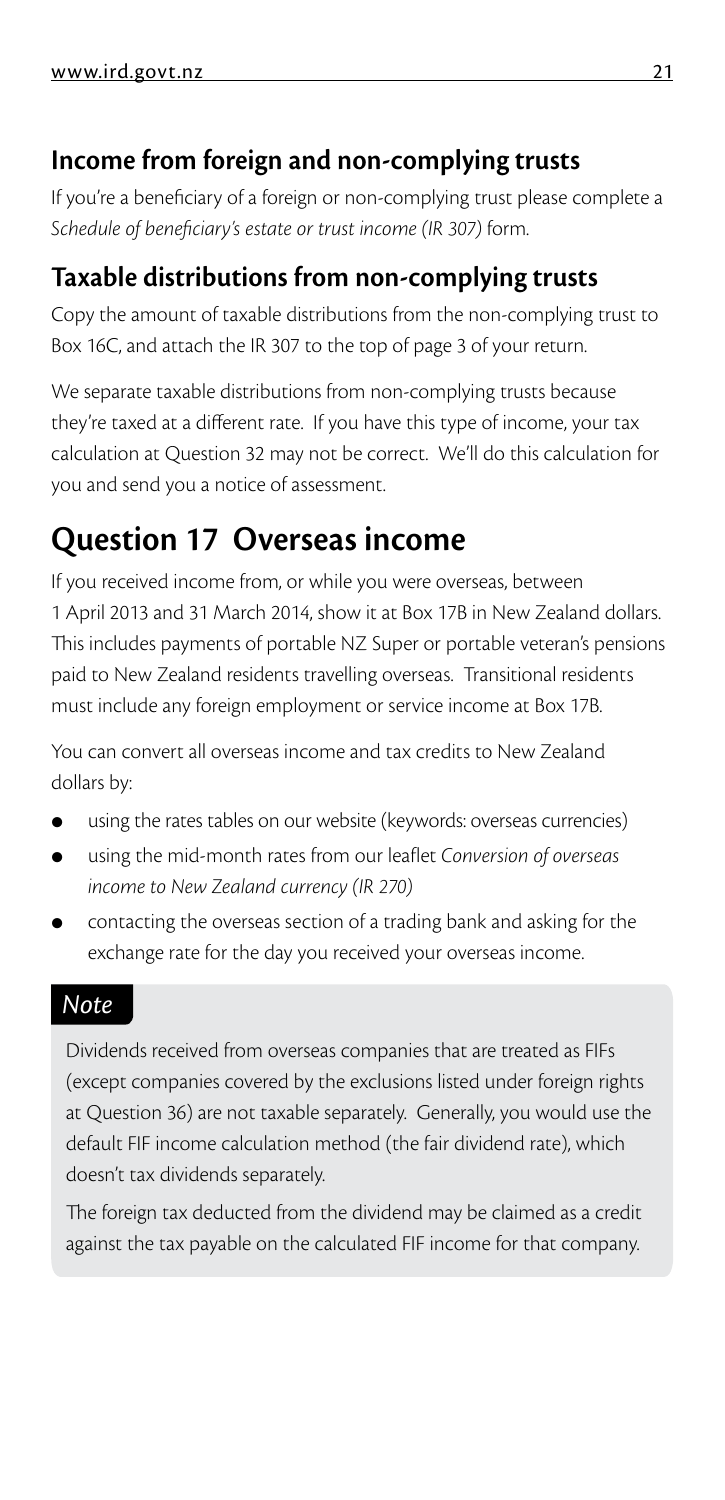## **Foreign investment fund (FIF) income**

If, at any time during the 2014 income year you held rights such as shares, units or an entitlement to benefit in any foreign company, unit trust, superannuation scheme or life insurance policy, you may be required to calculate FIF income or loss. Generally, you'll use the fair dividend rate or comparative value method to calculate FIF income.

The main exclusions from an interest in an FIF are:

- investments in certain Australian resident companies listed on approved indices on the Australian stock exchange, that maintain franking accounts (a list of these companies is available on our website (keyword: IR871)
- interest in certain Australian unit trusts
	- limited exemptions for interests in certain venture capital interests that move offshore (for 10 income years from the income year in which the company migrates from New Zealand)
- a 10% or greater interest in a controlled foreign company (CFC).

There's also an exemption from the FIF rules where the total cost of all the investment for FIF purposes is below NZ\$50,000.

#### **What to show on your return**

After you've converted the amounts to New Zealand dollars, add up the available amounts of overseas tax paid and print the total in Box 17A. Add up the gross amounts of overseas income (before tax was deducted) and print the total in Box 17B.

Staple proof of any overseas tax paid to the top of page 3 of your return.

If a branch equivalent tax account (BETA) was maintained, complete a *Branch equivalent tax account return (IR 308)* and attach it to your IR 3 return.

### **Tax paid overseas**

If you paid tax overseas on any foreign income derived, you may be able to claim it as a credit against your New Zealand tax payable. The amount of credit you receive is the lesser of the actual amount of tax paid on the overseas income or the amount of tax you would pay in New Zealand on the foreign income.

To claim an overseas tax credit you must supply proof of the tax deducted, eg, an overseas tax deduction certificate. If you need one, you'll have to request it from the overseas government agency concerned. Staple a copy of the certificate to the top of page 3 of your return.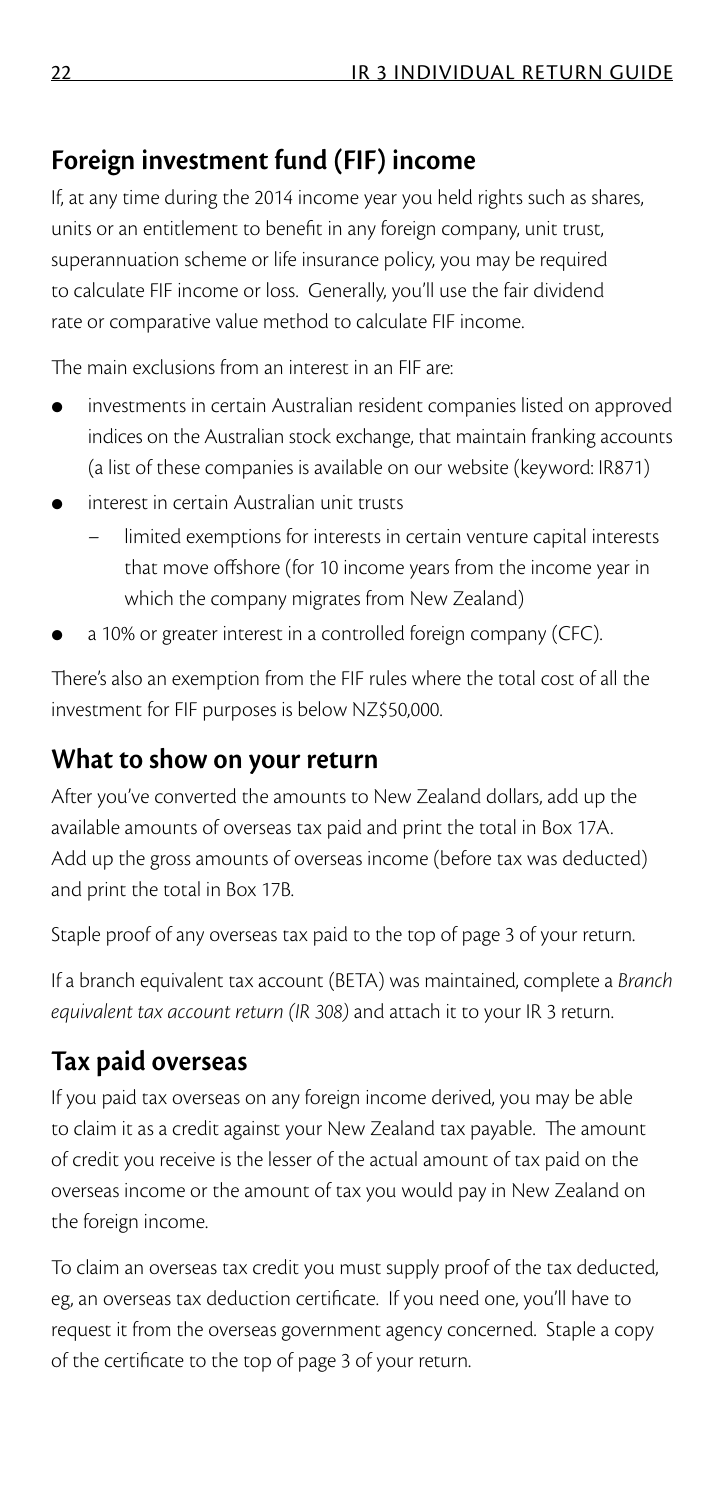Also, if you receive a dividend that isn't taxed separately under the FIF rules, you can offset most overseas tax credit paid on the dividend against your tax payable.

For more information about foreign tax credits read *A guide to foreign investment funds and the fair dividend rate (IR 461)* pages 25 to 29.

## **Claiming overseas tax paid on overseas dividends FIF income**

You can claim the tax paid up to the amount of New Zealand income tax payable on the FIF income associated with the attributing interest that has paid the dividend. If you used the fair dividend rate (FDR) method you can use the overseas tax paid to reduce the tax payable on the FDR income associated with that attributing interest. Please note that Australian franking credits and tax on dividends from the United Kingdom cannot be claimed as overseas tax paid.

#### **Where there is no FIF income or an FIF loss**

Tax paid overseas can only be used to cover your liability for income tax payable on your FIF income. If there is no New Zealand income tax payable on your FIF investment, no claim can be made for the overseas tax paid on any dividends received from that FIF.

You cannot get a refund of overseas tax paid, or reduce tax payable on any other income.

For more information read *A guide to foreign investment funds and the fair dividend rate (IR 461)*.

#### **Unused overseas tax credits**

Generally, these are forfeited (lost).

#### **Carrying forward any excess or unused overseas tax credits?**

You can't carry forward unused overseas credits where you have used the FDR, comparative value (CV), deemed rate of return or cost methods to calculate FIF income or loss.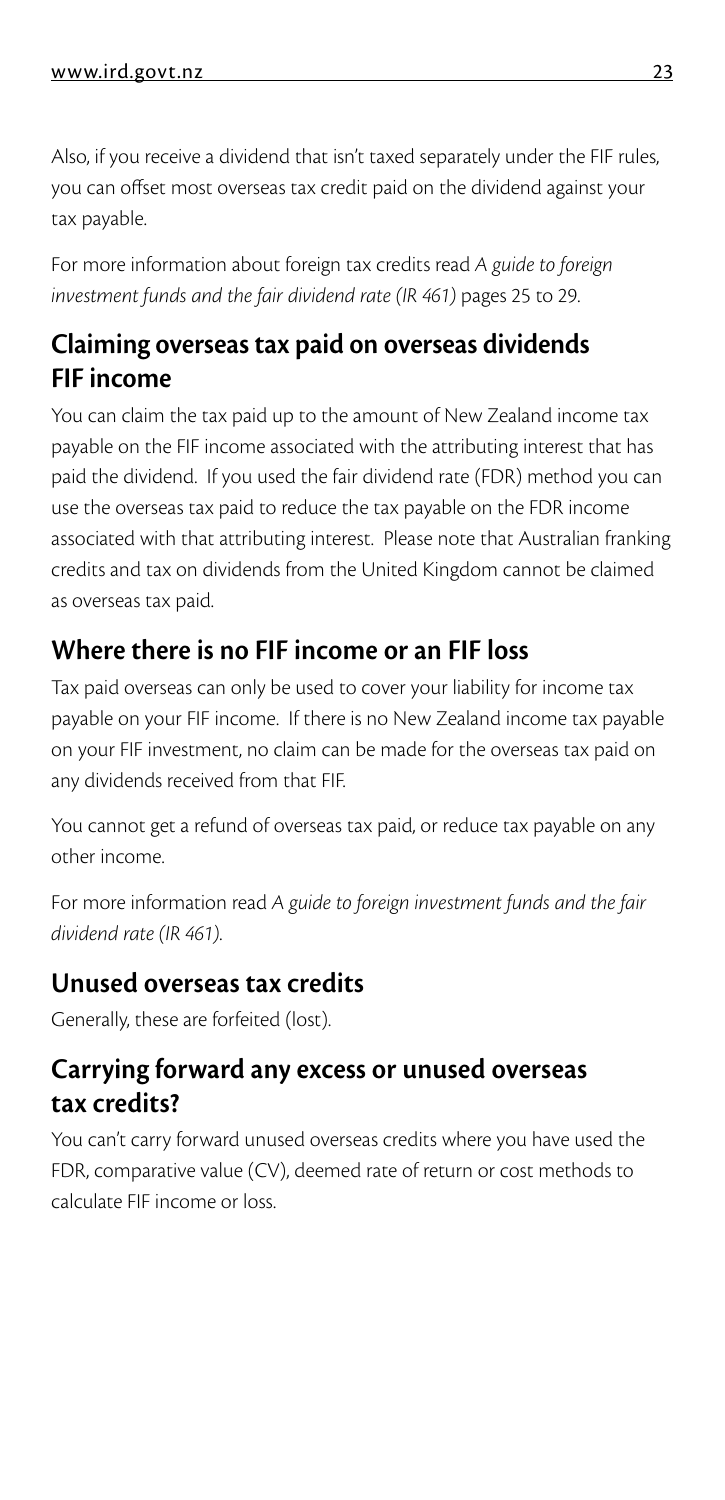### **New Zealand tax credits (imputation or RWT) deducted from overseas dividends**

You can claim New Zealand tax credits on overseas dividends as follows:

- If the credits are RWT, they are used to offset tax payable with any excess refundable.
- If they're imputation credits, they are used to reduce tax payable with any excess carried forward to the next year.

The full amount of these New Zealand tax credits can be entered in the return even where the FIF income is reduced to zero or there is an FIF loss.

These credits will only be attached to Australian company or unit trust dividends.

If you've shown a tax credit and there is no income in the associated panel, you'll need to include a note in your return setting out the details.

### **Temporary tax exemption from foreign income**

If you're currently claiming the four-year temporary tax (transitional resident) exemption for certain types of foreign-sourced income, you don't need to declare this income in Box 17B, unless it's foreign employment or services income. When your tax exemption expires, you must include all your worldwide income when you file your income tax return.

Go to **www.ird.govt.nz** for further information about the temporary tax exemption qualifying criteria and types of exempt foreign-sourced income.

### **Australian dividends from non-FIF companies**

If you received Australian dividends, your dividend statements may show all or some of the following:

- the franked/unfranked amount
- Australian withholding tax
- imputed credit or franking credits
- New Zealand imputation credits.

Add up the amounts of Australian withholding tax deducted and print the total in Box 17A. Dividends paid by Australian companies may have a New Zealand imputation credit.

To calculate the gross dividend, add together the franked and unfranked amounts, along with the New Zealand imputation credits and print the total in Box 17B. Don't include any Australian imputed or franking credits. Claim New Zealand imputation credits in Box 14.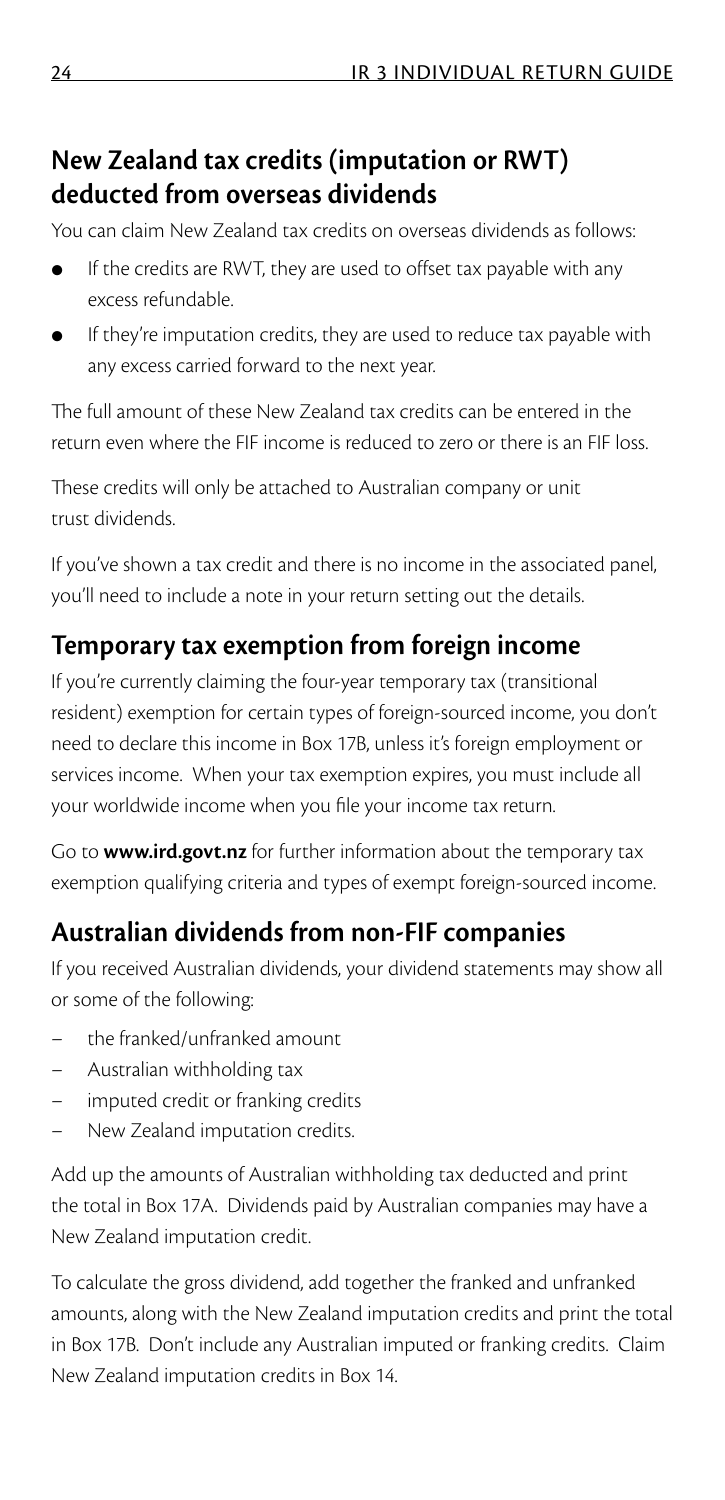#### **Overseas pensions**

If you received an overseas social security pension, convert the amount into New Zealand dollars. Print the total in Box 17B.

You may also have received other types of overseas pensions, such as foreign private annuities or foreign investment funds. For more information, please read the note about foreign rights disclosure on page 52. Under most of the tax treaties New Zealand has with other jurisdictions, you cannot claim a tax credit for tax deducted overseas on pensions. If you paid tax on the pension overseas, generally you need to claim a refund or tax credit from the overseas tax authority, not from Inland Revenue in New Zealand.

For more information, please read our guides *Overseas pensions and annuity schemes (IR 257)* and *Overseas social security pensions (IR 258)*.

#### **Foreign superannuation withdrawals or transfers**

If you've received a lump sum from a foreign superannuation scheme or have transferred your foreign superannuation scheme, convet the amount to New Zealand dollars and calculate the taxable income relating to that amount. Include this income in Box 17B, and tick Box 17C.

A Superannuation scheme is a savings plan to accumulate funds for retirement, and is also known as a pension scheme. A foreign superannuation scheme is one that is created outside of New Zealand and does not include a scheme set up under another country's social security scheme.

Go to **www.ird.govt.nz** for further information about Foreign superannuation schemes and pensions.

### **Specific dividends**

If you received dividends that are treated as interest or that are from an overseas company through an agent or trustee, who has deducted RWT in New Zealand, show the tax credits and overseas income in Boxes 17A and 17B. Show New Zealand RWT deducted in Box 14A.

Staple a copy of the dividend statement to the top of page 3 of your return.

#### *Note*

If you've shown a tax credit and there is no income in the associated panel, you'll need to include a note in your return setting out the details.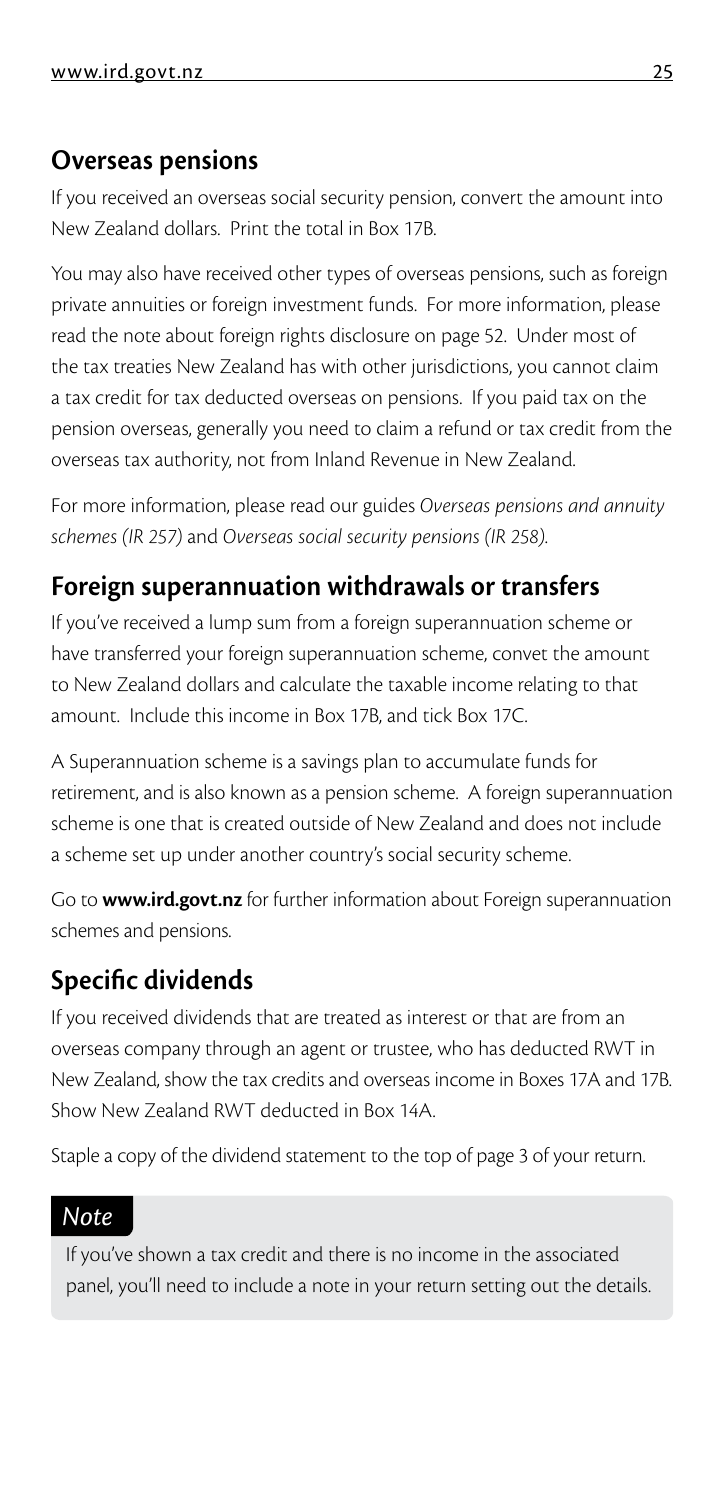### **Investments in portfolio investment entities (PIEs)**

Certain PIEs attribute the net income/loss and tax credits they derive across their investors. Individual investors generally **don't** include the attributed income or loss in their tax return. You can only claim a loss when it has the zero rate applied. In all other cases you cannot claim a loss from your PIE.

Each year, the PIE is required to provide an investor statement, setting out the details of the income/loss and the tax it has paid on the income it has attributed to you.

Where your PIE has calculated the tax using a prescribed investor rate lower than your correct rate or you have exited a PIE that doesn't calculate tax when an investor exits, you may need to include the income in your return to pay the tax.

Where you're required to include attributed PIE income in your return, show the income and tax paid/credit where the rate lower than your correct rate has been applied. Include any tax credits shown on your PIE's investor statement where you've exited from a PIE that zero-rates exiting investors. You can show the net income or loss (after adjusting for the investor level fees) in Question 17B and the general tax credits shown at 17A. Where any specified tax credits (eg, RWT) are shown, include these in the appropriate question on the return.

If you're claiming Working for Families Tax Credits you now have to declare PIE income on an *Adjust your income (IR 215)* form, except if the PIE is a superannuation fund or a retirement savings scheme (eg, KiwiSaver).

## **Question 18 Partnership income**

Show your share of income from the partnership's trade or business from 1 April 2013 to 31 March 2014 in Box 18B, unless it includes:

- interest and any RWT—show this at Question 13 and tick 13C
- dividends and any credits—show this at Question 14 and tick 14C
- overseas income and overseas tax paid—show this at Question 17
- rental income—show this at Question 22
- other income and, if your share of this income:
	- is received in recognition of your capital investment in the partnership and you didn't take any active part in the day-to-day operation or management of the business (eg, you were a sleeping partner), or
	- is generated from other investment activity (eg, sale of shares), show this at Question 24.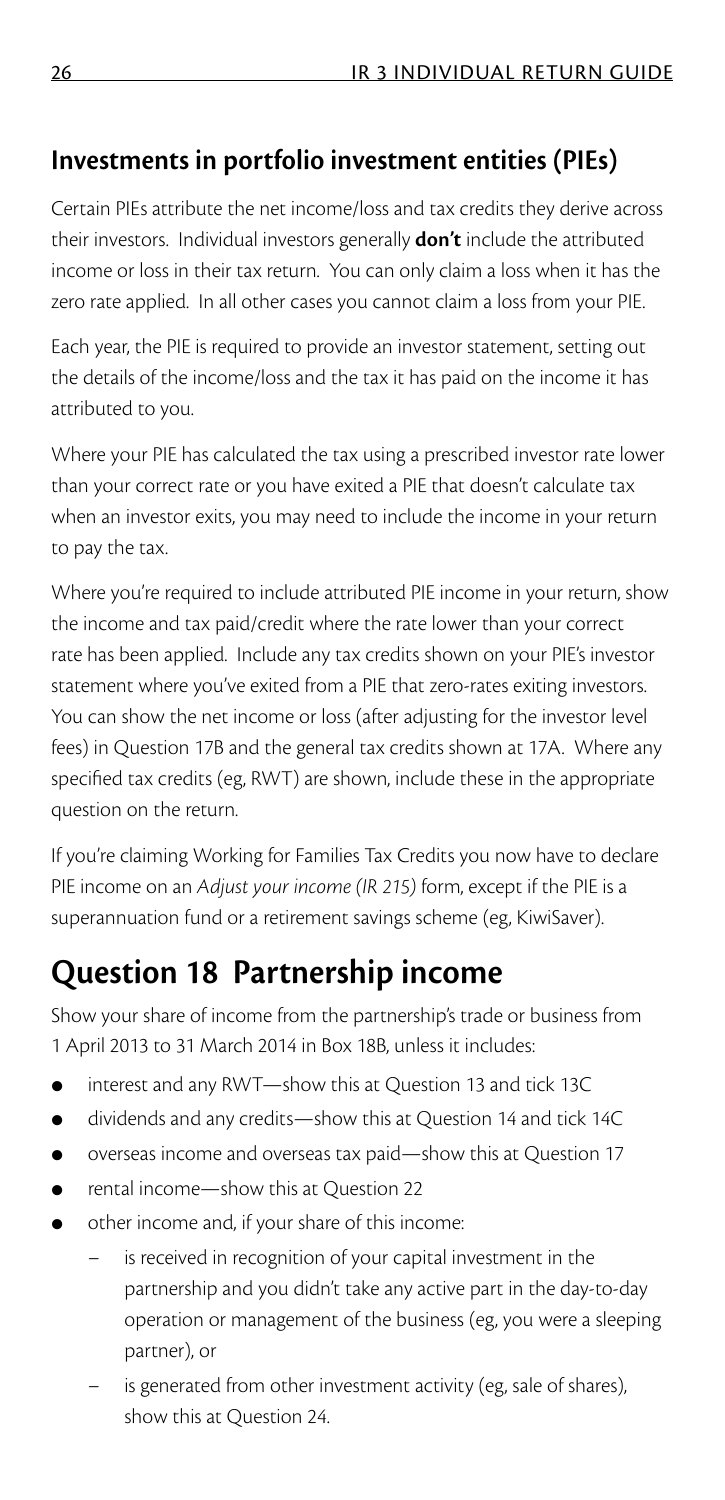Partnership income earned as a result of "active" involvement is liable for ACC levies, which will be invoiced by ACC.

#### **Losses from limited partnerships**

If you're claiming a loss from a limited partnership and you need help working out the amount you can claim, go to **www.ird.govt.nz**

#### **Expenses**

You may be able to claim expenses against your share of the partnership income that wasn't claimed in the partnership's IR 7 return, eg, interest on capital borrowed to purchase a share in the partnership. Claim these expenses at Question 26.

## **Question 19 Look-through company (LTC) income**

If you received any tax credits and/or income from an LTC write the details at Question 19.

#### *Note*

The LTC will normally supply information about non-allowable deductions and any other information required to complete your return.

Deductions (expenses) against LTC income are limited if the owner (shareholder) doesn't have sufficient owner's basis (equity) in the company.

If you had any non-allowable deductions brought forward from last year, you may be able to claim some or all, of the brought forward amount this year. Print the amount claimable in Box 19D.

Don't include:

- interest and RWT—include these at Question 13 and tick 13C
- any imputation credits, dividend RWT and gross dividends
	- include these at Question 14 and tick 14C
- Māori authority distributions and credits—include these at Question 15
- any overseas income—include this at Question 17, along with qualifying tax credits attached
- rental income—show this at Question 22.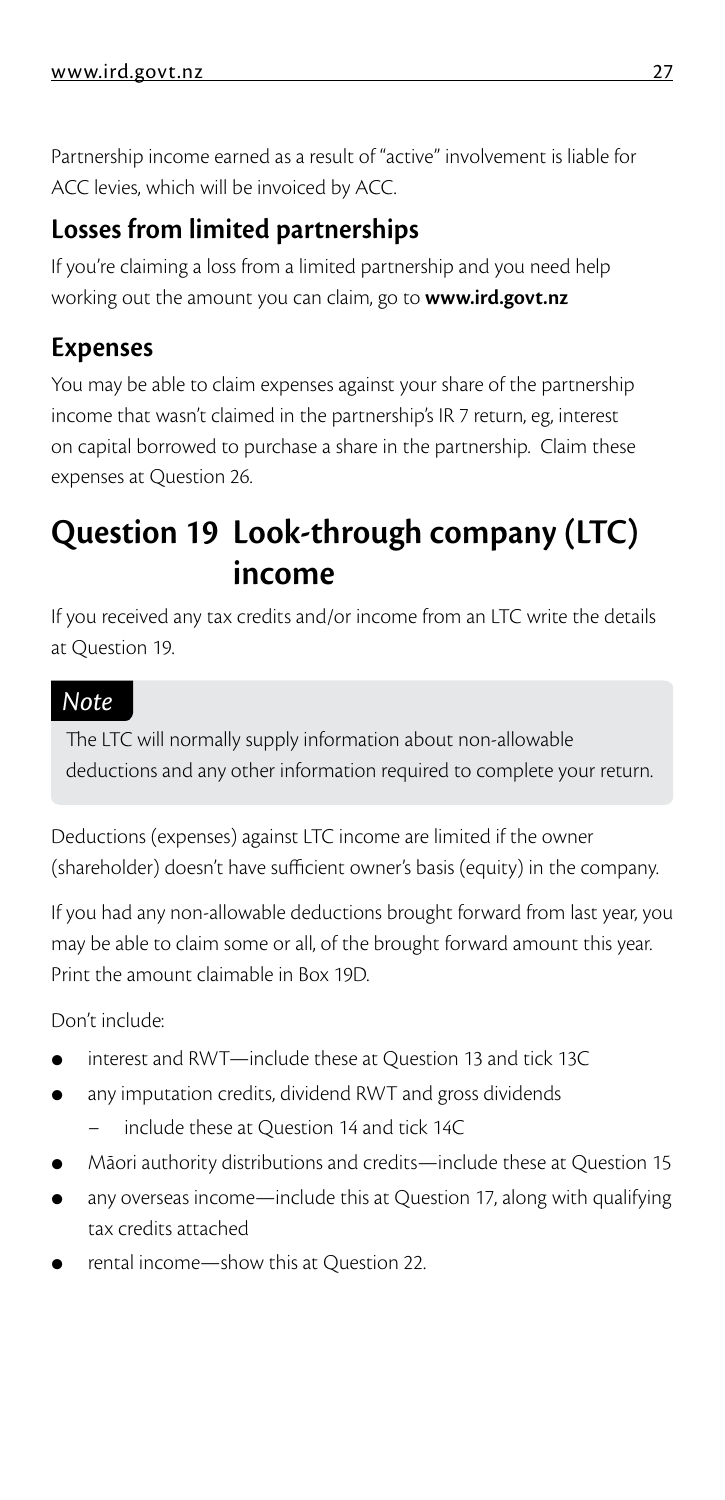#### **What to show on your return**

Add up all other tax credits received from the LTC and print the total in Box 19A. Add up all LTC income not already included elsewhere and print in Box 19B. Add up all non-allowable deductions this year and print in Box 19C. Add all prior year non-allowable deductions claimed this year and print in Box 19D.

If you have an amount in Box 19C, add this to Box 19B and put the total in Box 19E.

If you have an amount in Box 19D, subtract this from Box 19B and put the total in Box 19E.

If you don't have any amounts in Box 19C or Box 19D, copy the amount from Box 19B to 19E.

You can find more information about LTCs in our *Look-through companies (IR 879)* guide.

# **Question 21 Shareholder-employee salary**

If, as a shareholder-employee, you received a salary between 1 April 2013 and 31 March 2014 with PAYE deducted, include the amount in Box 11A.

If, as a shareholder-employee, your shareholder-employee's salary or director's fees had no PAYE deducted, include the amount in Box 21. If you would normally receive a shareholder-employee salary (even if you didn't receive one this year), please tick 21A.

If you are not a shareholder employee and you received director fees with no tax deducted, show the income at Question 23 Self-employed income.

The company that paid your salary or fees will be able to tell you exactly how much to show in your return.

### **Question 21B**

In-work tax credit (IWTC) is for families who normally work a minimum number of hours each week, as follows:

- a two-parent family where one or both parents between them normally work 30 hours or more a week
- a single parent normally working 20 hours or more a week.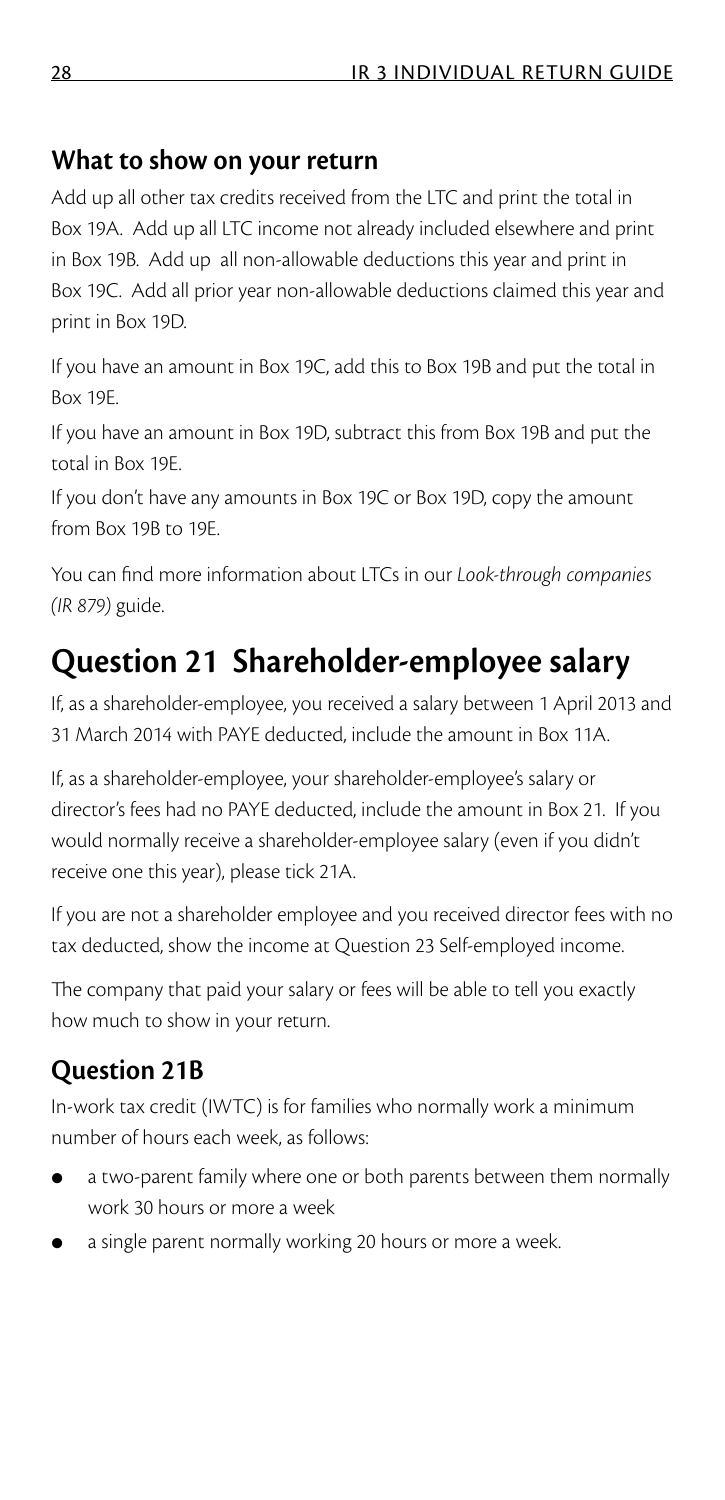The eligibility criteria for IWTC have changed from 1 April 2011 to include the hours worked without pay by major shareholders<sup>1</sup> in their close companies<sup>2</sup>. To qualify, the company must derive gross income.

If you are already registered for WfFTC, and now meet the requirements for IWTC you'll need to tick box 21B of your IR 3.

If you are not registered for WfFTC but you think you qualify, please complete a *Working for Families Tax Credits registration form (FS 1)*.

For more information go to **www.ird.govt.nz** (keywords: in-work tax credit).

## **ACC earners' levy**

Shareholder-employee remuneration or director's fees without PAYE deducted are liable for ACC earners' levy. The company should deduct earners' levy from your remuneration or director's fees when declared. ACC will invoice the company for this.

# **Question 22 Rents**

Show income you received from rents between 1 April 2013 and 31 March 2014 at Question 22.

Prepare a summary of the details for each rental property. You can use either:

- the *Rental income (IR 3R)* form, which asks for all the information we need, or
- your own summary.

If you need an IR 3R form, you can print a copy off our website

#### **www.ird.govt.nz**

If you prepare your own summary, please refer to the IR 3R form or our guide *Rental income (IR 264)* to see what to include.

#### **What to show in your return**

Add up the net rents (total rents after expenses) and print the total in Box 22. Attach the IR 3R, or your summary, to the top of page 3 of your return.

Keep your receipts with your records in case we ask to see them later.

- 1 You are a major shareholder if you either own, control or have rights to acquire at least 10% of shares or voting rights in a close company, or have by other means at least 10% control of a close company.
- 2 A company where there are five or fewer shareholders whose total voting interests in the company are greater than 50%.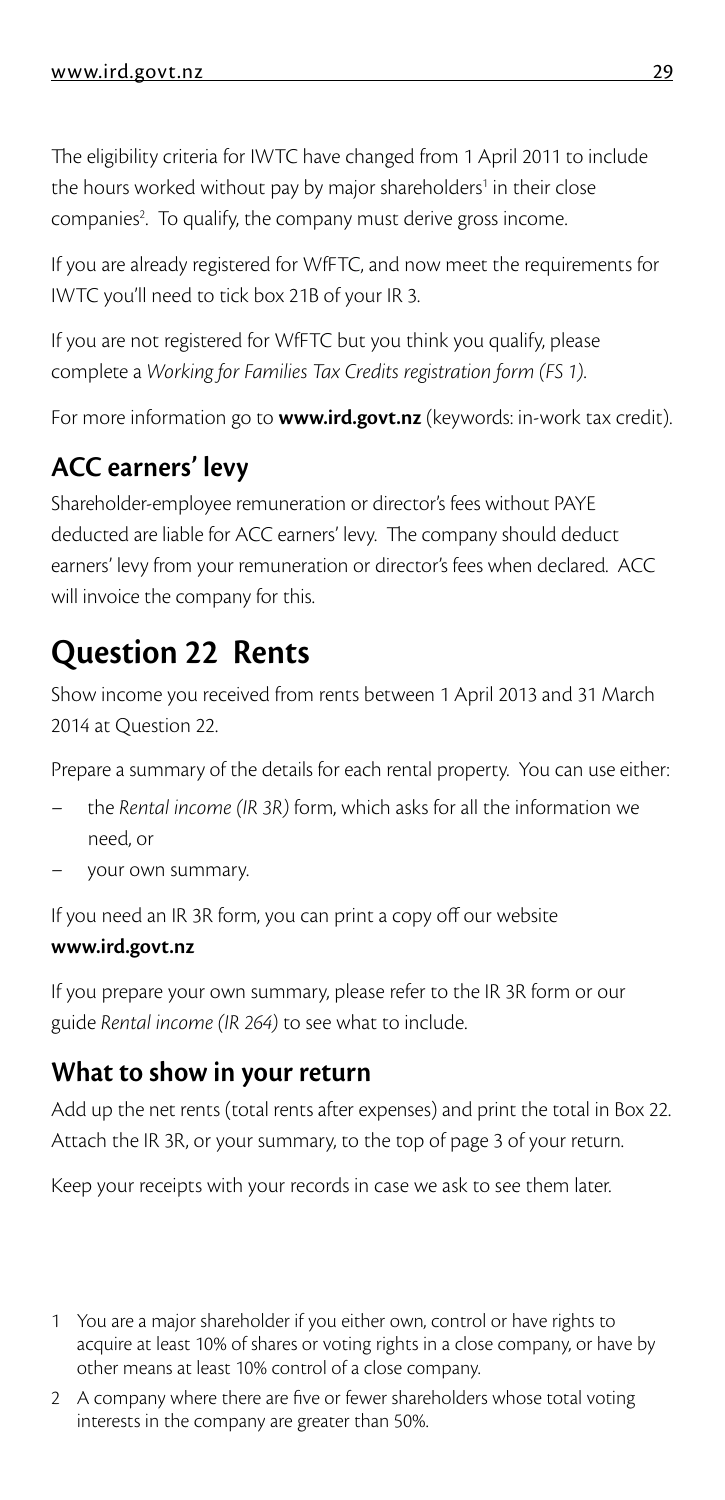# **Question 23 Self-employed income**

If you received self-employed income between 1 April 2013 and 31 March 2014, show it at Question 23.

#### **Schedular payment income**

Don't show any schedular payment income at Question 23. This income is declared at Question 12. If you're an ACC client or caregiver and received ACC personal service rehabilitation payments, please read the information on page 56 before you complete Question 12.

You can claim expenses and deductions against many schedular payments at Question 12C—see page 15.

#### **Attribution rules**

The attribution rule may apply where an individual provides services to an associated person (company, trust, partnership).

In particular, it can apply where the associated person sells those services on, principally to a third party.

To find out how to apply this rule, please read *Tax Information Bulletin (TIB)* Vol 12, No 12 (December 2000) and Vol 13, No 11 (November 2001).

#### **Prepare a summary of details**

You can use any of the following:

- your financial records
- the *Farming income (IR 3F)* form for agricultural businesses
- the *Business income (IR 3B)* form for other businesses
- the *Financial statement summary (IR 10)* form.

Staple one of the above forms to page 3 of your return and print your profit (net income) in Box 23.

The *Financial statement summary (IR 10)* is a short form of the financial statements of a business. Use an IR 10 and speed up processing of the return. We don't need a set of accounts if you use the IR 10. You still need to complete a set of financial accounts and keep them in case we ask for them later. For help with filling out the IR 10, please see out IR 10 guide. That is available from our website at **www.ird.govt.nz**

Keep your receipts with your records in case we ask to see them too.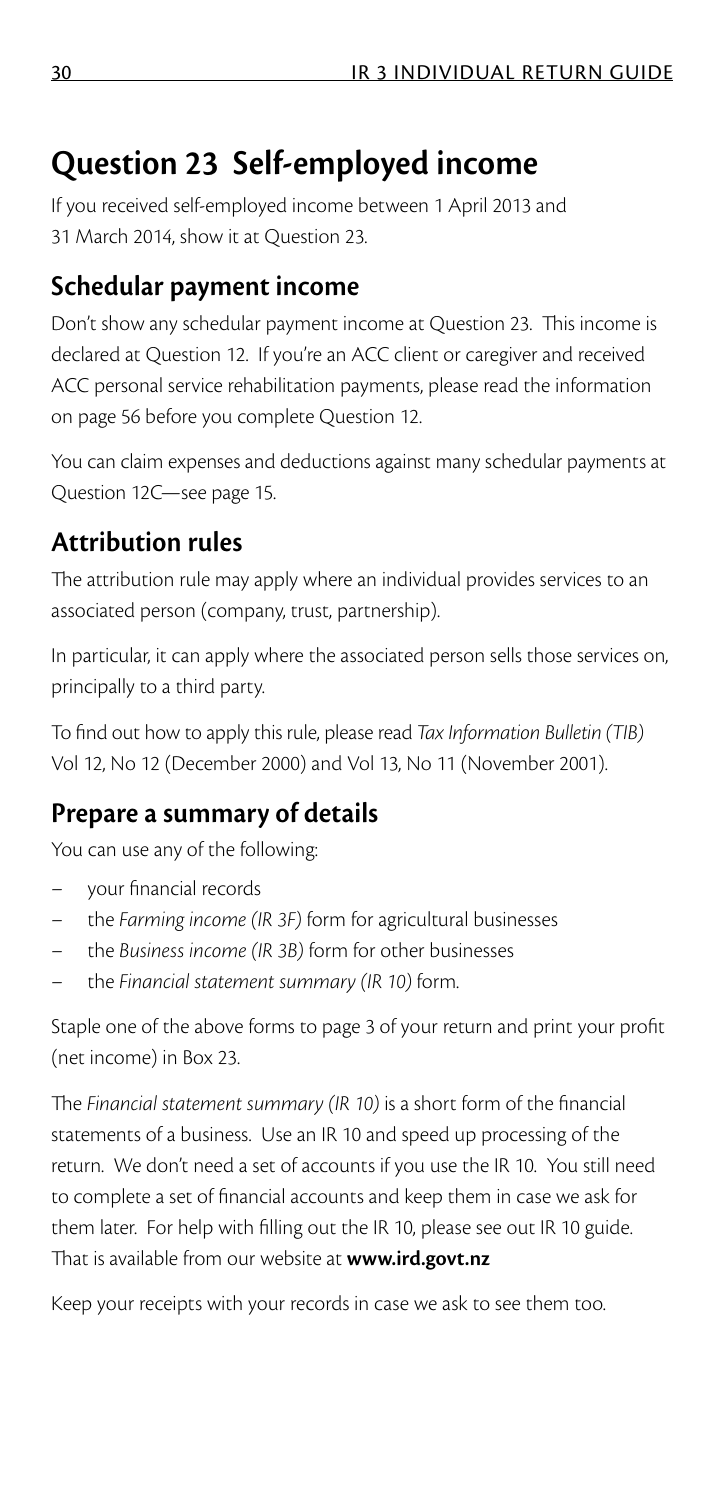## **Providing childcare services in a home**

Based on the Education (Home-Based Care) Order 1992 and/or the Licensing Criteria for Home-Based Education and Care Services 2008, Inland Revenue's *Determination DET 09/02: Standard-Cost Household Service for Childcare Providers* sets out the types of expenditure generally incurred (standard cost) by individuals providing childcare services in their home.

But, if you're a childcare provider who's registered for GST, this determination doesn't apply to you.

Individuals providing childcare services in their homes may use the standard costs (set out in the determination) or their actual costs and income for calculating their tax. If your childcare activities began part-way through the year, calculate your tax from that date using either the standard costs or actual costs.

See our *Tax Information Bulletin (TIB)* Vol 17, No 4 (May 2005) for details.

Show your childcare income at Question 23 if:

- the determination applies to you, and your childcare taxable income is greater than nil, after standard costs have been deducted or,
- you keep full records of your childcare income and actual expenses, and you make a taxable profit or loss after expenses have been deducted.

If you need help deciding whether you need to declare childcare income using standard costs, please call us.

#### *Note*

You can't offset any loss calculated using standard costs (see the determination) against other income in any income year.

#### **Childcare services not under the Education (Home-Based Care) Order 1992**

These childcare providers can't use the determination. They must keep full records of actual income and expenses and are liable for tax on their total income after actual expenses are deducted for childcare services provided.

At Question 23 show any childcare taxable income or loss after expenses have been deducted.

## **ACC levies**

Income from self-employment is liable for ACC levies which ACC will invoice you for.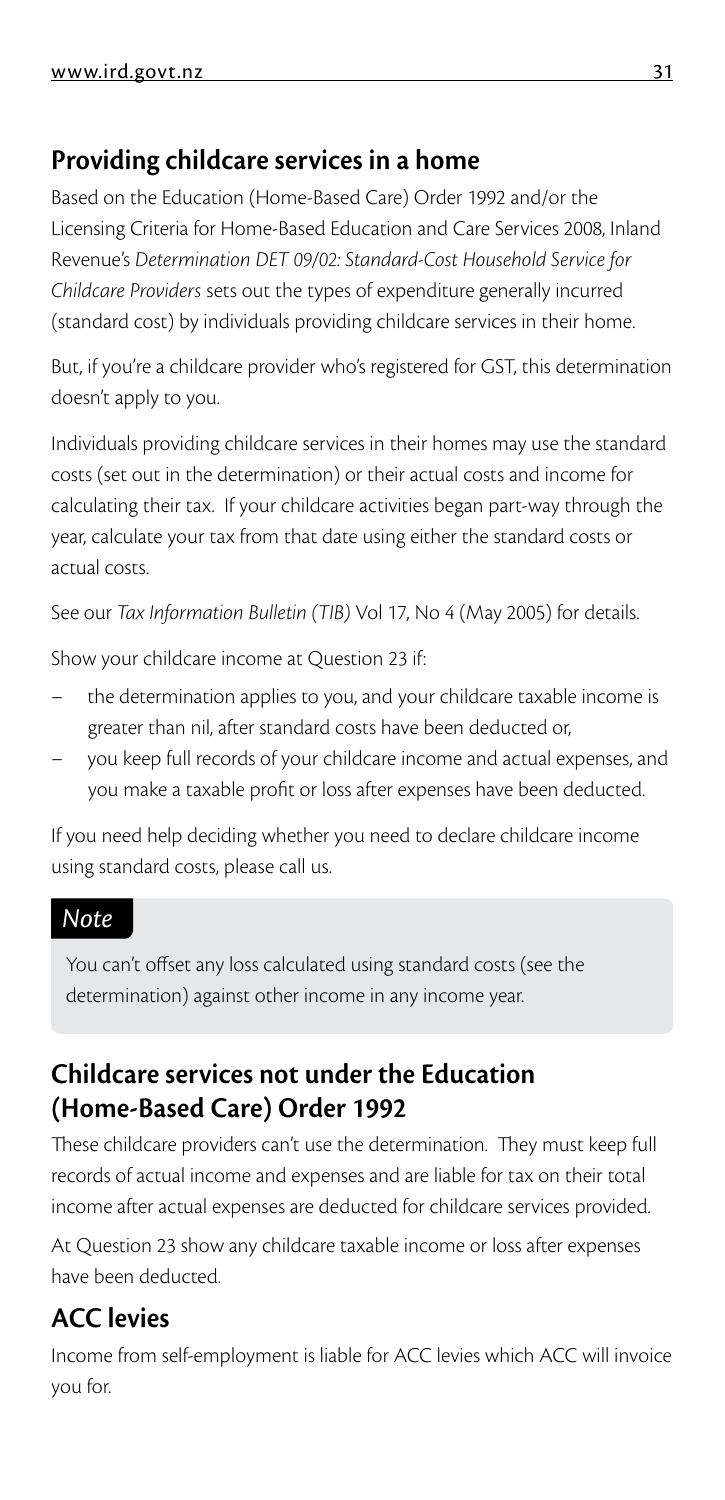## **Question 24 Other income**

If you received any other income between 1 April 2013 and 31 March 2014, show it at Question 24. This may include:

- the sale of land and/or buildings
- the sale of non-FIF shares or other property
- financial arrangements
- cash jobs, payments made "under the table", tips, bartering or income from an illegal enterprise
- any share of partnership income as a result of capital investment.

If you're not sure if your income is taxable, please call us.

## **Income from the sale of land and/or buildings**

The profits are taxable if you bought a property for the purpose of reselling it or are in the business of buying and selling land and/or buildings.

The profits may be taxable if you:

- are a builder and improved a property before selling it
- developed or subdivided land and sold sections
- had a change of zoning on your property and sold it within ten years of buying it.

Show the total profit in Box 24. Put the details of your income and expenses from these sales in a note and staple it to the top of page 3 of your return.

### **Income from the sale of non-FIF shares or other property**

The profits are taxable if you bought:

- and sold shares or other property as a business
- shares or other property for the purpose of resale
- shares or property to make a profit.

This doesn't apply to shares that are FIFs. Print the total profit in Box 24. Staple the details of your income and expenses from these sales to the top of page 3 of your return.

## **Sale or disposal of assets**

If you sold or disposed of a depreciated asset for more than its adjusted tax value, call us or read our guides *Depreciation (IR 260), General depreciation rates (IR 265)* or *Historic depreciation rates (IR 267)*.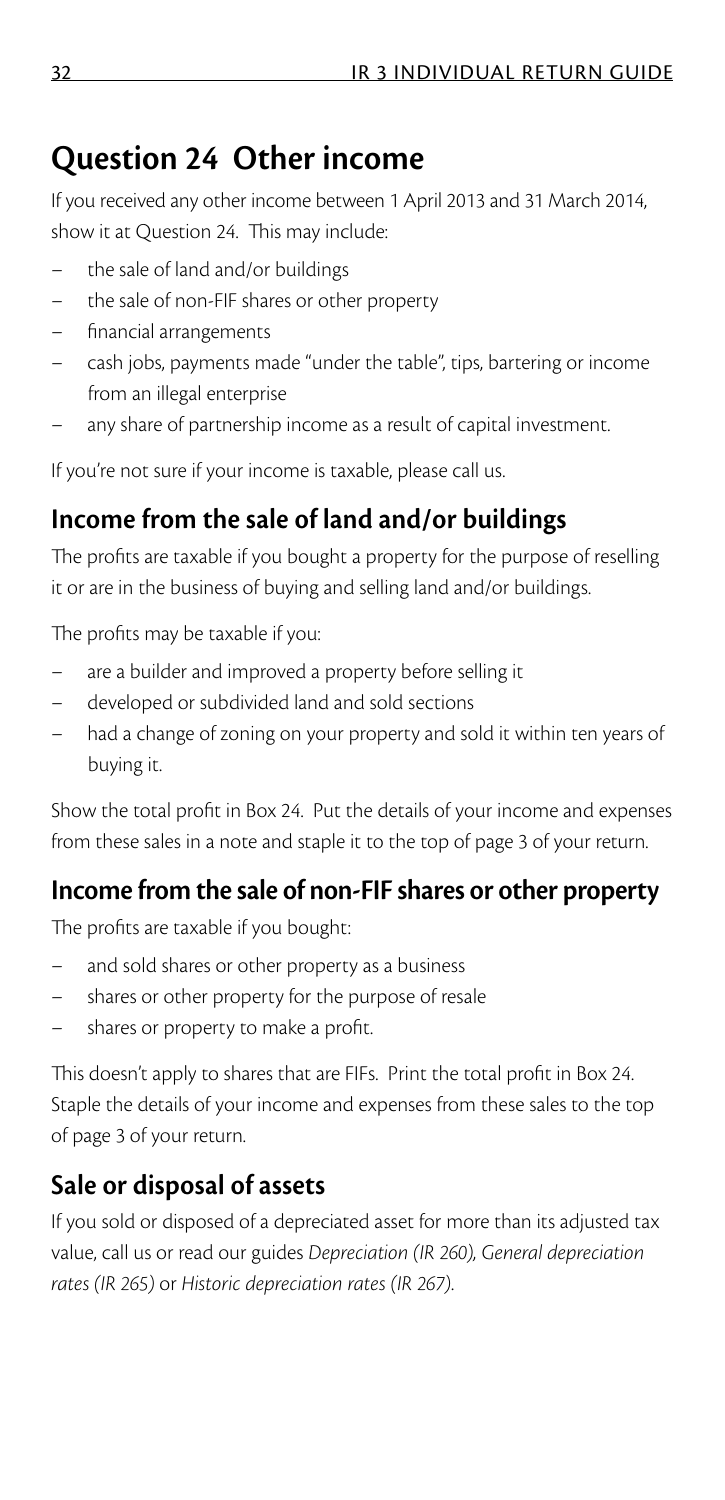## **Losses from the sale of land, buildings, shares or other property**

If you made a loss and can show that if you'd made a profit, it would have been taxable, you may be able to claim the loss as a deduction.

Show the total in Box 24. Staple the details of your income and expenses from these sales to the top of page 3 of your return.

#### **Financial arrangements**

If you're a party to a financial arrangement, you must account for income from those arrangements on an accrual basis. Financial arrangements include government stock, futures contracts and deferred property settlements, excluding short-term agreements for sale and purchase of property.

A cash-basis person doesn't need to use the accrual method to calculate income. You qualify as a cash-basis person if:

- on every day in the income year the absolute value of all financial arrangements added together is \$1,000,000 or less, or
- the absolute value of your income and expenditure in the income year under all financial arrangements is \$100,000 or less, and
- the deferral of income or acceleration of expenditure using the cash method rather than the accrual method is \$40,000 or less.

If you held the financial arrangement prior to 20 May 1999 the amounts above may be reduced to \$600,000, \$70,000 and \$20,000 respectively.

Please note the "absolute value" is the value of an amount whether it's positive or negative.

### **Sale or maturity of financial arrangements**

Whether or not the exemption from the spreading method applies, you must do a "wash-up" calculation in certain circumstances. For example:

- a financial arrangement matures, is sold, remitted or transferred
- there is an absolute assignment of the financial arrangement
- a party to a financial arrangement is released from making all remaining payments under the Insolvency Act 1967, the Companies Act 1993 or the laws of a country or territory other than New Zealand
- you cease to be a resident of New Zealand
- the calculation ensures that the total gains or losses from the financial arrangement are brought to account. This applies in every case you don't have to be in the business of buying or selling financial arrangements, or have bought them for the purpose of resale, as you would with shares.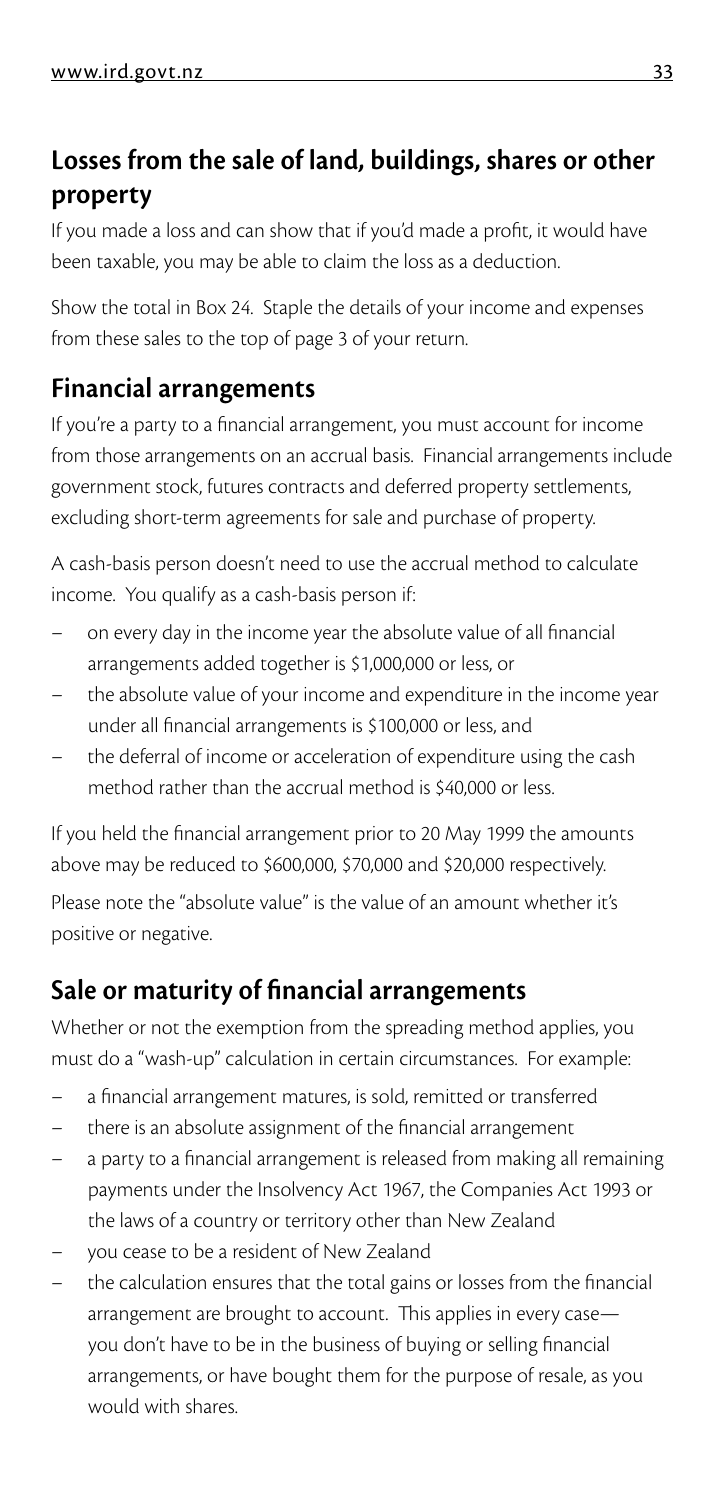When calculating the income or expenditure on sale, use our *Sale or disposal of financial arrangements (IR 3K)* form.

## **Income from cash jobs, tips, "under the table" payments, bartering or an illegal enterprise**

If you received any other type of income that didn't have tax deducted from it, show it in Box 24.

Staple the details of your income and any expenses to the top of page 3 of your return.

### **Share of partnership income as a result of capital investment**

If your share of partnership income is received in recognition of your capital investment in the partnership and you didn't take any active part in the day-to-day operation or management of the business (ie, you were a sleeping partner), show your share of partnership income in Box 24.

# **Question 26 Expenses and deductions**

If you paid any of these expenses, between 1 April 2013 and 31 March 2014, you can claim them in Box 26.

- a fee to someone for completing your tax return
- commission on interest or dividend income (but not bank fees —they're a private expense)
- additional expenses incurred in earning partnership income, eg, interest on capital borrowed to purchase a share in the partnership
- interest on money you borrowed to buy shares or to invest—as long as the investment will produce some taxable income
- premiums on loss of earnings insurance (income protection), provided the benefit from the insurance policy is taxable
- interest paid to Inland Revenue for late payment of tax, only if the interest is not already included as a deduction in your accounts.

### **ACC personal service rehabilitation payments**

If you're an ACC client and received ACC personal service rehabilitation payments and have retained some of these, you may claim the payments you've made to your caregiver as a deduction at Question 12C. Read the information on page 56 before you complete Question 12C.

#### **Schedular income expenses**

If you incurred expenses while earning income that's had tax from schedular payments deducted, you claim these at Question 12C, not here.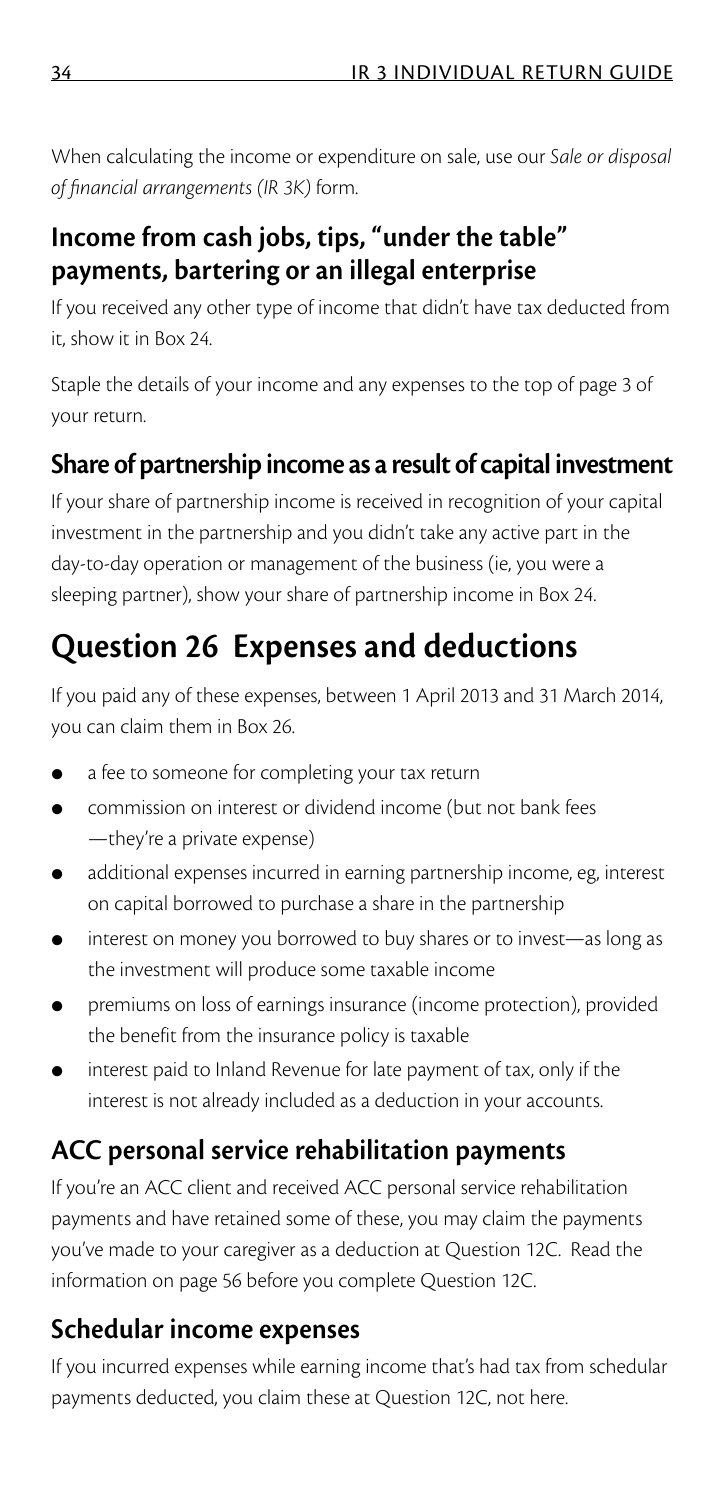#### **Other expenses**

For other expenses, staple the details to the top of page 3 of your return. Include your name and IRD number.

You can't claim expenses against income from:

- salary and/or wages
- election day services
- casual agricultural work
- commissions, if you're also paid a salary or retainer from the same employer.

You can still claim expenses for having your tax return completed for you and loss of earnings insurance premiums from these income sources.

#### *Note*

If you're GST-registered you must deduct any GST included in any gross schedular payment income—see page 14. GST-registered people claim the GST portion of their expenses in their GST return, not the IR 3.

## **ACC levies**

ACC will take into account all expenses shown in Box 26 when calculating any ACC levies due.

# **Question 28 Net losses brought forward Where to find your net loss to bring forward**

You can find the amount of net loss you have to bring forward on the loss carried forward letter we sent you after your 2013 return acknowledgement or notice of assessment.

#### **What to show on your return**

Add up all net losses to be brought forward to 2014 and print the total in Box 28A. Print the amount you can claim this year in Box 28B.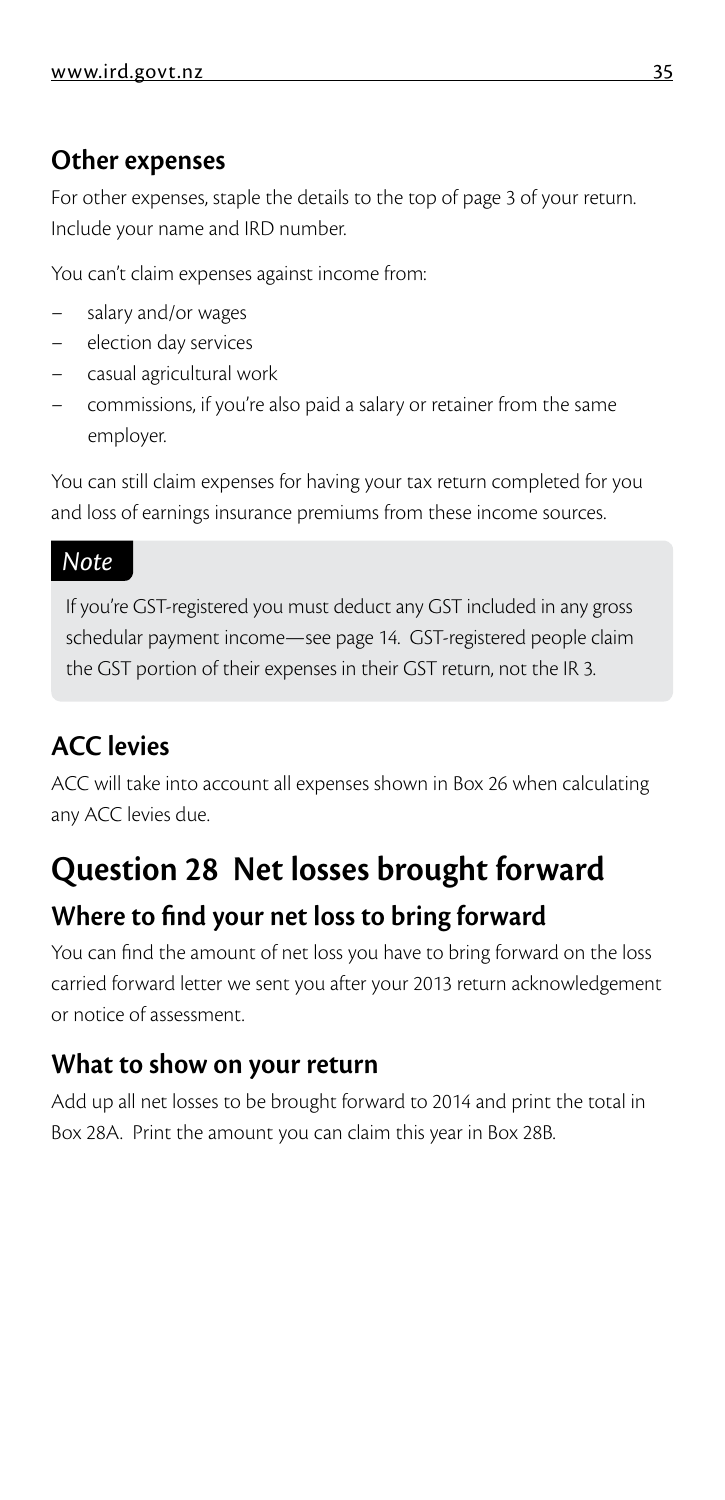# **Your tax credits**

Tax credits can reduce the tax you have to pay on your income.

## **Other tax credits**

Donation tax credits are claimed separately on a *Tax credit claim form (IR 526).* If you claimed this tax credit last year, we'll have sent you a claim form in May.

There is no longer a tax credit for children or tax credit for income under \$9880. The last year to claim these tax credits was 2012.

# **Question 30 Independent earner tax credit (IETC)**

You can calculate your IETC:

- on our website at "Work it out"
- **•** by using the worksheets provided in this section
- by calling our self-service line—see page 63.

## **IETC**

The IETC is a tax credit for individuals whose annual net income\* is between \$24,000 and \$48,000. Your annual net income is shown at Box 27 "Income after expenses" in your return.

If you're eligible for IETC, but earn over \$44,000, your annual entitlement to IETC decreases by 13 cents for every dollar earned above \$44,000.

For the period 1 April 2013 to 31 March 2014, you'll be entitled to IETC for any months:

- you were a New Zealand tax resident
- you or your partner weren't entitled to Working for Families Tax Credits (or received an overseas equivalent)

and you didn't receive:

- an income-tested benefit
- NZ Super
- a veteran's pension
- a foreign pension or benefit, or
- an overseas equivalent of any of the above.
- Net income means your total income from all sources, less any allowable deductions or current year losses (not including any losses brought forward).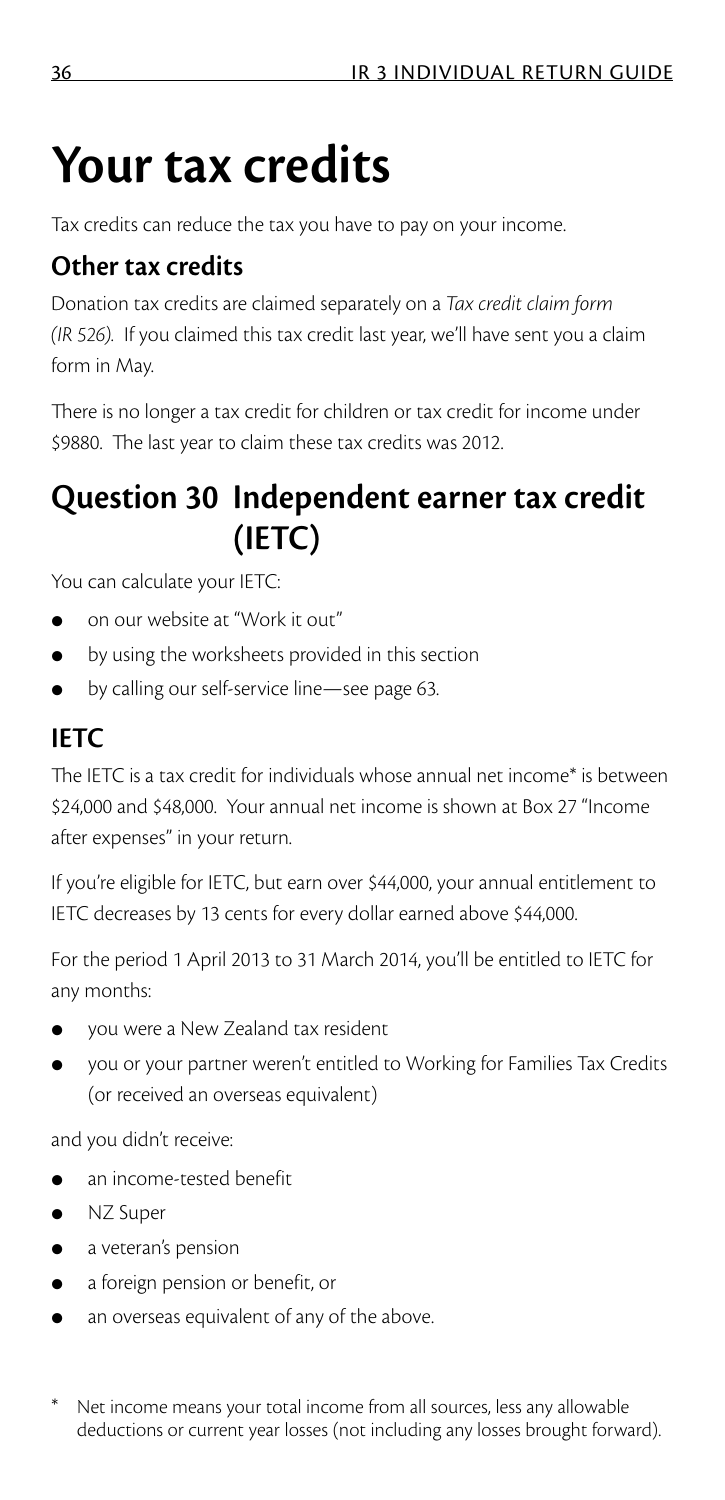You're a tax resident if you lived in New Zealand for more than 183 days in the last twelve months, or have an enduring relationship with New Zealand. For more information, read our guide *New Zealand tax residence (IR 292)*.

To work out the months you're entitled to this tax credit, use the total number of whole months the criteria on page 36 applied to.

#### **If you didn't meet the above criteria for even one day of any month you won't be entitled to IETC at all for that month, so don't include it in your calculation.**

## **Calculating your IETC**

Enter the start and end dates when you had any overseas income that excludes you from being eligible for IETC at Box 30B on your return.

If the overseas income continued past the end of the year enter the end date for the income as 31/03/2014.

If you have more than one date range for the overseas excluded income, attach a note telling us of the date ranges. You'll also need to include any dates you weren't a New Zealand tax resident.

Tick the boxes below for each month (between 1 April 2013 and 31 March 2014) you were entitled to the IETC for the full month.

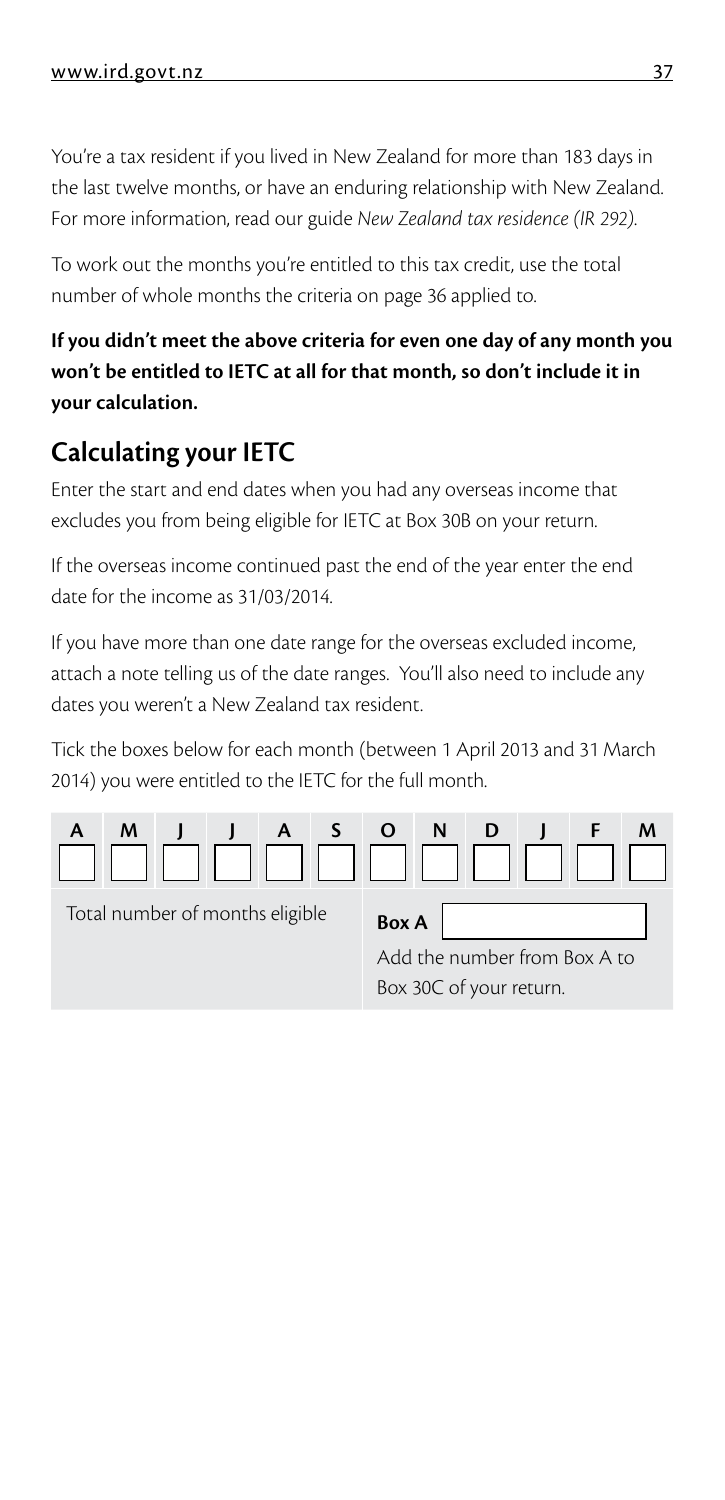| Use this worksheet if your income is between \$24,000 and \$44,000 |              |  |
|--------------------------------------------------------------------|--------------|--|
| Number of months eligible<br>for IETC                              | <b>IETC</b>  |  |
| $\mathbf{1}$                                                       | 43.33        |  |
| $\mathfrak{D}$                                                     | 86.66        |  |
| $\overline{3}$                                                     | 130.00       |  |
| $\overline{4}$                                                     | 173.33       |  |
| 5                                                                  | 216.66       |  |
| 6                                                                  | 260.00       |  |
| $\overline{7}$                                                     | 303.33       |  |
| 8                                                                  | 346.66       |  |
| $\circ$                                                            | 390.00       |  |
| 10                                                                 | 433.33       |  |
| 11                                                                 | 476.66       |  |
| 12                                                                 | 520.00       |  |
| In Box B enter the IETC that<br>corresponds with the eligible      | <b>Box B</b> |  |

In Box B enter the IETC that corresponds with the eligible months at Box A.

This is your IETC. Copy it to Box 30 of your return.

| Use this worksheet if your income is between \$44,000 and \$48,000 |   |                                                         |
|--------------------------------------------------------------------|---|---------------------------------------------------------|
| Number of months eligible for IETC<br>(from Box A on page 37)      | A |                                                         |
| Enter your income from Box 27, of<br>your return, in Box B         | B |                                                         |
| In Box C, enter the amount in Box B<br>less \$44,000               |   |                                                         |
| Multiply Box C by 0.13 and enter the<br>amount in Box D            | D |                                                         |
| Subtract Box D from \$520 and put the<br>amount in Box E           | E |                                                         |
| Multiply Box E by Box A and put the<br>amount in Box F             | F |                                                         |
| Divide Box F by 12 and enter the<br>amount in Box G                | G |                                                         |
|                                                                    |   | This is your IETC. Copy it<br>to Box 30 of your return. |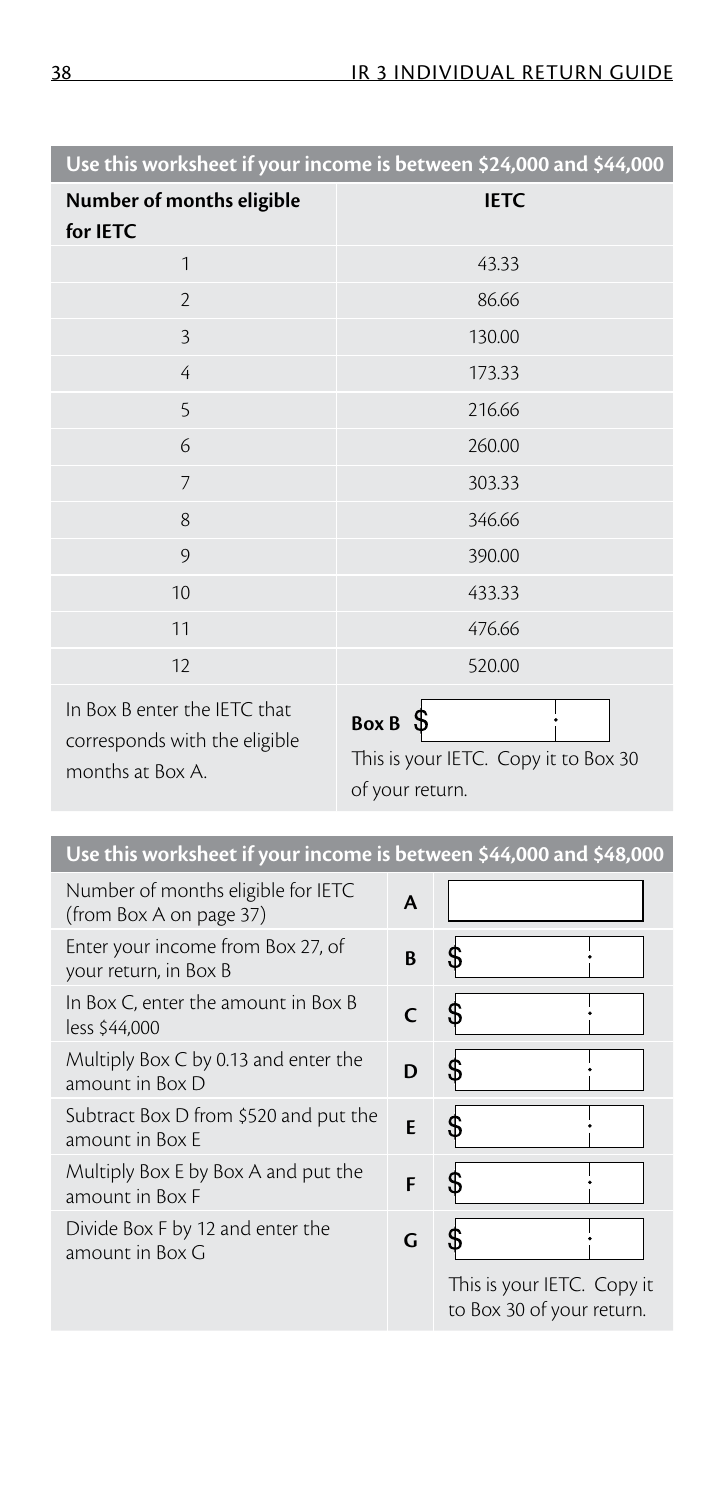# **Question 31 Excess imputation credits brought forward**

If you had unused imputation credits in your 2013 tax return, they are not refundable and must be brought forward and claimed against this year's tax payable.

### **Where to find your excess imputation credits to bring forward**

You can find the amount on:

- the loss/excess imputation credits carried forward letter we sent you after your 2013 year return acknowledgement or notice of assessment, or
- page 1 of your personal tax summary for 2013 (if you received one).

If you have excess imputation credits to bring forward but didn't receive confirmation of the amount, please call us.

#### **What to show on your return**

Print the amount of excess imputation credits to be brought forward to 2014 in Box 31 of your return. Also print this amount in Box 8 of your tax calculation on page 42 in this guide.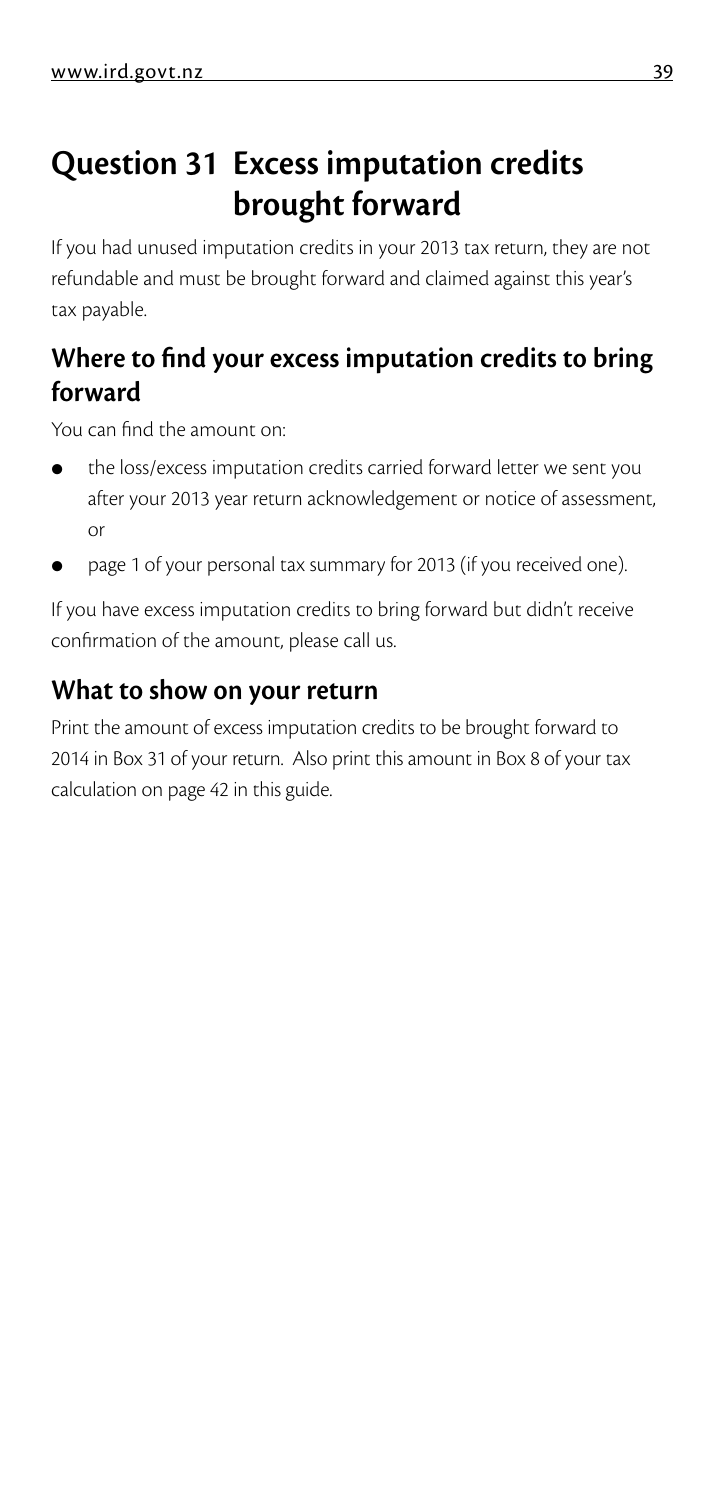# **Calculating your tax**

## **Tax on taxable income**

You can calculate your tax:

- on our website at "Work it out"
- by using the worksheets on the following pages
- by calling us on our 0800 self-service line—see page 63.

| If your taxable income is: | Calculate your tax on<br>taxable income on: |
|----------------------------|---------------------------------------------|
| \$0.00 to \$14,000         | below                                       |
| \$14,001 to \$48,000       | below                                       |
| \$48,001 to \$70,000       | page 41                                     |
| \$70,001 or more           | page 41                                     |

**Use this worksheet if your taxable income is from \$0 to \$14,000. Your tax rate is 10.5 cents in the dollar.**

Copy your taxable income from Box 29 of your return to Box 1.

Multiply Box 1 by 0.105 (10.5 cents in the dollar). Print your answer in Box 2.

**This is the tax on your taxable income. Copy it to Box 2 on page 42 in this guide.**

**Use this worksheet if your taxable income is from \$14,001 to \$48,000. Your tax is \$1,470 plus 17.5 cents for each dollar in this tax bracket.**

Copy your taxable income from Box 29 of your return to Box 1.

|                   | U |
|-------------------|---|
| $14,000 \cdot 00$ |   |



Subtract Box 2 from Box 1. Print the answer in Box 3.



Multiply Box 3 by 0.175 (17.5 cents in the dollar). Print the answer in Box 5.

Add Box 4 and Box 5. Print the answer in Box 6. **This is the tax on your taxable income. Copy it to Box 2 on page 42 in this guide.**





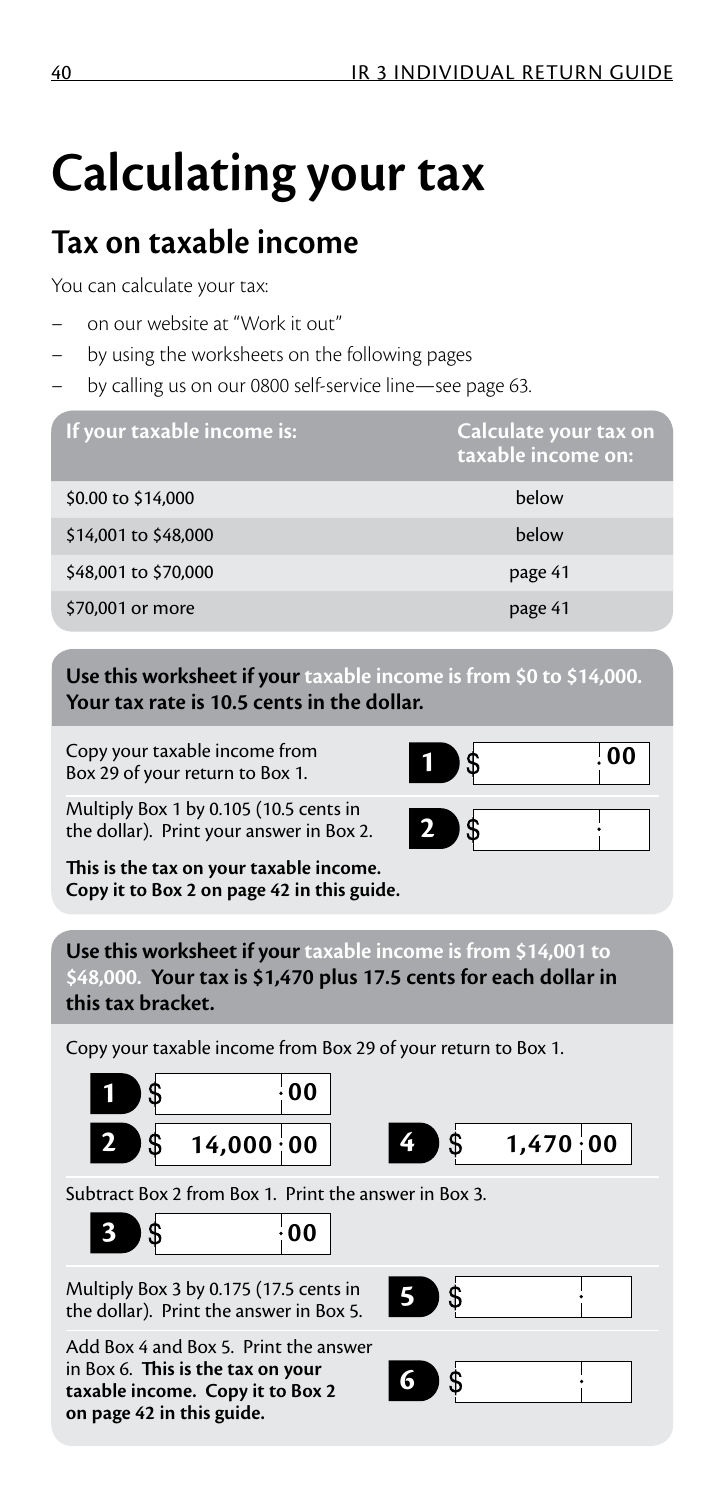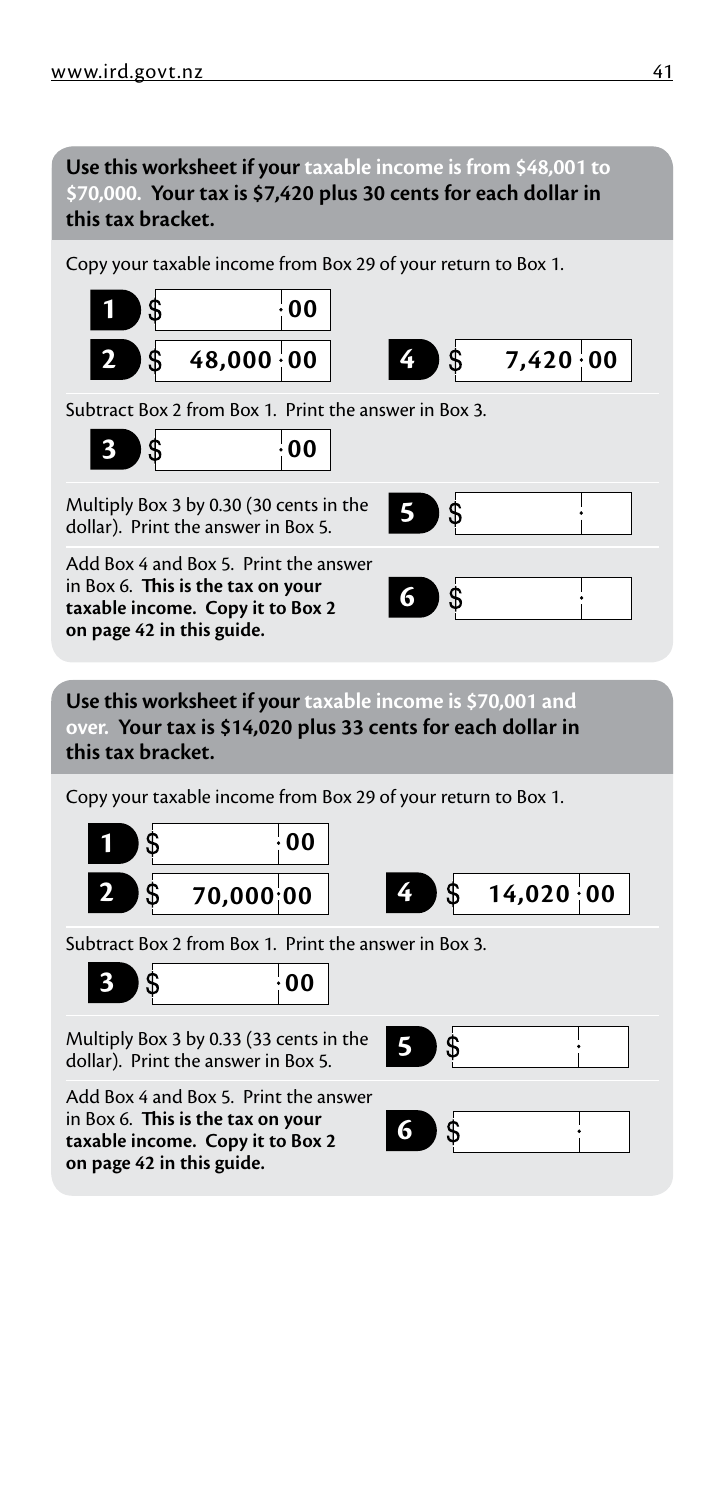# **Question 32 Tax calculation**

#### **Use this worksheet to work out the amount of tax to pay or amount to be refunded.**

| Copy your taxable income from Box 29 of your<br>return to Box 1. If the amount is a loss, print<br>"0.00".                                                                             |            | 00                            |
|----------------------------------------------------------------------------------------------------------------------------------------------------------------------------------------|------------|-------------------------------|
| Work out the tax on taxable income from<br>pages 40 and 41 in the guide. Print your answer<br>in Box 2. Copy this amount to Box 32 of your<br>tax return.                              |            |                               |
| Copy your tax credit from Box 30 of your return<br>to Box 3.                                                                                                                           | 3          |                               |
| Subtract Box 3 from Box 2. Print your answer in<br>Box 4. If Box 3 is larger than Box 2 print "0.00".<br>Copy your overseas tax paid, if any, from<br>Box 17A of your return to Box 5. |            |                               |
| Subtract Box 5 from Box 4. Print your answer in<br>Box 6. If Box 5 is larger than Box 4 print "0.00",<br>then read Tax paid overseas on page 22 in this<br>guide.                      | 6          |                               |
| Copy your <b>imputation credits</b> , if any, from<br>Box 14 of your return to Box 7.                                                                                                  |            |                               |
| Copy your excess imputation credits brought<br>forward from Box 31 of your return to Box 8.                                                                                            | 8          |                               |
| Add up your total imputation credits from<br>Boxes 7 and 8, and print the total in Box 9.                                                                                              | 9          |                               |
| Subtract Box 9 from Box 6. Print the answer in<br>Box 10. If Box 9 is larger than Box 6 print "0.00",<br>then read excess imputation credits carried<br>forward on page 43.            | 10         |                               |
| Copy your tax credit subtotal from Box 20A<br>of your return to Box 11.                                                                                                                |            |                               |
| Subtract Box 11 from Box 10.<br>Print your answer in Box 12.                                                                                                                           | 12         |                               |
| If Box 11 is larger than Box 10, the result is a credit.<br>If Box 10 is larger than Box 11, the result is a debit.                                                                    |            | (Tick one)<br>Credit<br>Debit |
| Box 12 is your residual income tax.<br>Copy this amount to Box 32A of your tax return.                                                                                                 |            |                               |
| Print any 2014 provisional tax paid in Box 13.                                                                                                                                         |            |                               |
| If Box 12 is a credit, add Box 13. Print the answer<br>in Box 14. This is your refund.                                                                                                 |            |                               |
| If Box 12 is a debit, subtract Box 13 from<br>Box 12. Print your answer in Box 14. This is your<br>tax to pay. (If Box 13 is larger than Box 12 the<br>difference is your refund.)     | (Tick one) | Refund<br>Tax to pay          |

**Please copy the answer in Box 14 above to Box 32B of your tax return.**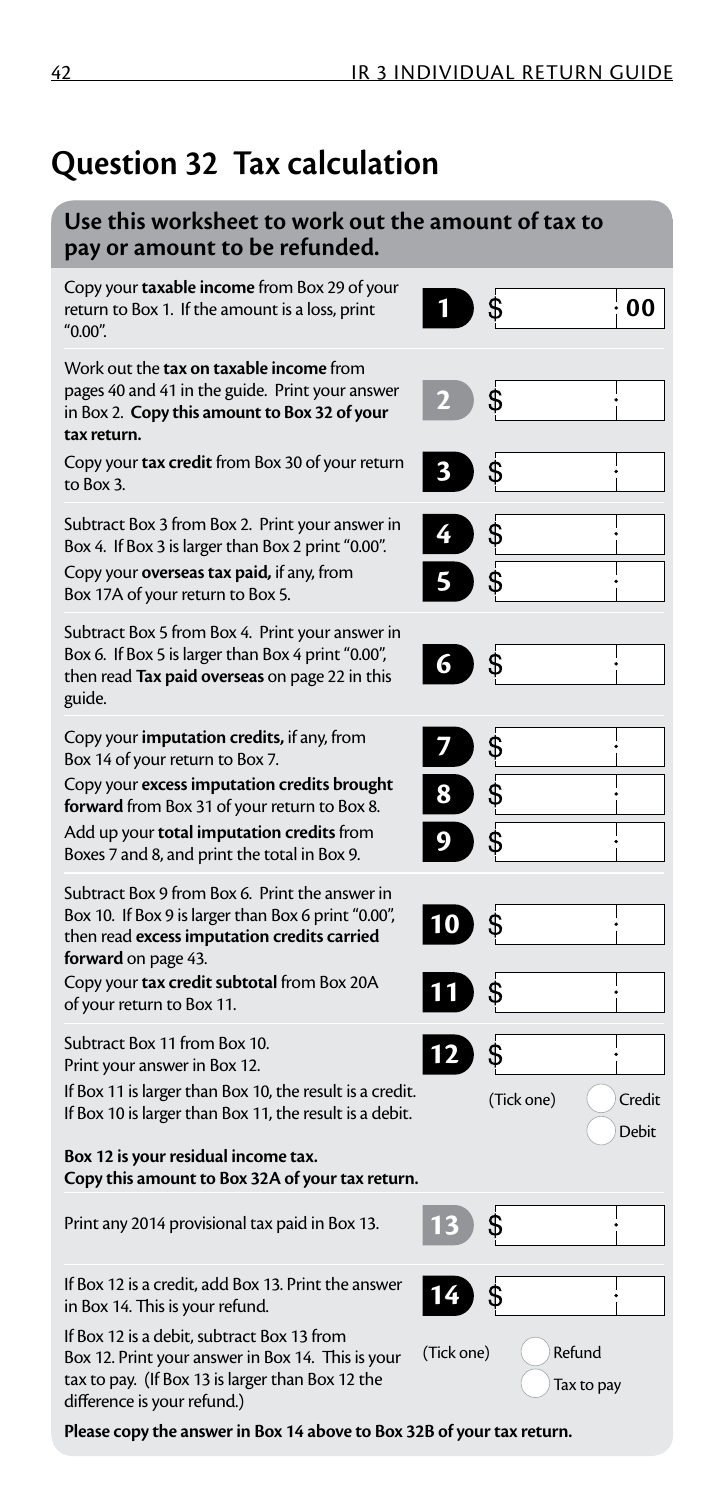# **Excess imputation credits carried forward**

Imputation credits are treated differently from RWT. If you received dividends from a New Zealand company that gave you imputation credits or an Australian company that gave you New Zealand imputation credits, you may have excess imputation credits to carry forward. This will only happen if your total imputation credits (including any excess imputation credits brought forward from 2013) are greater than your total tax payable.

Use the worksheet below to work out the excess imputation credits that must be carried forward to your 2015 tax return. We'll send you a letter confirming the amount.

**1**

\$

\$

 $\mathcal{S}$ 

**2**

**3**

#### **Worksheet**

Copy your total imputation credits from Box 9 of your tax calculation on page 42 in this guide to Box 1.

Copy your total tax payable from Box 6 of your tax calculation on page 42 in this guide to Box 2.

Subtract Box 2 from Box 1. Print your answer in Box 3. **This is your excess imputation credits amount to carry forward to 2015.**

## **Student loan**

We'll work out how much of your student loan you need to repay, based on your income. If you have an end-of-year repayment obligation we'll send you a notice showing how much is due. If you want to calculate the amount yourself, either use the worksheet provided here or go to "Work it out" on our website. The worksheet is for your information only and will give you an indication of your student loan end-of-year repayment obligation.

#### **Interest-free student loan**

If you've lived in New Zealand for six months (183 days) or more, your student loan is interest-free. Interest will be charged and then written off on a daily basis.

Even if you haven't been in New Zealand for six months, you may qualify for an interest-free student loan if you meet the criteria for an exemption.

Go to our website **www.ird.govt.nz** for more details.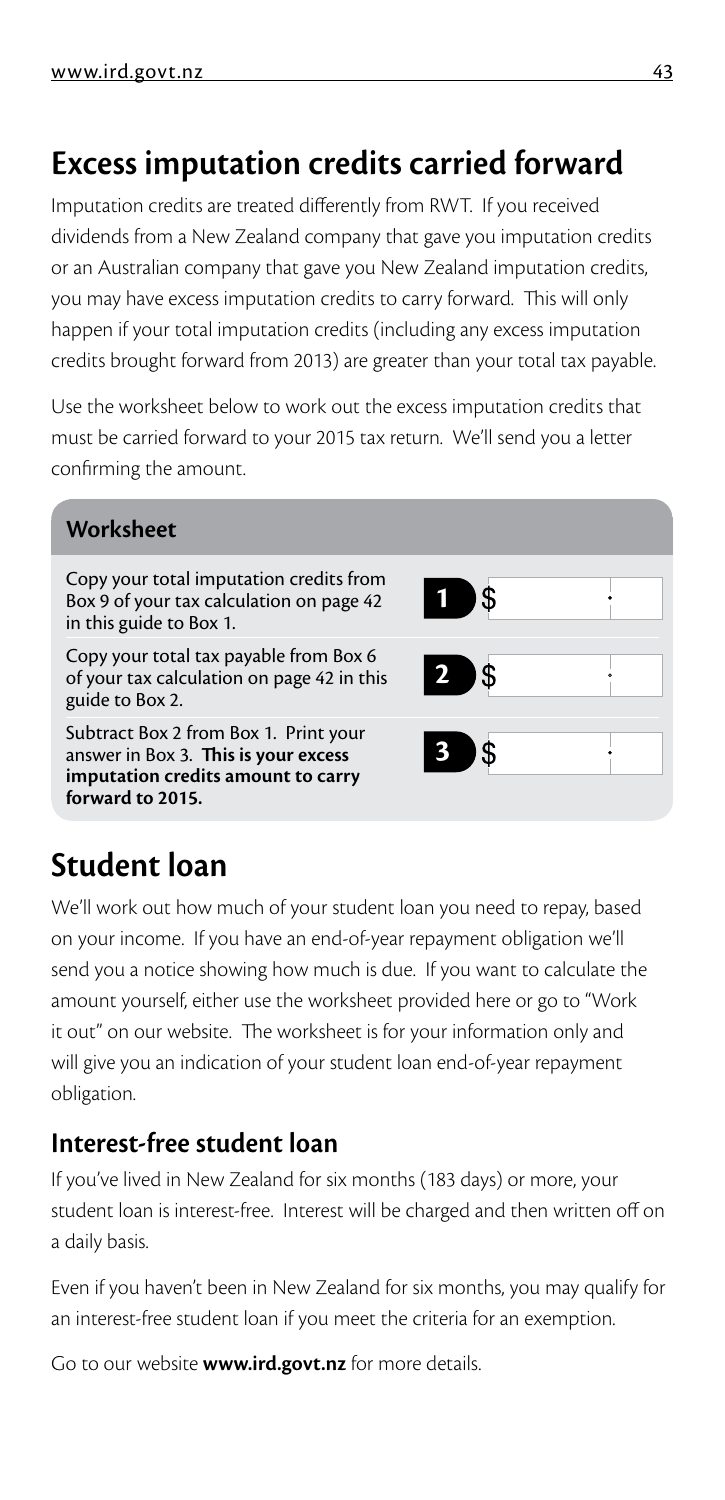There have been a number of changes to the way we calculate your end- ofyear repayment obligation.

Repayment deductions from salary or wages are generally considered your final obligation on that income and don't form part of your end-of-year repayment obligation.

Income from casual agricultural work and election day work doesn't have student loan deductions. This income is excluded as salary and wage income and becomes part of adjusted net income.

If you have a loss from an investment or business activity, any income or deductions are excluded in calculating your adjusted net income. If you have separate business or investment activities which are normally carried out in association with each other, you can offset a loss from one business or investment activity against other like income. For example, Rory has an overall loss from his landscaping business of \$7,500. He has also made a profit from his lawnmowing service of \$50,000. The activities are carried out in association with each other, so Rory can claim the \$7,500 loss against the \$50,000 profit.

#### *Note*

If you have unrelated losses in any of the keypoints, you'll need to advise us of the different amounts by calling 0800 377 774.

You'll only have an end-of-year repayment obligation if you:

- have adjusted net income of \$1,500 or more with a total income (including salary or wages) of \$20,584 (annual repayment threshold plus \$1,500) or more.
- had an interim assessment for the year.

#### *Note*

Adjusted net income is your annual gross income, excluding salary or wages and less annual total deductions you may claim. If you have a loss from an investment or business activity, neither the income or the deductions from that activity are included in calculating your adjusted net income. If you have separate business or investment activities which are normally carried out in association with each other, a loss from one business or investment activity can be offset against other like income.

Annual total deductions are the expenses and deductions you can claim for the tax year.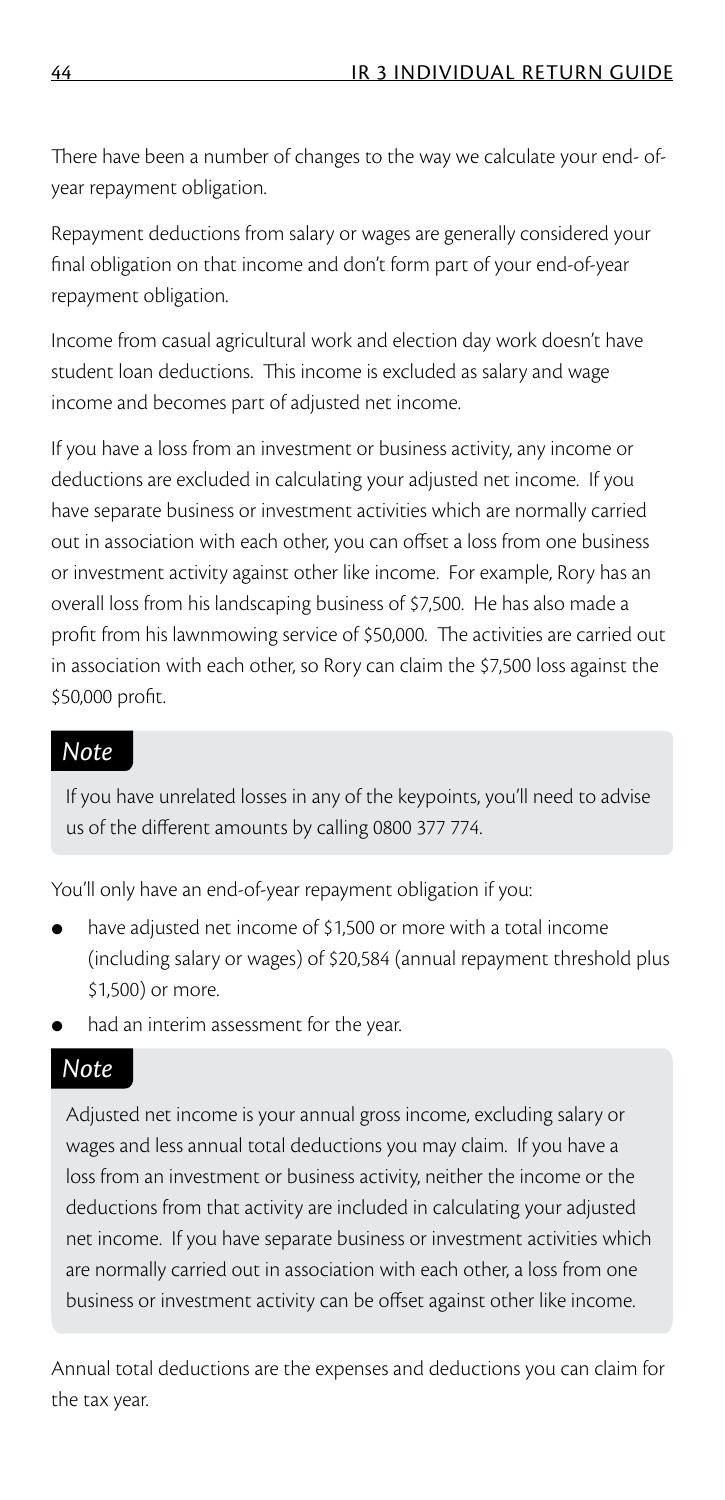#### **Use this worksheet to calculate your 2014 repayment.**

Annual repayment threshold. **19,084:00** 

Copy any gross salary or wage income (excluding casual agricultural or election day income) from Box 11B of your return to Box 2.

If Box 2 is more than Box 1 print \$0.00 in Box 3, otherwise subtract Box 2 from Box 1 and print the result in Box 3.

This is your **unused repayment threshold** you can use against your other income.

**4**

\$

Enter your income after expenses from Box 27 of your return (excluding any losses), less any salary and wage income from Box 2 in Box 4.

Subtract Box 3 from Box 4. If the result is less than \$1,500.00 print \$0.00 in Box 5.

Otherwise, print the result in Box 5 (this is your total liable income).

Multiply the amount in Box 5 by 0.12 (12%). **6**

This is your **end-of-year payment obligat** 

Print any 2014 **voluntary repayments** made to Inland Revenue in Box 6A. **6A**

Print any 2014 **interim payments** made to Inland Revenue in Box 6B. **6B**

Add Boxes 6A and 6B together and print the result in Box 7. **7**

Subtract Box 7 from Box 6 and print your answer in Box 8. **8**

If Box 7 is less than Box 6, the difference<br>is your end-of-year loan repayment.

is your end-or-year loan repayment. (Tick one) If Box 7 is larger than Box 6, the difference  $\bigcirc$  Overpayment is your end-of-year overpayment.

| ion for the 2014 tax year. |             |
|----------------------------|-------------|
| <b>6A</b> \$               |             |
| GB \$                      |             |
| $7$ s                      |             |
| 8 \$                       |             |
|                            | $l$ oan ron |







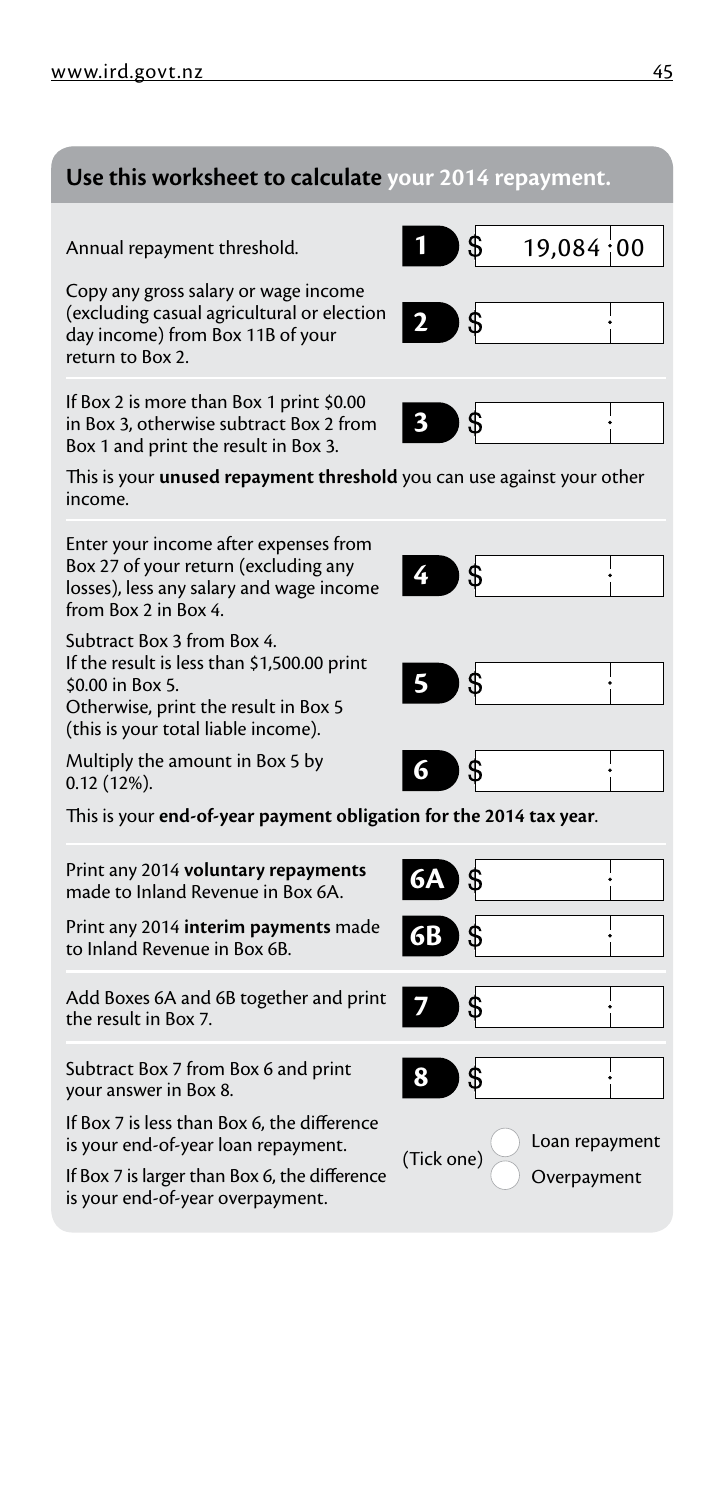# **Question 33 Early payment discount**

An early payment discount is available for people who:

- are new in business
- haven't begun to pay provisional tax
- made payments within the corresponding income year up to their balance date, eg, a standard balance date taxpayer, who has made a payment or payments on or before 31 March 2014 as income tax for the period 1 April 2013 to 31 March 2014.

The discount is calculated at the rate of 6.7% of either:

- the amount paid during the year, or
- 105% of your end-of-year residual income tax liability,

whichever is the lesser, and is credited against your end-of-year tax bill.

To check if you qualify, work through the flowchart below.

#### **Do you qualify for an early payment discount?**

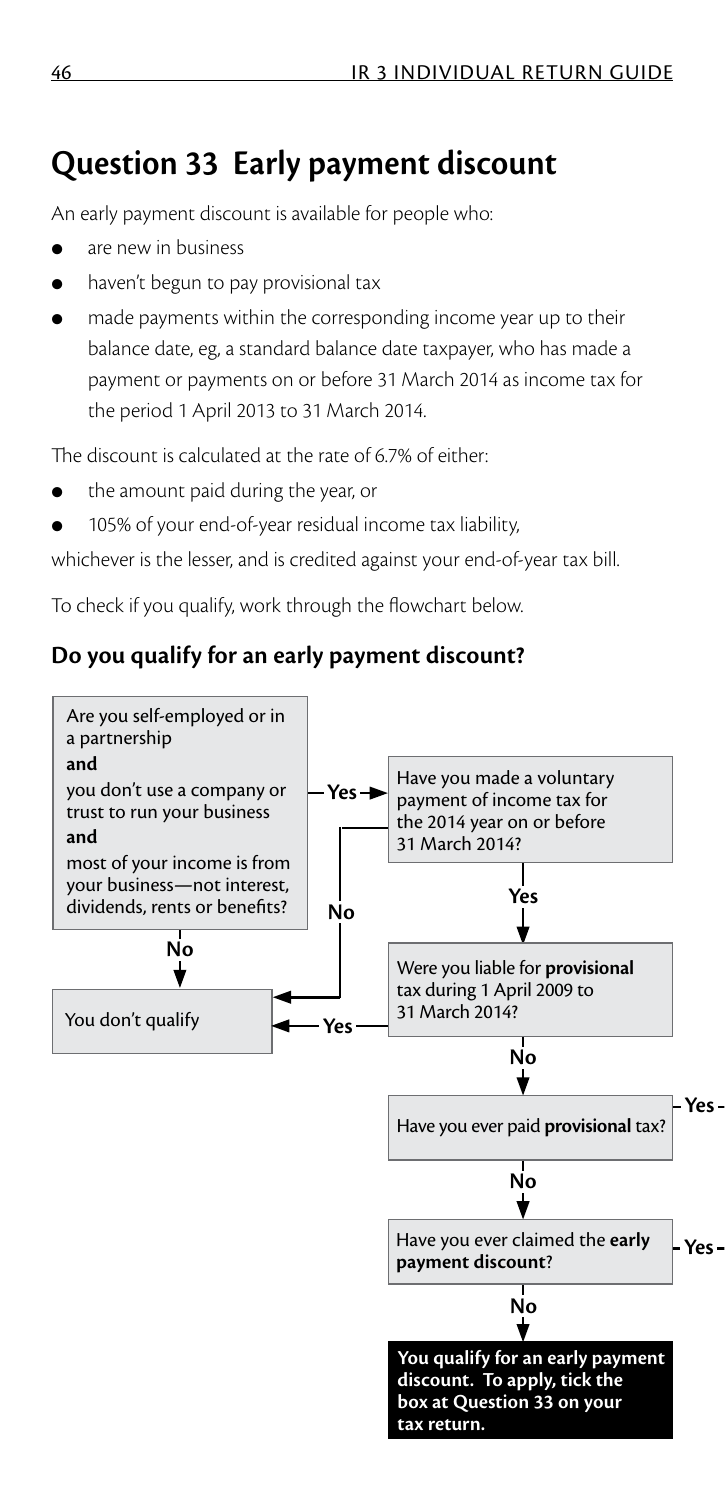## **Terms we use**

**Provisional tax** – tax paid in instalments during the year, based on what you **expect** your income to be, or **what it was** last year.

**Assessable income** – income that is not exempt income or excluded income (eg, a government grant to a business). Assessable income includes undeclared business income you may have earned (eg, cash jobs).

**Year** – in the diagram below "year" means the standard tax year from 1 April to 31 March, unless you have an approved different end-of-year balance date.

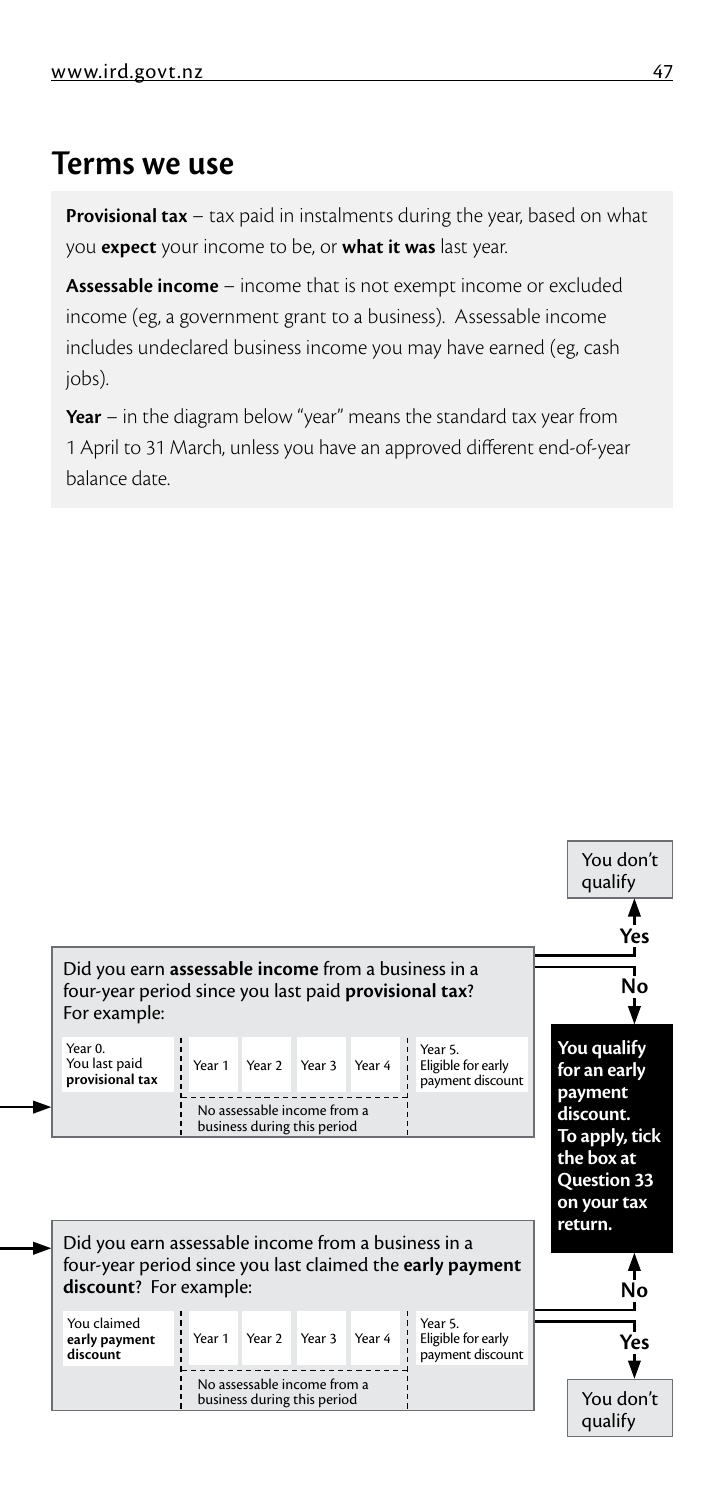# **Question 34 Refunds and/or transfers**

If you're entitled to a refund, you can:

- transfer all or part of it to your student loan
- transfer all or part of it to cover someone else's income tax or student loan. We'll direct credit any balance to your bank account or send you a cheque
- transfer all or part of it to your 2015 provisional tax
- have it direct credited to a bank or other deposit account, eg, a building society account
- receive a cheque in the mail.

If you've made payments towards your 2015 provisional tax and, after completing this return, find you have less or no provisional tax to pay, we can include the overpayment in the amount we refund or transfer. Print the overpaid amount in Box 34A.

#### **Direct credit**

See page 9 for more information on how to have your refund direct credited to your bank account.

### **Refunds of less than \$5**

If your refund is less than \$5 we will carry it forward to your next tax assessment. We will offset it against any amount you may owe us or add it to any refund. If you don't want it carried forward please call us.

#### **Box 34L – refund by cheque**

If a bank account number is shown at Question 8 but you want to receive any refund by cheque, you must tick Box 34L.

## **Transfers**

If you'd like your refund transferred to another account or to arrears being paid off through an instalment arrangement, you'll need to tell us the date you'd like your excess tax transferred (the "transfer date").

The date you can choose depends on what tax has been overpaid and whose account you want the credit transferred to.

For more information on the rules for working out the date the transfer is available, please refer to the tables on our website **www.ird.govt.nz** (keyword: credit transfers)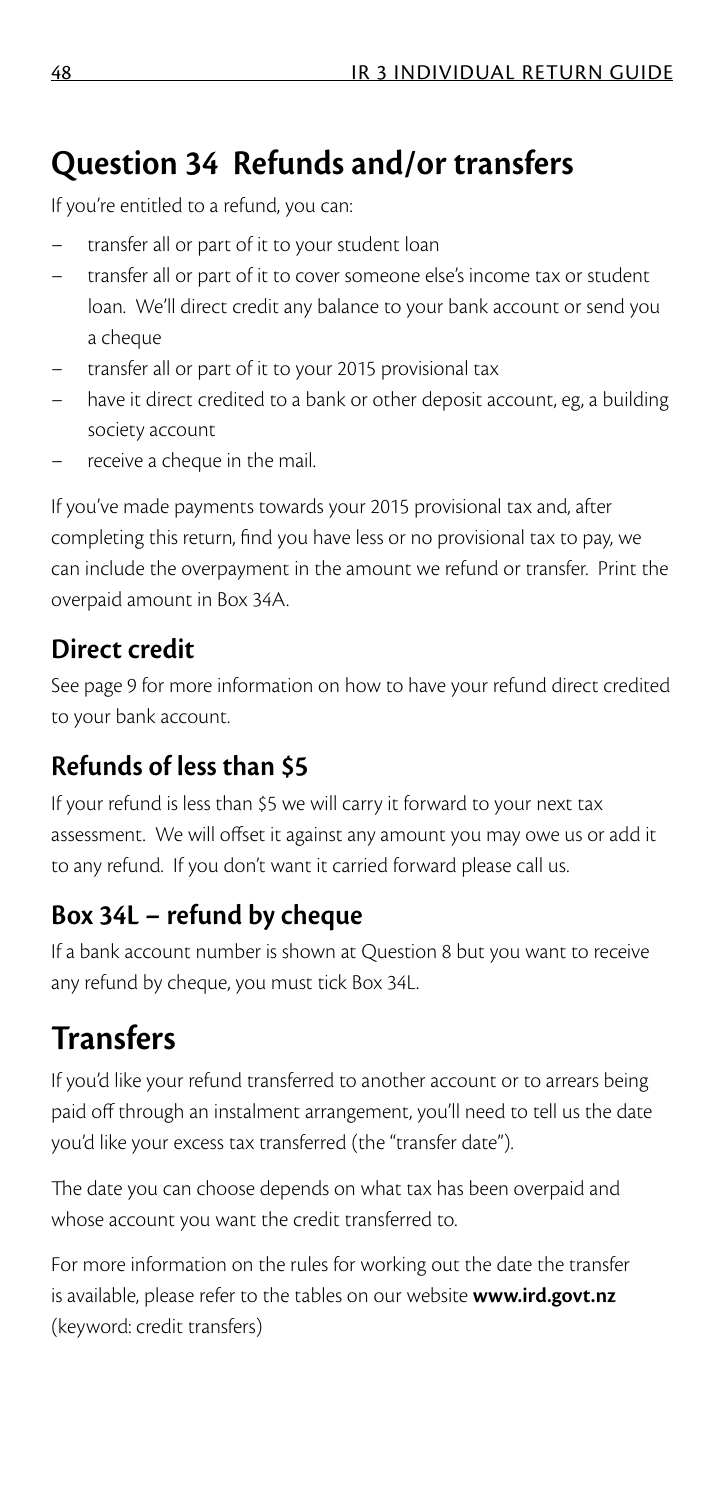#### **Requesting transfers on your return**

You can ask us to transfer a refund to another account by filling out the boxes on page 5 of your return. If you ask for a transfer on your return, we'll transfer your refund at one of the following dates:

Transfer to your own account or an account of someone associated to you, the later of:

- the day after your balance date (or 1 April if your balance date is before 31 March), or
- the due date in the destination account.

Transfer to an account of someone not associated to you:

the day after your return was filed.

If you don't tell us the date you'd like your credit transferred, we'll transfer it at a date we think gives you the greatest advantage. If you'd like the credit transferred at a different date, you can contact us and ask for the transfer date to be changed (including if we've transferred your credit to cover a debt).

## **Associated taxpayers**

The following are associated taxpayers for the purposes of transferring overpaid tax:

- a company you're a shareholder-employee in
- a partner in the same partnership
- a relative (eg, child, parent)
- spouse or partner
- a trustee of a family trust you're a beneficiary of.

#### **Transfers requiring a separate note attached to the return**

Situations such as requesting a transfer at a future date, transfer to arrears being paid off by an instalment arrangement and transfers at a different date will require you to attach a separate note to your return advising the following specific details.

- The amount you want transferred.
- The account you want it transferred to, eg, name, IRD number, tax type and period end date (and if it's another person, whether they're associated).
- The date you'd like the credit transferred.
- If it is to be transferred to debt covered by an instalment arrangement.

Special rules apply if the return period has had tax pooling funds transferred in.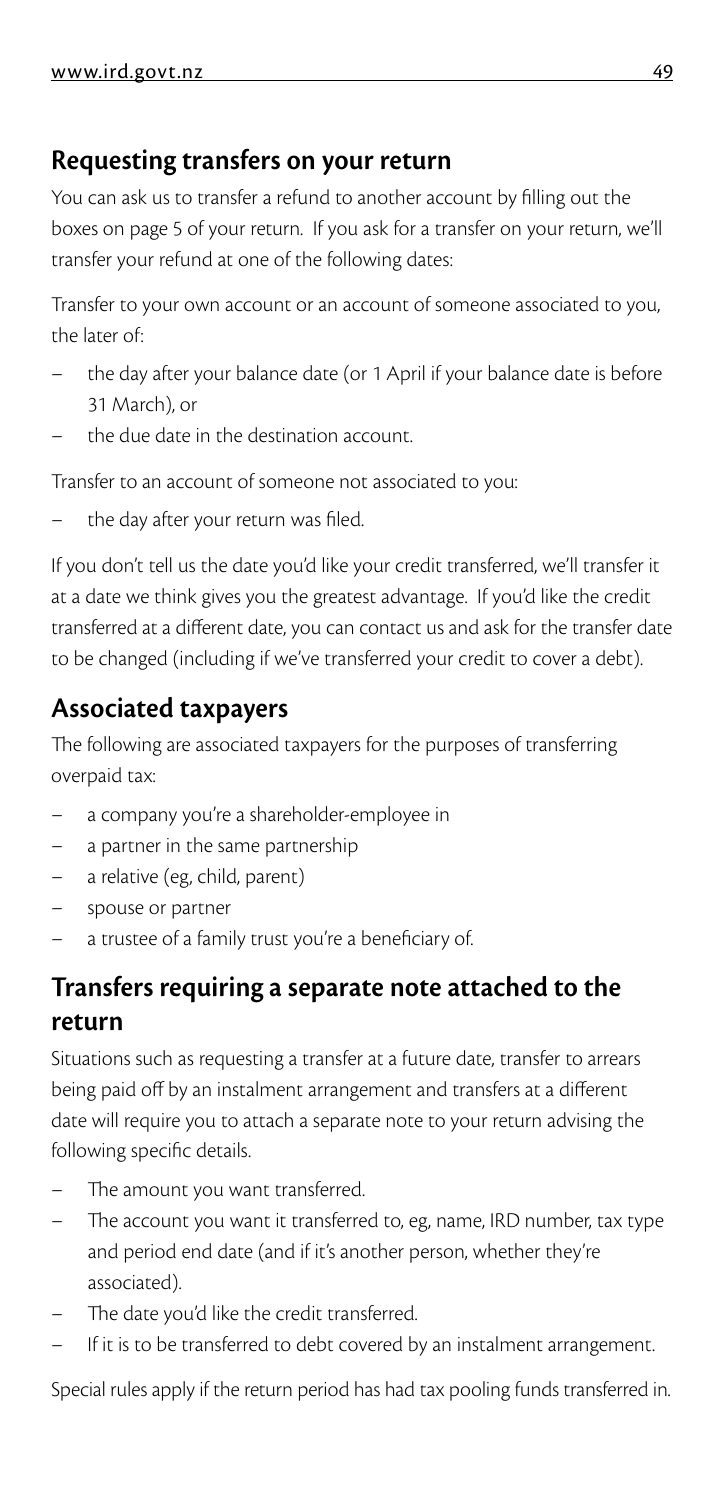# **Provisional tax**

# **Question 35 Provisional tax**

Provisional tax is generally payable because you earned income during the year that either:

- wasn't taxed, or
- was taxed at the wrong rate.

It's usually payable in three instalments during the year (28 August 2014, 15 January 2015, 7 May 2015), unless:

- you have a non-standard balance date, or
- you pay GST on a six-monthly basis, or
- you use the GST ratio method to calculate provisional tax.

If your 2014 residual income tax (RIT) (Box 32A of your return) is more than \$2,500, you'll become a provisional tax payer and will be liable to pay 2015 provisional tax.

For more information read our guides *Provisional tax (IR 289)* or *Penalites and interest (IR 240)*.

# **Initial provisional tax liability**

Special rules apply when interest may be charged for an initial provisional tax liability.

You will have an initial provisional tax liability if:

- you begin to derive income from a taxable activity during the tax year, and
- your RIT in any of the four preceding tax years didn't exceed \$2,500, and
- your RIT for the current year is \$50,000 or more.

If this applies to you, please read our guide *Provisional tax (IR 289)*.

The date you cease employment determines when interest will be charged from.

You are not liable to pay provisional tax in the year you have an initial provisional tax liability. You may make voluntary payments to reduce your interest liability.

### **Interest rules if you have an initial provisional tax liability**

Special rules apply to when interest may be charged for an initial provisional tax liability. If this applies to you, please read our guide *Provisional tax (IR 289)*.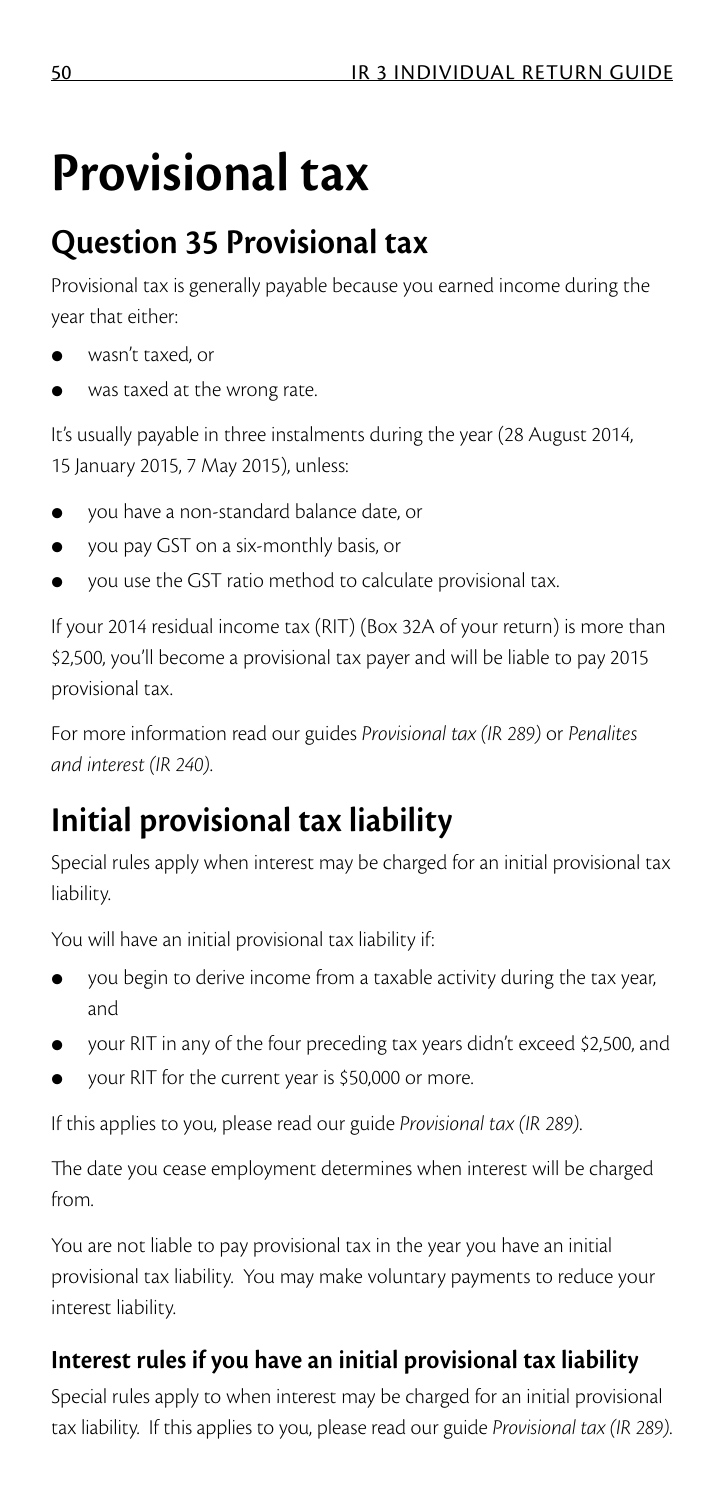## **Payment options**

You have three options for paying provisional tax—the standard option "S", the estimation option "E" or the ratio option "R".

#### **Standard option**

Under this option, your 2015 provisional tax is your 2014 RIT (if it is more than \$2,500) plus 5%.

#### *Note*

If you think your income for 2015 will be more than your 2014 income, you can make voluntary payments over and above the amount you have to pay under the standard option.

| Use this worksheet to calculate your 2015 provisional<br>tax using the standard option "S" |   |  |
|--------------------------------------------------------------------------------------------|---|--|
| Copy your RIT from Box 32A of your<br>return to Box 1.                                     | 1 |  |
| Multiply Box 1 by 0.05 (5%).<br>Print your answer in Box 2.                                |   |  |
| Add Box 1 and Box 2.<br>Print your answer in Box 3.                                        |   |  |

Box 3 is your 2015 provisional tax.

**Copy this amount to Box 35B of your return and print "S" in Box 35A.** Divide the amount in Box 3 by 3 to get the amount you must pay for each instalment. Record this on page 55.

If you're filing your return after 28 August, your instalment amounts may be different.

#### **Estimation option**

Anyone can estimate provisional tax. If you expect your 2015 RIT to be lower than your 2014 RIT, estimating will keep you from paying more than you have to.

If you choose to estimate, your estimate must be fair and reasonable at the time you make it and at each instalment date.

You can be charged a penalty and/or interest if you don't take reasonable care when you estimate your provisional tax.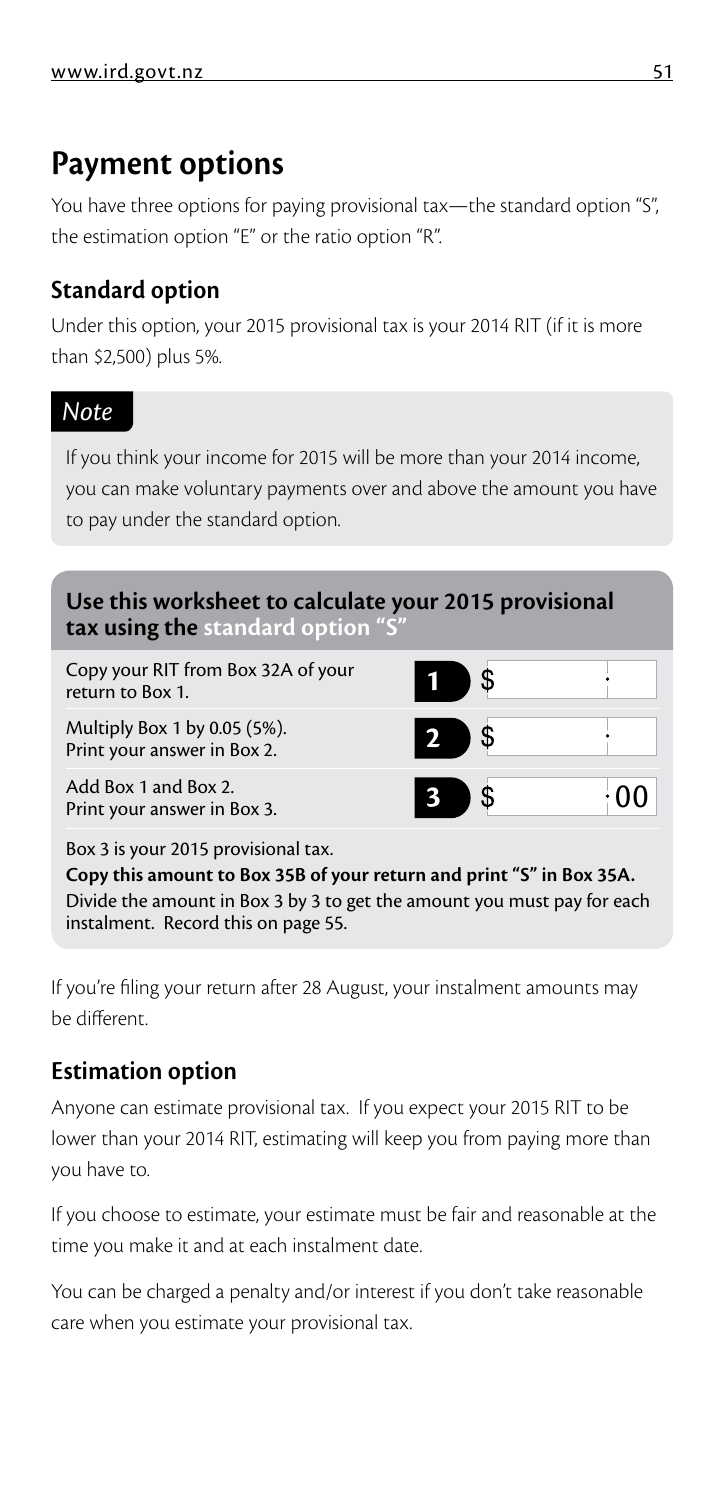#### **Use this worksheet to calculate your 2015 provisional**  tax using the estimation option '

Print your estimated 2015 taxable income in Box 1.

Work out the tax on the amount in Box 1. Print your answer in Box 2.

Print your estimated 2015 credits, such as tax credits, PAYE deducted, in Box 3.

Subtract Box 3 from Box 2. Print your answer in Box 4. Box 4 is your 2015 provisional tax.



\$

**Copy this amount to Box 35B of your return and print "E" in Box 35A.**

Divide the amount in Box 4 by 3 to get the amount you must pay for each instalment. Record this on page 55.

#### **Ratio option**

If you're GST-registered you may qualify to use the ratio option to calculate your provisional tax.

You must apply to use the ratio option, before the beginning of the income year you want to use it in.

If you've already elected to use the ratio option and want to continue using it, enter R at Box 35A.

Read our guide *Provisional tax (IR 289)* for more information about the ratio option.

# **Question 36 Foreign rights disclosure**

If you calculated controlled foreign company (CFC) or foreign investment fund (FIF) income at Question 17, you may be required to complete an additional disclosure form for that investment. The types of foreign investment that may not require an additional disclosure are investments in countries New Zealand has a double tax agreement with as at 31 March 2014 and have used the comparative value or fair dividend rate method.

Full details of the disclosure requirements are available in the May issue of our *Tax Information Bulletin (TIB)* each year.

If you need help making a disclosure please call 0800 377 774.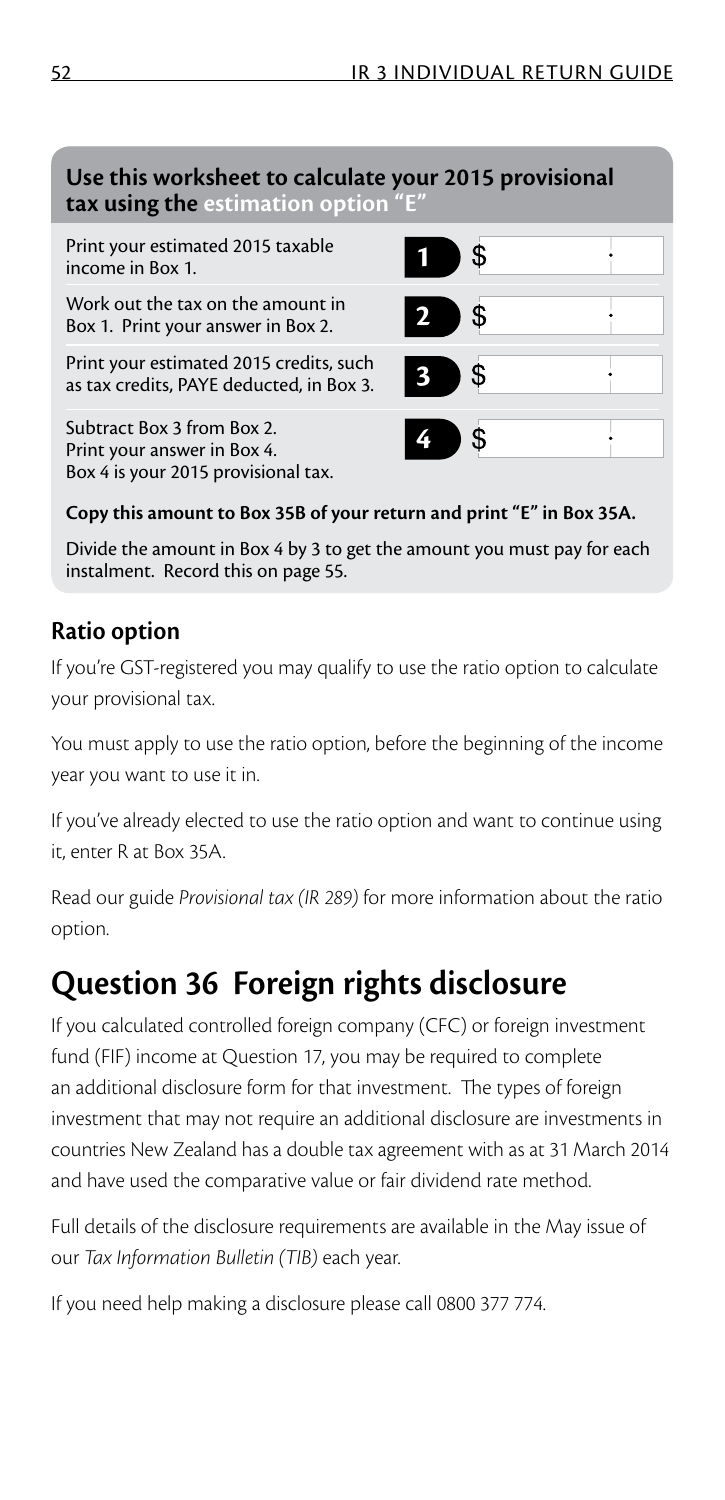#### **What to show in your return**

At Question 17 of your return include:

- any income and tax credits from a CFC or FIF
- any claim for BETA credits.

See page 21 to find out how to convert your overseas income and tax credits to New Zealand dollars.

For further information about CFCs and FIFs, go to **www.ird.govt.nz**

# **Question 37 Is your return for a part-year?**

Read the situations listed in Question 37. If any apply to you, tick the "Yes" option and then tick the situation that applies and fill in the start and end dates of the return period.

If you were a tax resident for the full year, but only worked part of the year, please tick the "No" option.

If you ticked "Yes", this means that your return isn't for a full year. We'll calculate your tax and income-related tax credits and let you know what they are.

# **Question 38 Notice of assessment and declaration**

You must read the declaration and sign the return as being true and correct.

#### **Self-assessment by taxpayers**

Taxpayers have to assess their own liability as part of their return filing obligations. This applies to the 2002–03 and later income years. We may amend your assessment if a correction is required.

If you dispute our assessment please read our factsheet *If you disagree with an assessment (IR 778)*. The four-month period for you to issue a notice of proposed adjustment (NOPA) to your self-assessment will start on the date Inland Revenue receives your return.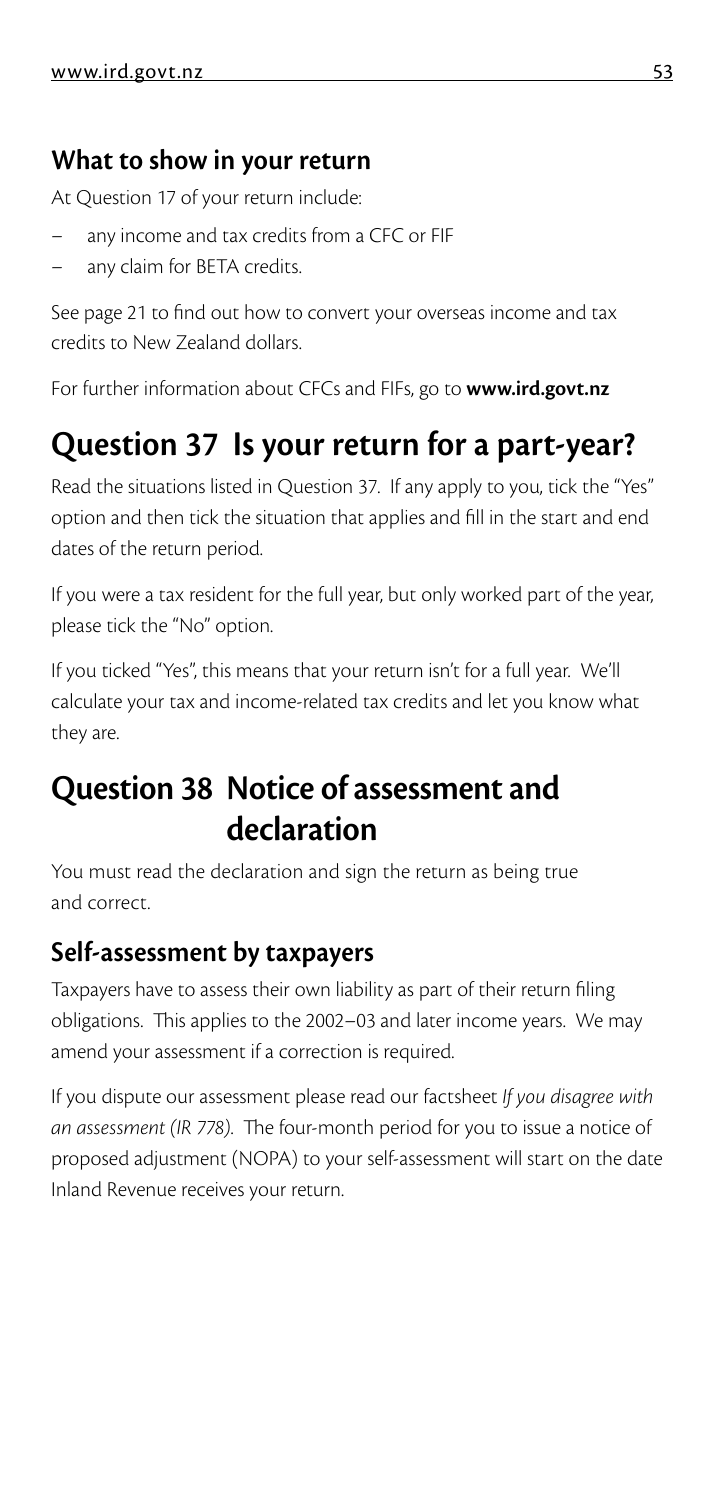## **Paying your tax**

If you have tax to pay, you must pay it by 7 February 2015. If you have an agent and a standard or late balance date you may have until 7 April 2015 to pay. If you think this may apply to you, please contact your agent for more information. You can pay earlier if you want to.

#### **How to make payments**

Go to **www.ird.govt.nz** and select "Make a payment" to pay online or find out about these other payment options:

- making electronic payments
- using a credit or debit card
- posting a cheque
- using the drop box in Inland Revenue offices.

Or you can call us on 0800 227 771.

### **Paying online by credit or debit card**

You can also make all your online payments by credit or debit card. Our bank, Westpac New Zealand, charges a 1.42% convenience fee on each transaction. You won't have to pay this fee if you're making overseas payments for a student loan or non-custodial child support.

#### **Arrangements**

If you're unable to pay your tax by the due date, please call us. We'll look at your payment options, which may include an instalment arrangement, depending on your circumstances. Arrangements can be agreed on before or after the due date for payment. There are greater reductions in the penalties charged if the arrangement is made before the due date.

#### **For more help**

See our booklet *Penalties and interest (IR 240)*.

#### **Late payment**

We may charge you interest if you don't make your tax payment by the due date. We'll also charge you a late payment penalty if you miss a payment.

If your tax remains unpaid we'll charge an initial 1% late payment penalty on the day after the due date. We'll charge a further 4% penalty if there is still an amount of unpaid tax (including penalties) seven days after the due date.

A further 1% incremental penalty will be charged in every month the amount owing remains unpaid after the due date, unless you enter into an arrangement.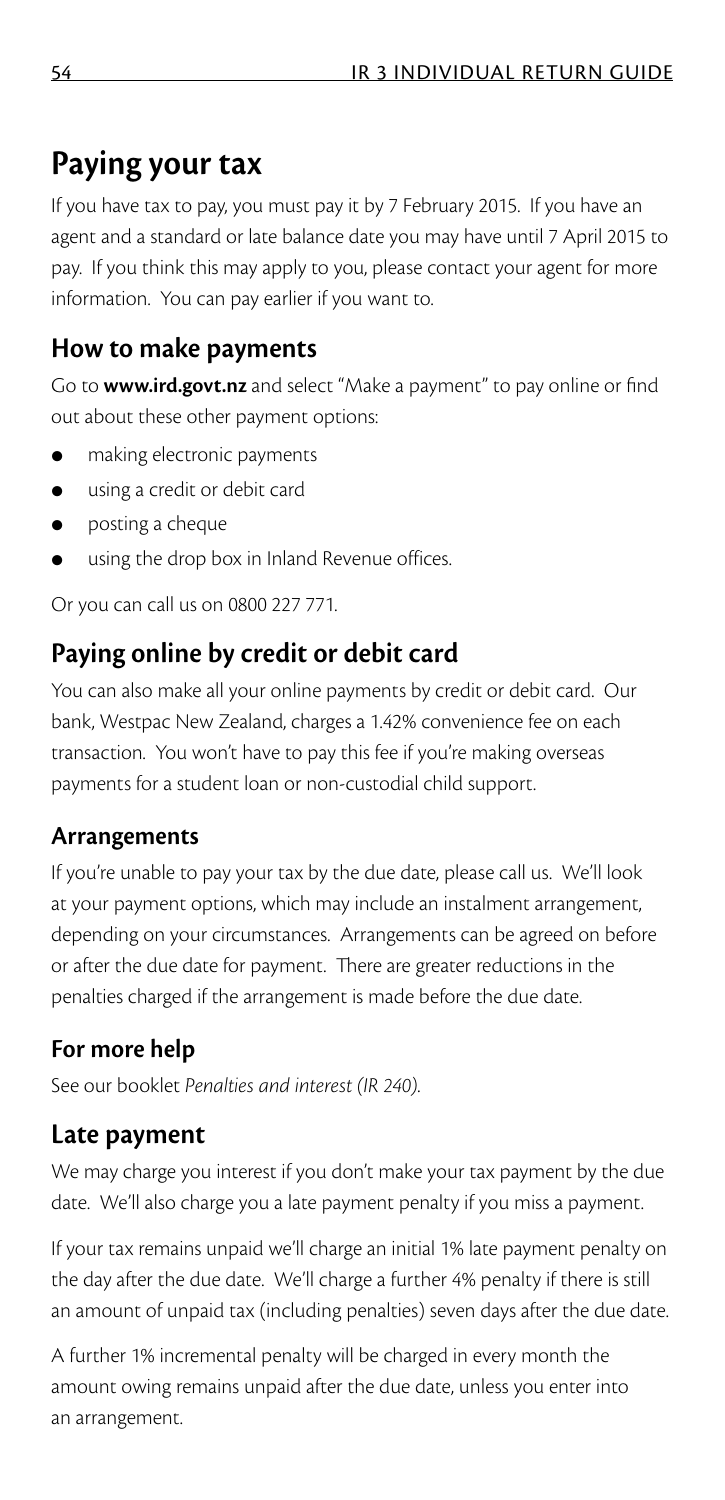Interest and late payment penalties are not charged on outstanding amounts of \$100 or less.

# **Your record of payment**

When you've worked out how much you have to pay, write the amounts on the schedule below. Keep it as a record so you don't miss a payment.

The dates on the schedule apply to a person with a 31 March balance date. If your balance date is different or you are registered for GST on a six-monthly filing frequency or if you have a tax agent, your payment dates may be different too. If you aren't sure, check with your tax agent or call us.

#### **Payment schedule**

These due dates may very if you have a non-standard balance date or are registered for GST on a six-monthly filing frequency or if you have a tax agent.

| Amount                              |                                                | Date payable           |
|-------------------------------------|------------------------------------------------|------------------------|
| 2014 income year                    |                                                |                        |
| Tax to pay (Box 32B of your return) |                                                | 7 February 2015        |
| \$                                  |                                                |                        |
| 2015 income year                    |                                                |                        |
|                                     | Total provisional tax (Box 35B of your return) |                        |
| \$                                  |                                                |                        |
| First instalment (one-third)        |                                                |                        |
| \$                                  |                                                | <b>28 August 2014</b>  |
| Second instalment (one-third)       |                                                |                        |
| \$                                  |                                                | <b>15 January 2015</b> |
| Third instalment (one-third)        |                                                |                        |
|                                     |                                                | 7 May 2015             |

#### **Adjusting an income tax return already filed**

If you want to amend or adjust an income tax return that's already been filed, please send us a *Notice of proposed adjustment (IR 770)* (NOPA) through the disputes resolution process. Don't send us another return.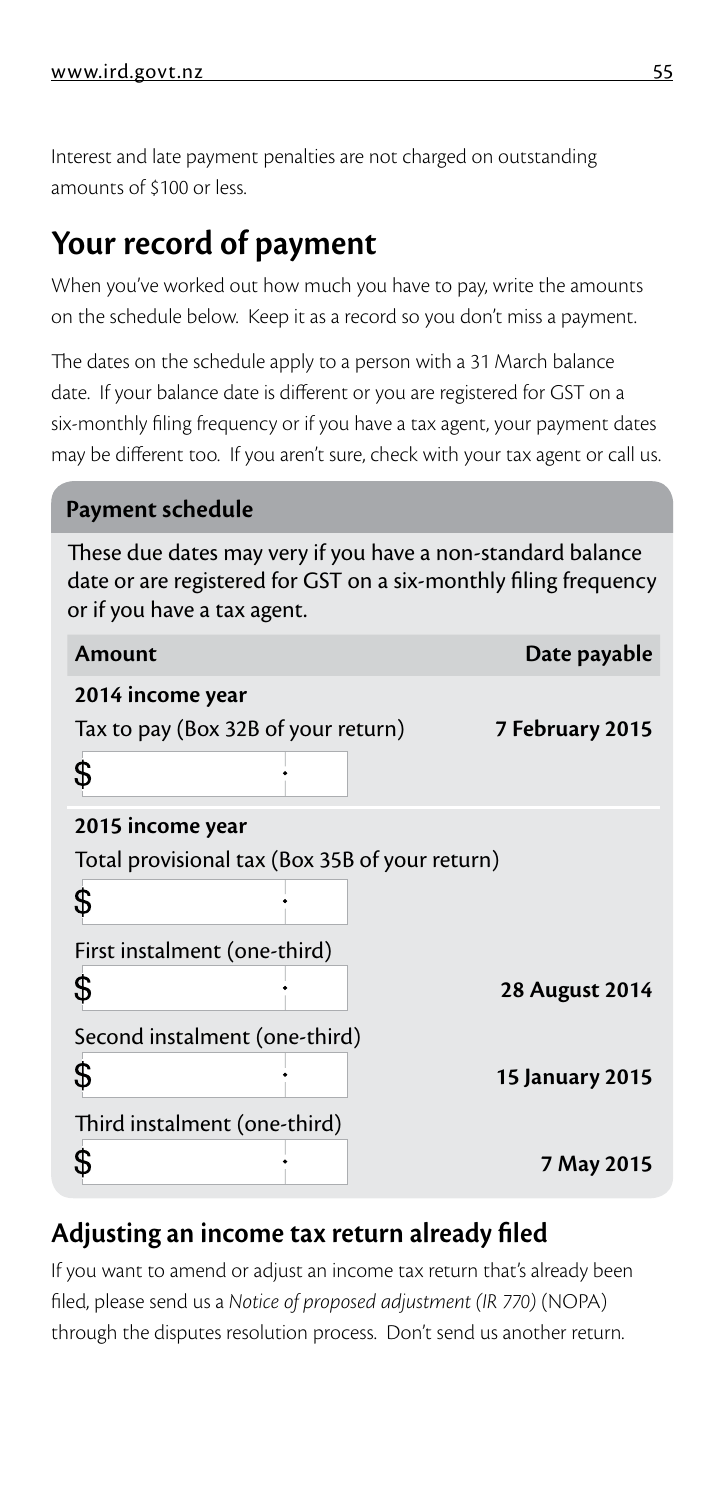# **ACC personal services rehabilitation payments**

If you've had a workplace injury your employer may manage these payments rather than ACC. If you or your caregiver receive these payments, regardless of whether ACC or your employer makes them, you'll need to read this information before you complete your return.

Any ACC personal service rehabilitation payments paid by ACC or your employer direct to the client or caregiver, are schedular payments and will have tax deducted before the payments are made.

Depending on their circumstances, ACC clients or carers receiving ACC personal service rehabilitation payments may not be required to file an IR 3.

## **Do I need to file?**

#### **Are you a caregiver receiving payments from ACC, or a caregiver paid by a client?**

If you earn over \$14,000 from all sources of income, you're required to file an IR 3.

If you earn less than \$14,000, you're not required to file an IR 3 because enough tax will have been deducted during the year from these payments. However, you may have another reason to file an IR 3—see page 5 for more information.

If you're not required to file an IR 3 please call us on 0800 377 774 and we'll update our records.

#### **Are you a client who received these payments from ACC and then passed on those payments to your caregiver?**

Because you've received these personal service rehabilitation payments from ACC to pass on to your caregiver, we've sent you an IR 3.

You're not required to file an IR 3 if:

- you have no other income
- you're not liable for child support
- you don't have a student loan and income over the threshold
- your family is not entitled to Working for Families Tax Credits
- you have no other reason to file—see page 5.

Please note the above rules apply whether or not you've passed these payments on to your caregiver.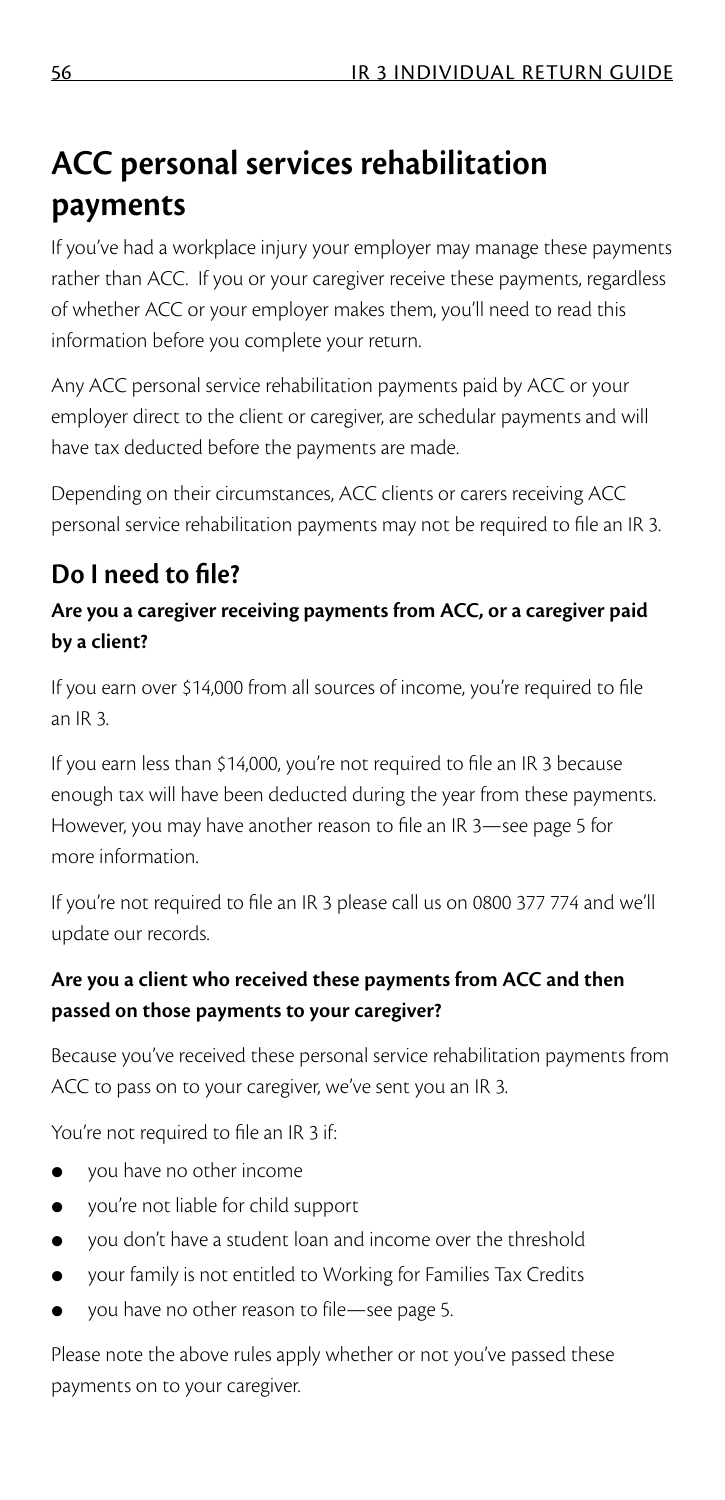If you're not required to file, please call us on 0800 377 774 and we'll update our records.

**If you're a client or caregiver who is required to file, please read the information on the following pages before you complete Questions 12 and 26.**

#### **Question 12 Schedular payments**

#### **If you're a caregiver paid directly by ACC**

Use the income from schedular payments information on your *Summary of earning* (SOE) to help you complete your IR 3. If you haven't received an SOE, call us on 0800 377 774 and we'll send you a copy. If you haven't given ACC your IRD number, please include any payments that aren't on your SOE in your IR 3.

Enter the amount of tax deducted in Box 12A. Enter the total gross payments in Box 12B.

#### **If you're a caregiver paid by the ACC client**

Using the records you've kept on the amount of personal service rehabilitation payments you received throughout the year, work out the gross payments to show in your return.

#### **Calculating your gross payments**



If any of your payments had the 25.5% no-notification tax rate applied, you will need to complete the following worksheet.

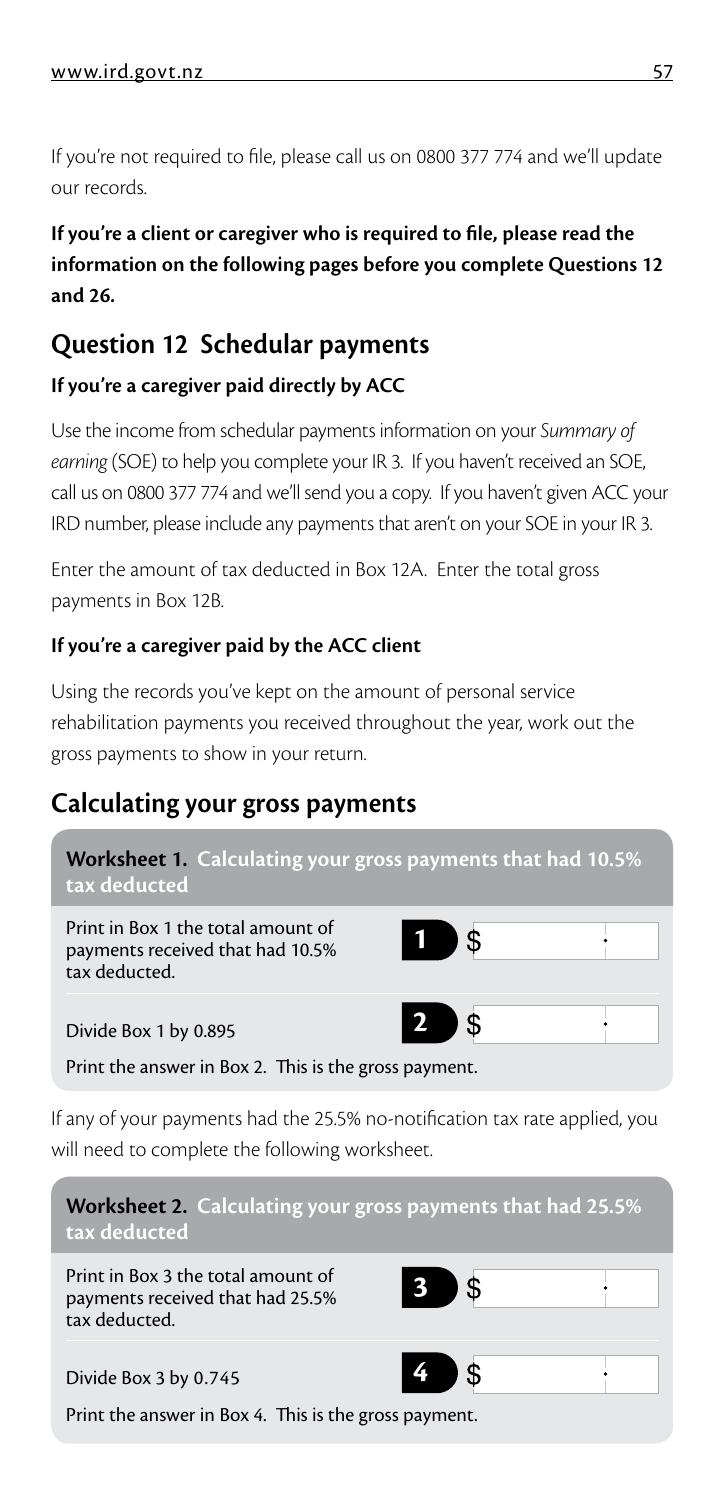#### **Total gross payments amount for the year**

**Worksheet 3. Calculating your total gross payment**

Add Boxes 2 and 4 together and print the answer in Box 5.

**5** \$

**This is the gross payment received for the year. Copy it to Box 12B of your return.**

#### *Note*

If you're registered for GST, your gross schedular payment may include GST. Enter the GST-exclusive amount at Question 12B.

#### **Calculating your tax deducted**

| Worksheet 4. Calculating your available tax credit           |   |  |
|--------------------------------------------------------------|---|--|
| Add Boxes 1 and 3 together and<br>print the answer in Box 6. | 6 |  |
| Subtract Box 6 from Box 5 and<br>print the answer in Box 7.  | 7 |  |

**This is your total tax deducted. Copy it into Box 12A of your return.**

#### *Note*

If you received any other income that didn't have tax deducted from it, print it in Box 24 of your return. Staple the details of your income to the top of page 3 of your return.

#### **If you're an ACC client**

If you've kept all payments and haven't paid any of the money received from ACC to your caregiver(s), use the amounts from schedular payments information on your SOE.

Enter the tax on schedular payments in Box 12A and enter the total gross payments in Box 12B.

If you haven't received your SOE, call us on 0800 377 774 and we'll send you a copy.

If you haven't provided ACC with your IRD number, please include any payments that aren't on your SOE in your IR 3.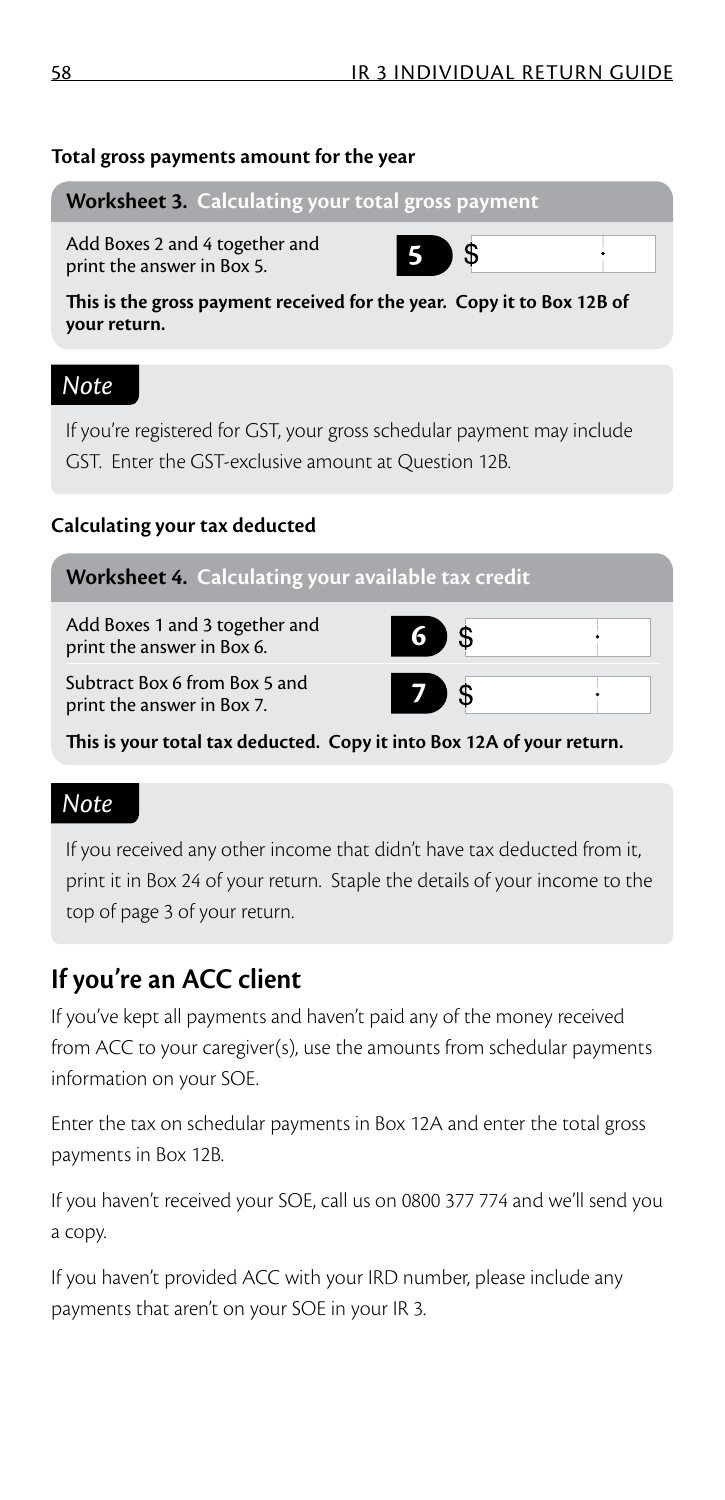If you've passed on all the income to your caregiver(s) you don't need to include these from your SOE at Question 12. This is because these payments, when they're all passed to your caregiver(s) throughout the year, are considered exempt income to you.

You won't need to put any amount in Boxes 12A or 12B. Please attach a copy of the payments you made to your caregiver(s) with your IR 3.

If you've kept some of the income, you'll include the total gross payments from your SOE at Box 12B but claim any of these payments you've passed on to your caregiver(s) as a deduction at Question 12C. Read *Question 12C Expenses related to schedular payments* below.

If you haven't given ACC your IRD number, please include any payments that aren't on your SOE in your IR 3.

Please use worksheet 4 "Calculating your available tax credit" on page 58 to determine your tax deductions. This total will be added at Question 12A. You'll also need to complete worksheets 1 to 3 on pages 57 and 58 before you can calculate your available tax credit.

## **Question 12C Expenses related to schedular payments If you've kept some of the income**

To help determine your allowable deduction, you'll first need to determine your caregiver's gross payments. Complete worksheets 1 to 3 and include the amount from Box 5 at Box 12C of your IR 3 return.

Please attach a copy of the payments you made to your caregiver(s) with your IR 3.

#### **Calculating your deduction**

**Worksheet 1. Calculating the gross payments you have passed to your caregiver that had 10.5% deducted**

Print in Box 1 the total amount you paid to your caregiver that had 10.5% tax deducted.

| u. |  |
|----|--|
|    |  |

\$

Divide Box 1 by 0.895.

Print the answer in Box 2. This is the gross payment you made to your caregiver. **2**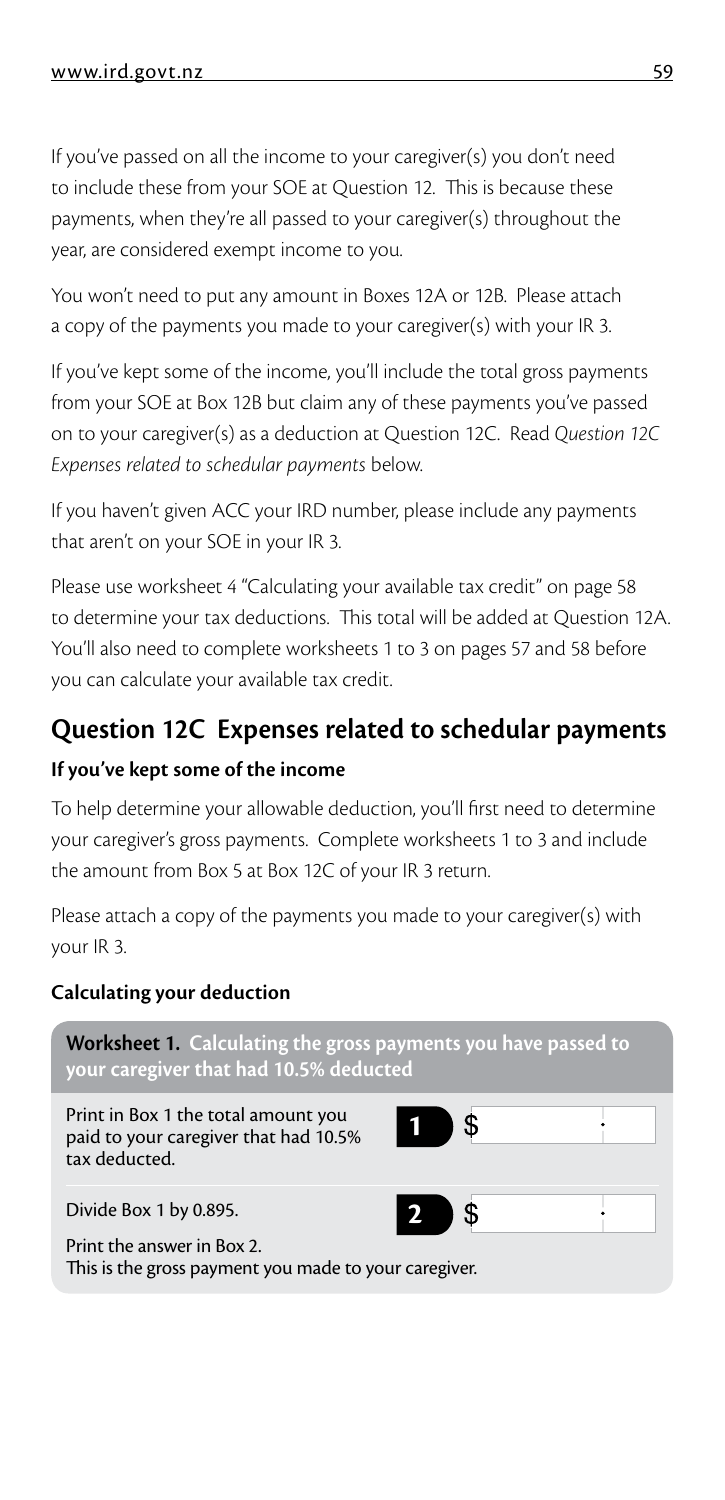If any of your payments had the 25.5% no-notification tax rate applied you'll need to complete the following worksheet.

**Worksheet 2. Calculating the gross payments you have passed to your caregiver that had 25.5% tax deducted**

Print in Box 3 the total amount you paid to your caregiver that had 25.5% deducted.

Divide Box 3 by 0.745.

Print the answer in Box 4. This is the gross payment you made to your caregiver.

#### **Your allowable deduction**

|  | Worksheet 3. Calculating your allowable deduction |  |
|--|---------------------------------------------------|--|
|--|---------------------------------------------------|--|

Add Boxes 2 and 4 together and print the answer in Box 5.

#### **This is the allowable deduction. Include this amount in Box 12C of your return.**

Please attach a copy of the payments you made to your caregiver(s) with your IR 3.

Please use worksheet 1 below to calculate the tax deducted, which you'll need to include at Question 12A.

#### **Calculating your tax deducted**

#### **Worksheet 1. Calculating your available tax credit** Copy the amount from Box 5 on **1** worksheet 3 in Box 1. Add Boxes 1 and 3 on pages 59 and 60. **2** \$ Print the answer in Box 2. Subtract Box 2 from Box 1 on this **3** worksheet and print the answer in \$ Box 3. This is your caregiver's available tax credits. Copy your total tax deducted amount **4** S from your SOE to Box 4. Subtract Box 3 from Box 4. **5** Print the answer in Box 5. **This is the total tax deducted available to you. Copy it into Box 12A of your return.**

#### **More information**

If you have any questions about your tax please go to our website **www.ird.govt.nz**



S

**3**

**4**



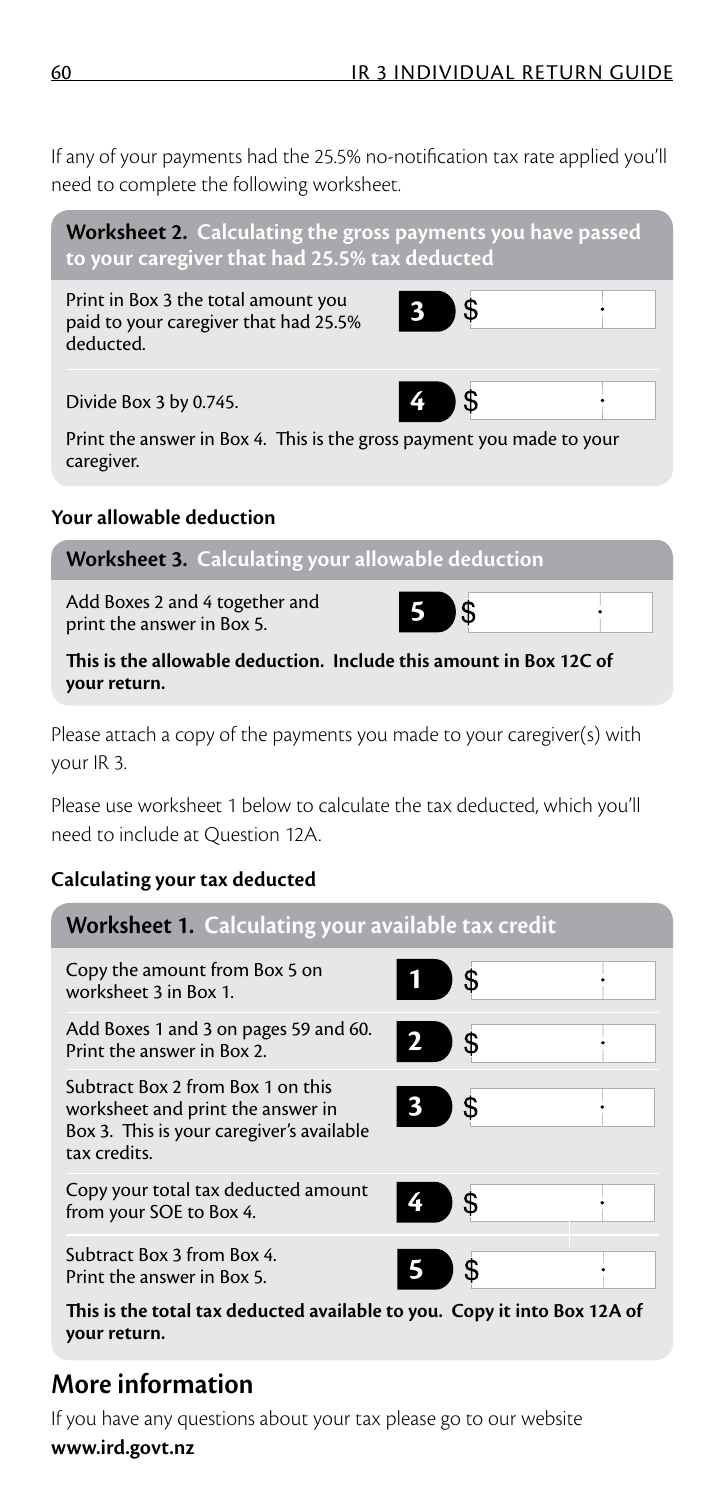# **Accident Compensation Act 2001 (ACC)**

Under the Accident Compensation Act 2001, Inland Revenue is required to provide earnings information from your IR 3 return to the Accident Compensation Corporation (ACC). ACC will begin invoicing self-employed levies from August 2014. ACC gets the information from IR 3 returns as follows:

- Question 11A Gross earnings with PAYE deducted and earnings not liable for ACC earners' levy
- Question 12 Schedular payments
- Question 17 Overseas income
- Question 18 Share of partnership income ("active" income) from the partnership's trade or business
- Question 19 Look-through company (LTC) active income
- Question 21 Shareholder-employee salary with no tax deducted
- Question 23 Self-employed income
- Question 24 Other income
- Question 26 Expenses.

### **Shareholder-employees**

#### **Other income**

In addition to your shareholder's remuneration, you may also have received other income liable for ACC levies, such as self-employed income. ACC will take your shareholder-employee remuneration into account if invoicing for additional levies.

#### **Maximum earnings from multiple companies**

The maximum amount of ACC earners' levy deductions is \$1,973.51. You may be due for a refund from ACC if your shareholder-employee remuneration is from two or more companies and the combined total is over \$116,089. Please call ACC on 0508 426 837 to find out more about the refund process.

#### **Mixed income**

Mixed income earners are those who have a combination of employee (including shareholder-employee remuneration without PAYE deducted) and self-employed earnings. If you're in this situation you have to pay ACC levies on both sources of income, up to the maximum. ACC will invoice you for the amount you'll have to pay.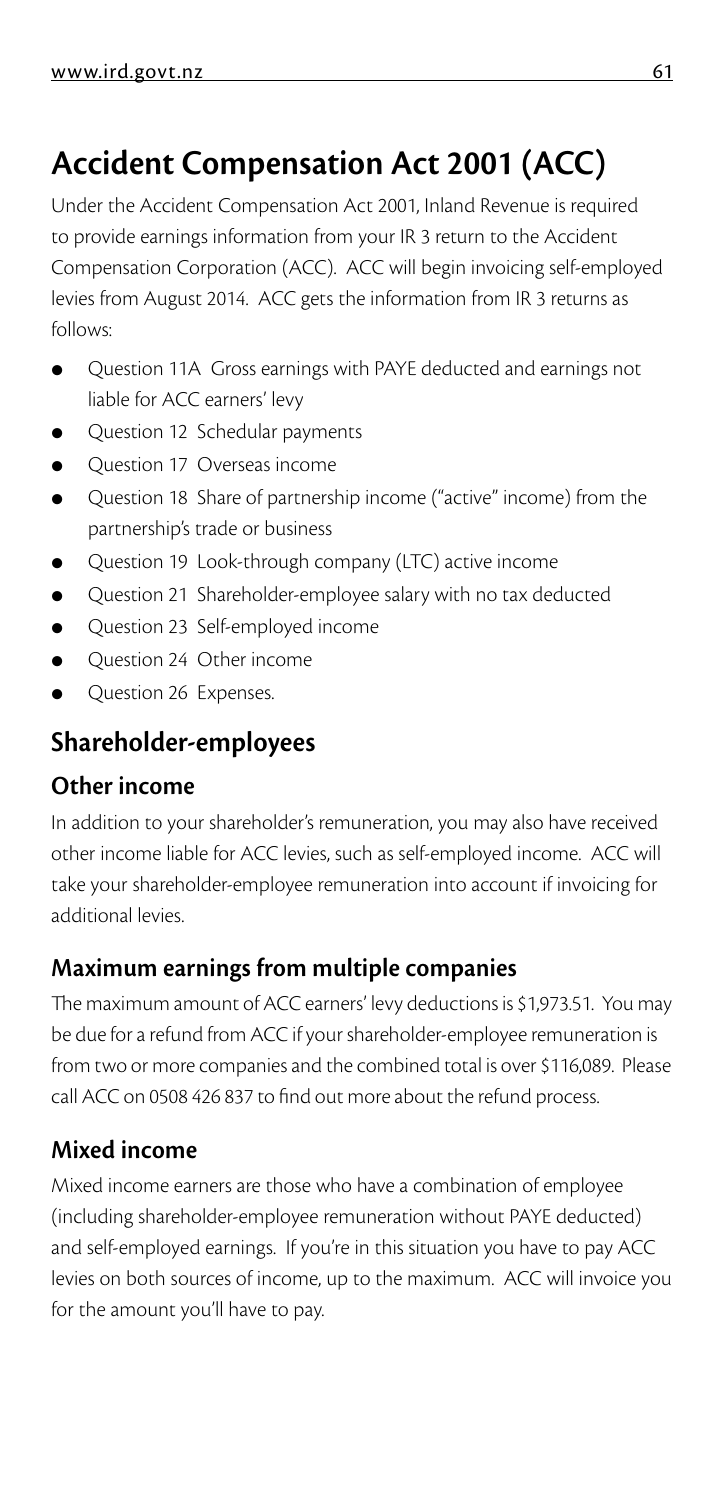#### **Current year losses**

If you were in full-time employment and have recorded a loss, or your earnings are below the minimum earnings threshold, you're still liable for ACC levies. These will be calculated at the minimum level.

#### **IR 56 taxpayers**

If you're a private domestic worker, you've already paid ACC earners' levy on your IR 56 income as part of your PAYE.

ACC will invoice you as an employer for other levies payable on your IR 56 income. If you also receive other income liable for ACC levies, we'll pass this information to ACC to invoice levies on this income. ACC will make allowance for levies paid as an employer.

## **Further information**

If you have any queries about ACC or levies payable, go to **www.acc.co.nz/productslevies** or contact the ACC Business Service Centre:

Phone 0508 426 837 Fax 0800 222 003 Email **business@acc.co.nz**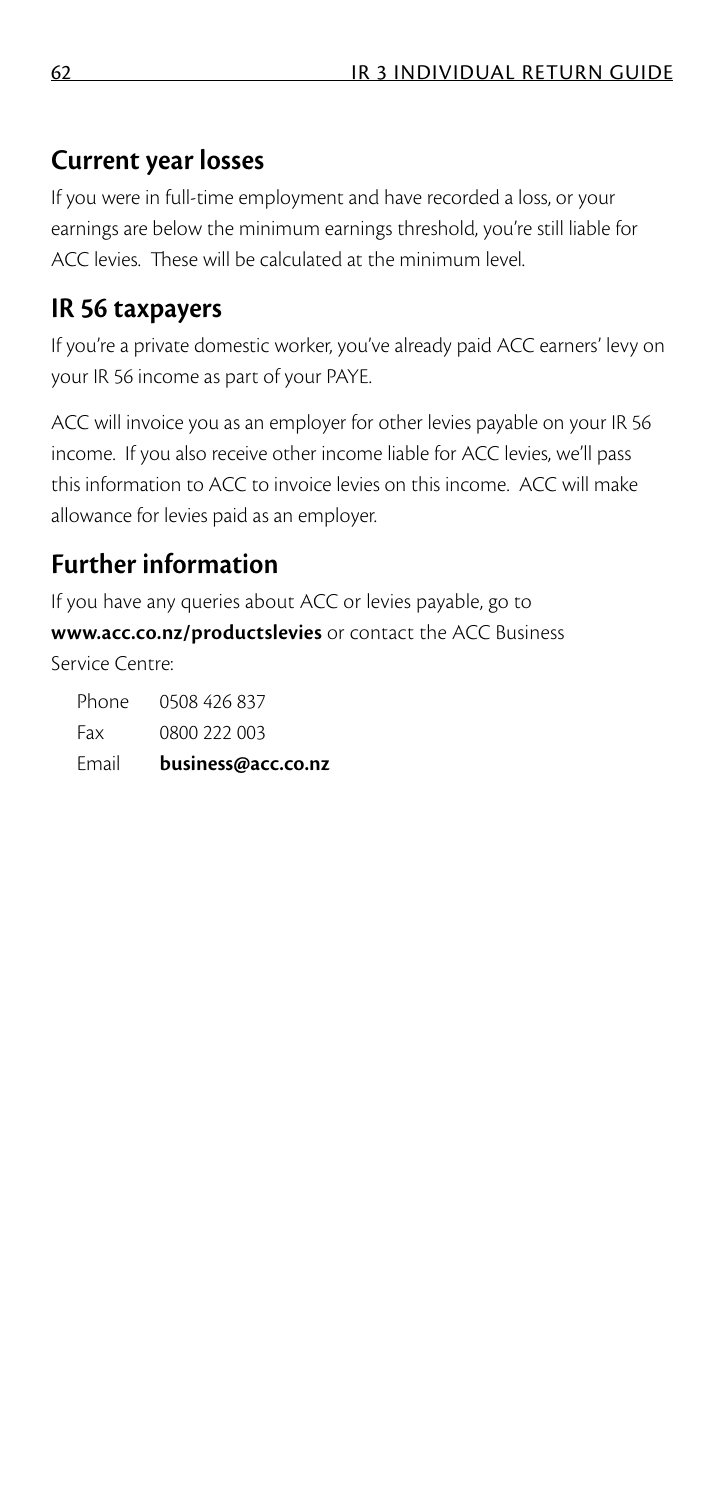# **Services you may need**

## **Need to talk to us?**

You can call us on these numbers:

| General tax, tax credits and refunds | 0800 227 774 |
|--------------------------------------|--------------|
| Employer enquiries                   | 0800 377 772 |
| General business tax                 | 0800 377 774 |
| Overdue returns and payments         | 0800 377 771 |

We're here to take your call between 8 am and 8 pm Monday to Friday and Saturday between 9 am and 1 pm (excluding child support calls). If you have an IRD number, remember to have it with you when you call.

For more information go to **www.ird.govt.nz/contact-us/**

## **0800 self-service numbers**

This service is available seven days a week (any time, except between 5 am and 6 am) for a range of self-service options. Remember to have your IRD number with you when you call.

For access to individuals' personal information, such as account balances, you'll need to be enrolled for voice ID or have a personal identification number (PIN). You can enrol for voice ID by calling 0800 257 843 and reset an existing PIN by calling 0800 257 777.

| Order publications and taxpacks | 0800 257 773 |  |
|---------------------------------|--------------|--|
| Request a summary of earnings   | 0800 257 778 |  |
| Request a personal tax summary  | 0800 257 444 |  |
| Confirm a personal tax summary  | 0800 257 771 |  |
| All other services              | 0800 257 777 |  |

When you call our self-service numbers, we'll ask you to say why you're calling. Our speech recognition system will then direct you to a self-service line where you can get the information you want. If you need to talk to us, your call will go direct to an advisor who has the specific information to help you.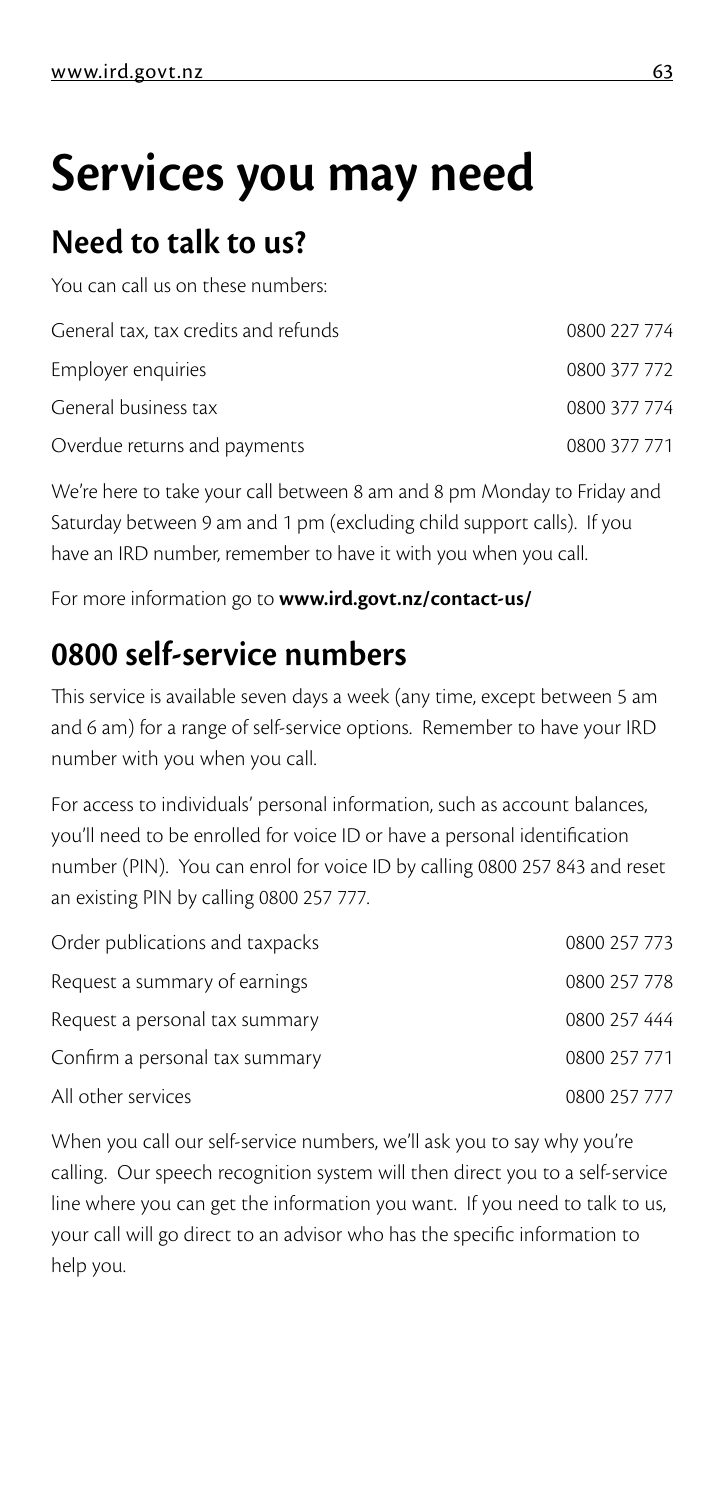# **If you have a complaint about our service**

We're committed to providing you with a quality service. If there's a problem, we'd like to know about it and have the chance to fix it. You can call the staff member you've been dealing with or, if you're not satisfied, ask to speak with their team leader/manager. If your complaint is still unresolved you can contact our Complaints Management Service. For more information go to **www.ird.govt.nz** (keyword: complaints) or call us on 0800 274 138 between 8 am and 5 pm weekdays.

If you disagree with how we've assessed your tax, you may need to follow a formal disputes process. For more information, read our factsheet, *If you disagree with an assessment (IR 778*).

# **Privacy**

Meeting your tax obligations means giving us accurate information so we can assess your liabilities or your entitlements under the Acts we administer.

For full details of our privacy policy go to **www.ird.govt.nz** (keyword: privacy).

# **Customer service quality monitoring**

As part of our commitment to providing you with a quality service, we may record phone calls to and from our contact centres. Find out more about this policy or how to access your recorded information at **www.ird.govt.nz** (keywords: call recording).